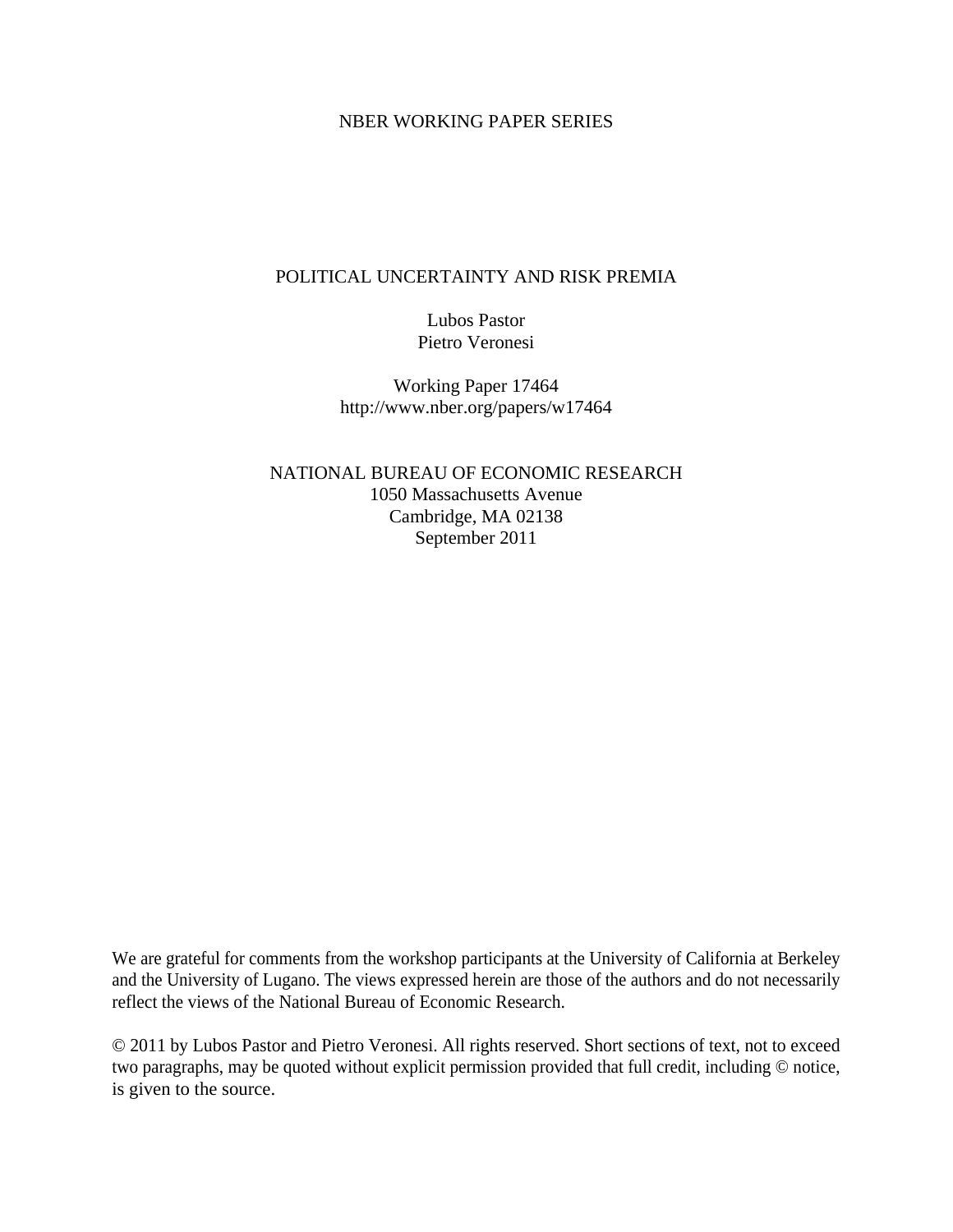Political Uncertainty and Risk Premia Lubos Pastor and Pietro Veronesi NBER Working Paper No. 17464 September 2011 JEL No. G01,G12,G18

#### **ABSTRACT**

We study the pricing of political uncertainty in a general equilibrium model of government policy choice. We find that political uncertainty commands a risk premium whose magnitude is larger in poorer economic conditions. Political uncertainty reduces the value of the implicit put protection that the government provides to the market. It also makes stocks more volatile and more correlated when the economy is weak. In addition, we find that government policies cannot be judged by the stock market response to their announcement. Announcements of deeper reforms tend to elicit less favorable stock market reactions.

Lubos Pastor University of Chicago Booth School of Business 5807 South Woodlawn Ave Chicago, IL 60637 and NBER lubos.pastor@chicagobooth.edu

Pietro Veronesi University of Chicago Booth School of Business 5807 South Woodlawn Avenue Chicago, IL 60637 and NBER pietro.veronesi@chicagobooth.edu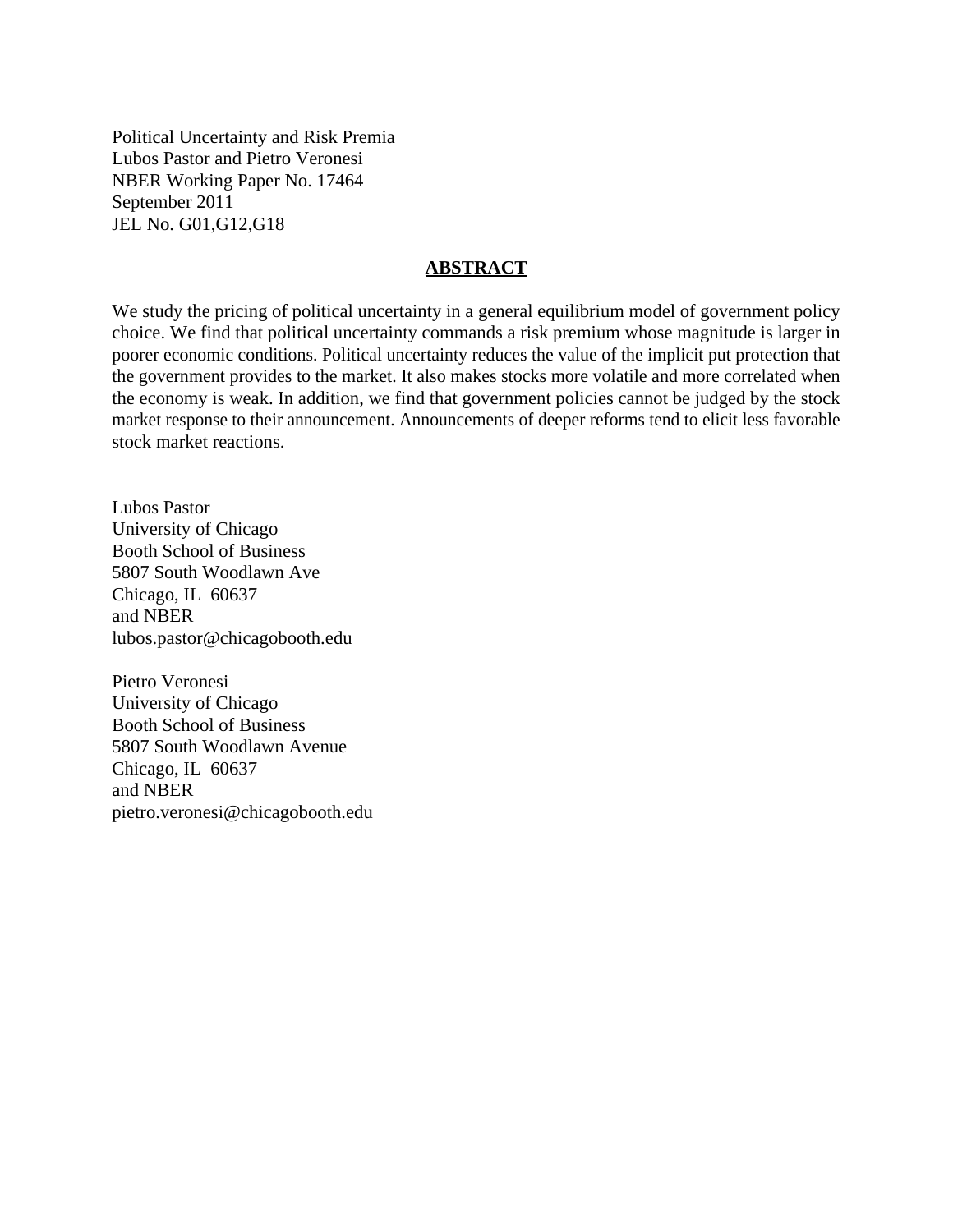# **1. Introduction**

Political uncertainty has come to the forefront of the public debate in recent years. In the United States, the ratings firm Standard & Poor's cited political uncertainty among the chief reasons behind its unprecedented downgrade of the U.S. Treasury debt in August 2011.<sup>1</sup> Even prior to the political brinkmanship over the statutory debt ceiling in the summer of 2011, much uncertainty surrounded the U.S. government policy changes during and after the financial crisis of 2007-2008, such as various bailout schemes, the Wall Street reform, and the health care reform. In Europe, the ongoing sovereign debt crisis has been accompanied by a large amount of uncertainty over the actions of the European governments.

How does uncertainty about future government actions affect asset prices? On the one hand, this uncertainty could have a positive effect if the government responds properly to unanticipated shocks. For example, we generally do not insist on knowing in advance how exactly a doctor will perform a complex surgery; should unforeseeable circumstances arise, it is useful for a qualified surgeon to have the freedom to depart from the initial plan. In the same spirit, governments often intervene in times of trouble, which might lead investors to believe that governments provide put protection on asset prices (e.g., the "Greenspan put"). On the other hand, political uncertainty could have a negative effect because it is not fully diversifiable. Non-diversifiable risk generally depresses asset prices by raising discount rates.<sup>2</sup> Both of these effects arise endogenously in our theoretical model.

We analyze the effect of political uncertainty on stock prices in the context of a general equilibrium model. In our model, firm profitability follows a stochastic process whose mean is affected by the prevailing government policy. The policy's impact on the mean is uncertain. Both the government and the investors (firm owners) learn about this impact in a Bayesian fashion by observing realized profitability. At a given point in time, the government makes a policy decision—it decides whether to change its policy and if so, which of potential new policies to adopt. The potential new policies are viewed as heterogeneous a priori—the agents expect different policies to have different impacts, with different degrees of prior uncertainty. If a policy change occurs, the agents' beliefs are reset: the posterior beliefs about the old policy's impact are replaced by the prior beliefs about the new policy's impact.

<sup>&</sup>lt;sup>1</sup>The "debate this year has highlighted a degree of uncertainty over the political policymaking process which we think is incompatible with the AAA rating," said David Beers, managing director of sovereign credit ratings at Standard & Poor's, on a conference call with reporters on August 6, 2011.

<sup>2</sup>For example, some commentators argue that the risk premia in the eurozone have been inflated due to political uncertainty. According to Harald Uhlig, "The risk premium in the markets amounts to a premium on the uncertainty of what Merkel and Sarkozy will do." (Bloomberg Businessweek, July 28, 2011).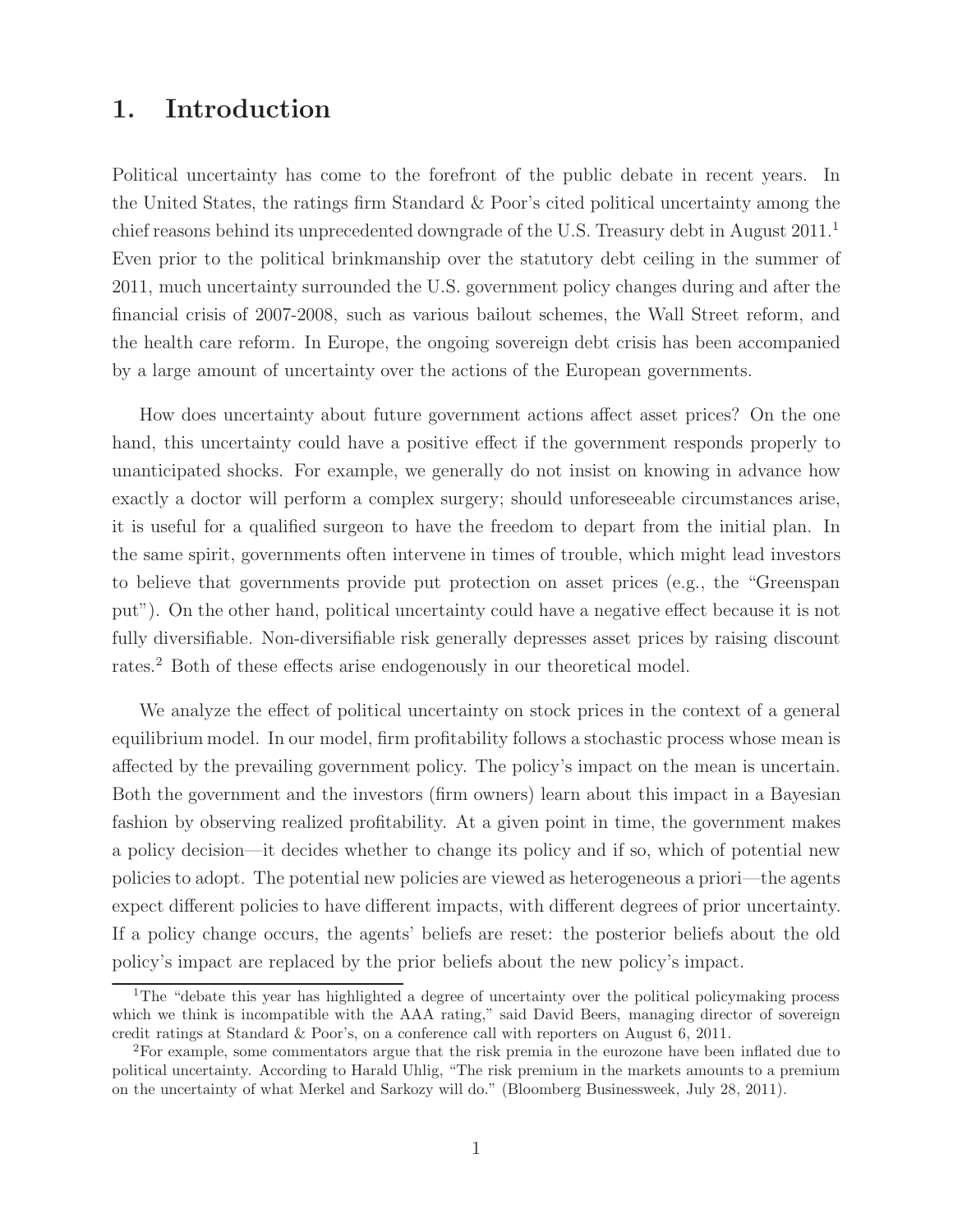When making its policy decision, the government is motivated by both economic and non-economic objectives: it maximizes the investors' welfare, as a social planner would, but it also takes into account the political costs (or benefits) associated with adopting any given policy. These costs are unknown to the investors, who therefore cannot fully anticipate which policy the government is going to choose. We refer to the investors' uncertainty about the political costs as "political uncertainty." Investors learn about the political costs by observing political signals that we interpret as outcomes of various political events.

Solving for the optimal government policy choice, we find that a policy is more likely to be adopted if its political cost is lower, as well as if its impact on profitability is perceived to be higher or less uncertain. Policies whose impact is higher or more certain are welfareimproving. We also find that a policy change is more likely in weaker economic conditions, in which the current policy is typically perceived as harmful. By replacing poorly-performing policies in bad times, the government effectively provides put protection to the market.

We explore the asset pricing implications of our model. We show that stock prices are driven by three types of shocks, which we call capital shocks, impact shocks, and political shocks. The first two types of shocks are driven by the shocks to aggregate capital. These fundamental economic shocks affect stock prices both directly, by affecting the amount of capital, and indirectly, by leading investors to revise their beliefs about the impact of the prevailing government policy. We refer to the direct effect as capital shocks and to the indirect effect as impact shocks. We also refer to both capital and impact shocks jointly as economic shocks. The third type of shocks, political shocks, are orthogonal to economic shocks. Political shocks arise due to learning about the political costs associated with the potential new policies. These shocks, which reflect the flow of political news, lead investors to revise their beliefs about the likelihood of the various government policy choices.

Our main focus is on the model's implications for the equity risk premium. We decompose this premium into three components, which correspond to the three types of shocks introduced above. We find that all three components contribute substantially to the risk premium. Interestingly, political shocks command a risk premium despite being unrelated to the economic fundamentals. Investors demand compensation for uncertainty about the outcomes of purely political events, such as debates and negotiations. Those events matter to investors because they affect the investors' beliefs about which policy the government might adopt in the future. We refer to the political-shock component of the equity premium as the political risk premium. Another component, that induced by impact shocks, compensates investors for a different aspect of uncertainty about government policy—uncertainty about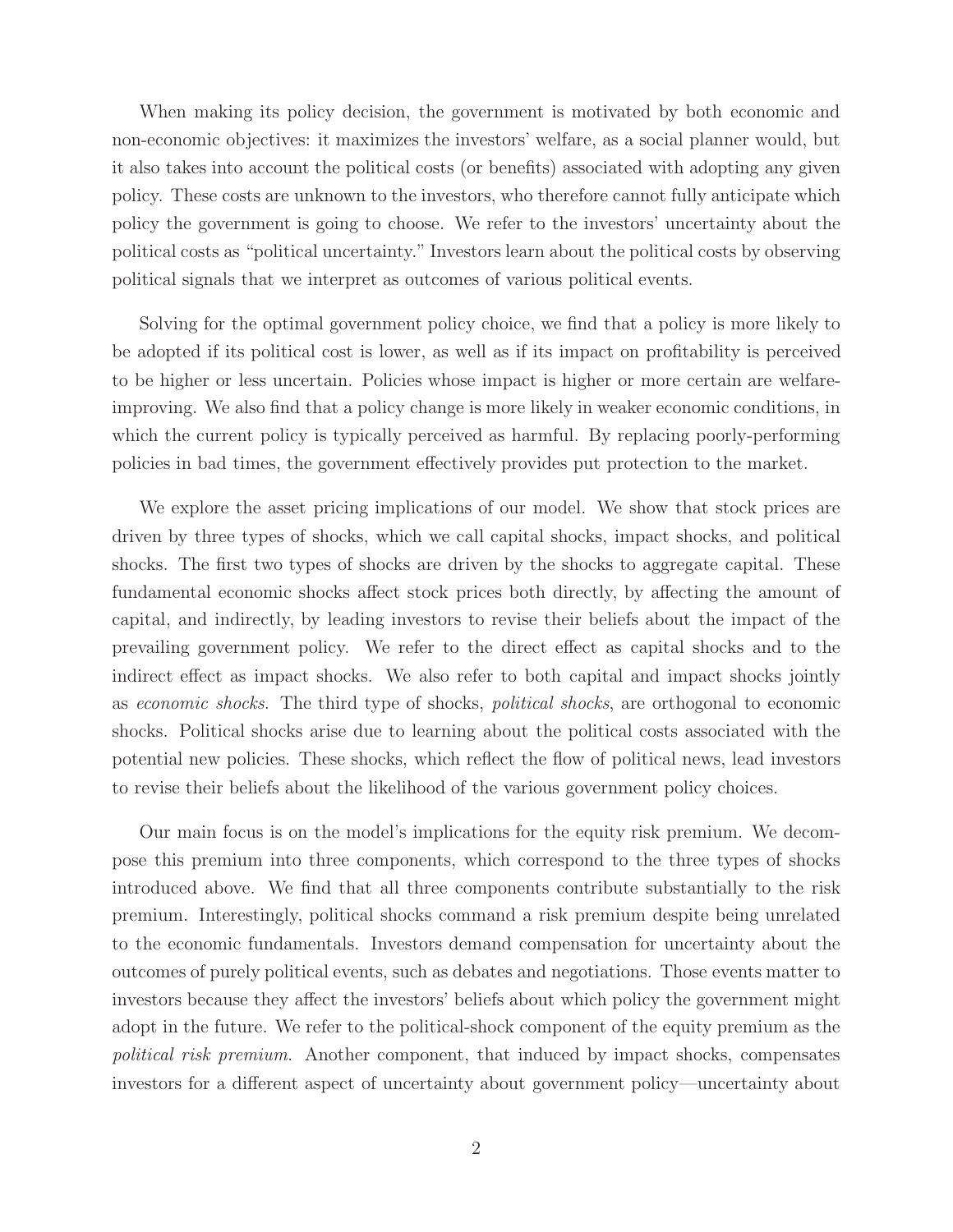the impact of the current policy on firm profitability. Only the risk premium induced by capital shocks is unrelated to government-induced uncertainty.

We find that the composition of the equity risk premium is highly state-dependent. Importantly, the political risk premium is larger in weaker economic conditions. In fact, when the conditions are very weak, the political risk premium is the largest component of the equity premium in our baseline calibration. In a weaker economy, the government is more likely to adopt a new policy. Therefore, news about which new policy is likely to be adopted—political shocks—have a larger impact on stock prices in a weaker economy.

In strong economic conditions, the political risk premium is small, but the impact-shock component of the equity premium is large. When times are good, the current policy is likely to be retained, so news about the current policy's impact—impact shocks—have a large effect on stock prices. Impact shocks matter less when times are bad because the current policy is then likely to be replaced, so its impact is temporary. Interestingly, impact shocks often matter the most when times are neither good nor bad, but rather slightly below average. In such intermediate states, investors are the most uncertain about whether the current policy will be retained. Impact shocks then affect stock prices by revising not only the investors' perception of expected profitability, but also their perception of the probability of a policy change. As a result, investors demand extra compensation for holding stocks, and the equity premium exhibits a hump-shaped dependence on the economic conditions.

The equity premium in weak economic conditions is affected by two opposing forces. On the one hand, the premium is pulled down by the government's implicit put option—the fact that the government is likely to change its policy in a weak economy. This put option reduces the equity premium by making the effect of the impact shocks temporary and thereby depressing the premium's impact-shock component. On the other hand, the premium is pushed up by political uncertainty, as explained earlier. In our baseline calibration, the two effects roughly cancel out. More generally, political uncertainty reduces the value of the implicit put option that the government provides to the markets.

Strong state dependence characterizes not only the equity premium but also the volatilities and correlations of stock returns. Stocks are generally more volatile and more highly correlated when the economic conditions are poor, mostly due to political uncertainty. In addition, volatilities and correlations are higher when the potential new policies are perceived as more heterogeneous a priori. More policy heterogeneity also generally implies higher risk premia and lower stock prices, but only when the economy is weak.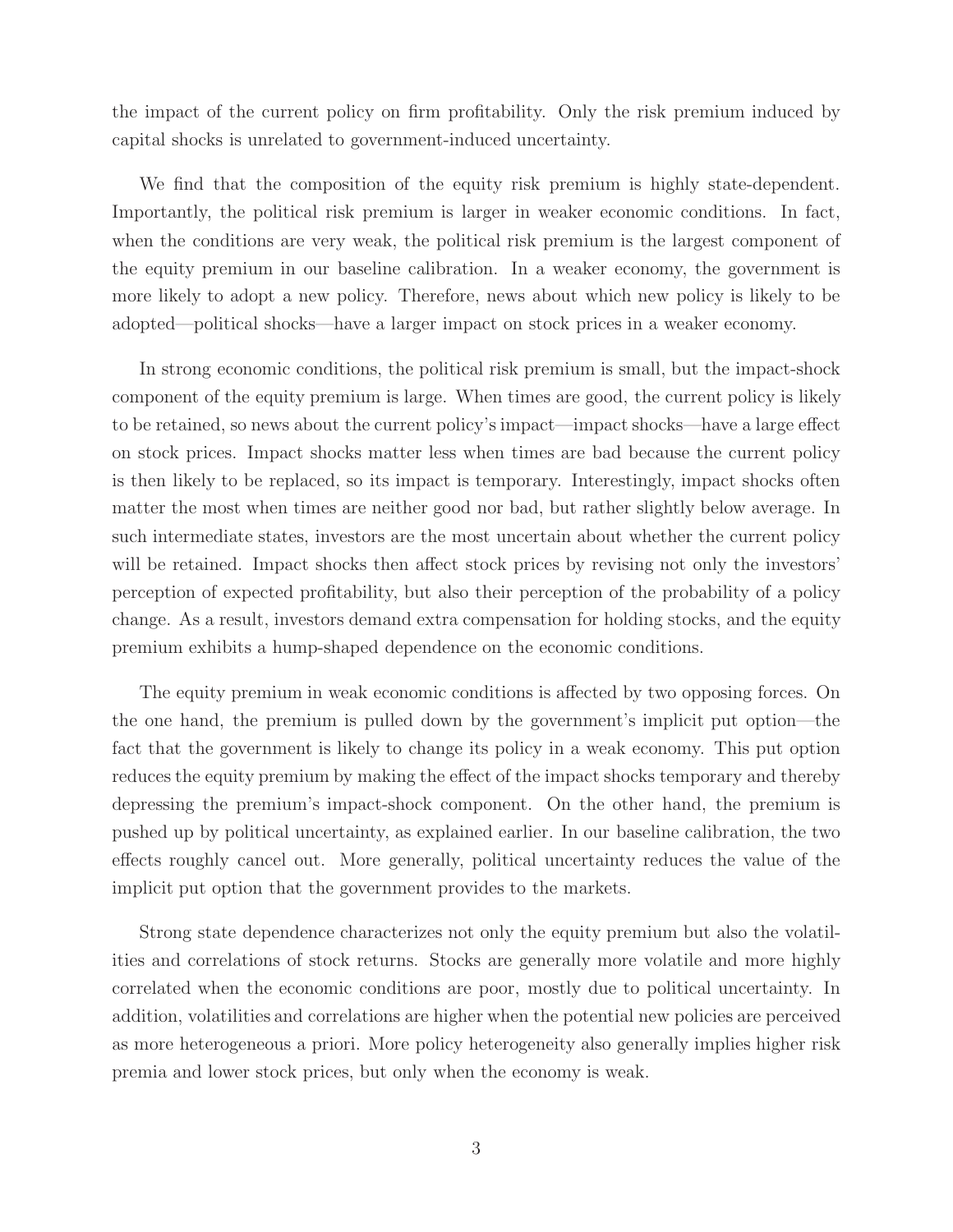The government's ability to change its policy has a substantial but ambiguous effect on stock prices. We compare the model-implied stock prices with their counterparts in a hypothetical scenario in which policy changes are precluded. We find that the ability to change policy generally makes stocks more volatile and more highly correlated in poor economic conditions, due to political uncertainty. Interestingly, this ability can imply a higher or lower level of stock prices compared to the hypothetical scenario. Specifically, the government's ability to change policy is good for stock prices in dire economic conditions, but it depresses prices when the conditions are typical or only slightly below average.

When the government announces its policy decision, stock prices jump. The expected value of the jump represents the risk premium that compensates investors for holding stocks during this announcement. This jump risk premium can be fully attributed to political uncertainty. We find that this premium is generally higher when the economic conditions are weaker as well as when there is more policy heterogeneity. These results support our prior conclusions about the pricing of political uncertainty.

We obtain several additional interesting results related to the stock market's reaction to the announcement of the government's policy decision. We show analytically that a welfareimproving policy choice need not lead to higher stock prices, nor does a positive stock market reaction imply that the newly adopted policy is welfare-improving. Among policies delivering the same welfare, the policies whose impact on profitability is more uncertain, such as deeper reforms, elicit less favorable stock market reactions. The broader lesson is that one cannot judge government policies by their announcement returns.

We also show that the announcement returns depend on the economic conditions. For example, if the old policy is retained in good economic conditions, the stock market reaction is weak because this policy choice is largely anticipated by the investors. In contrast, a policy change in good economic conditions prompts a stronger market reaction because it contains a larger element of surprise. This latter reaction is likely to be negative because a policy change in good conditions is likely to be politically motivated. Finally, averaging across economic conditions, we find that stock prices tend to fall at the announcement of a policy change. The average return at the announcement of a policy change is more negative when there is more heterogeneity across the potential new policies.

There is a small but growing amount of theoretical work on the effects of governmentinduced uncertainty on asset prices. Sialm (2006) analyzes the effect of stochastic taxes on asset prices, and finds that investors require a premium to compensate for the risk introduced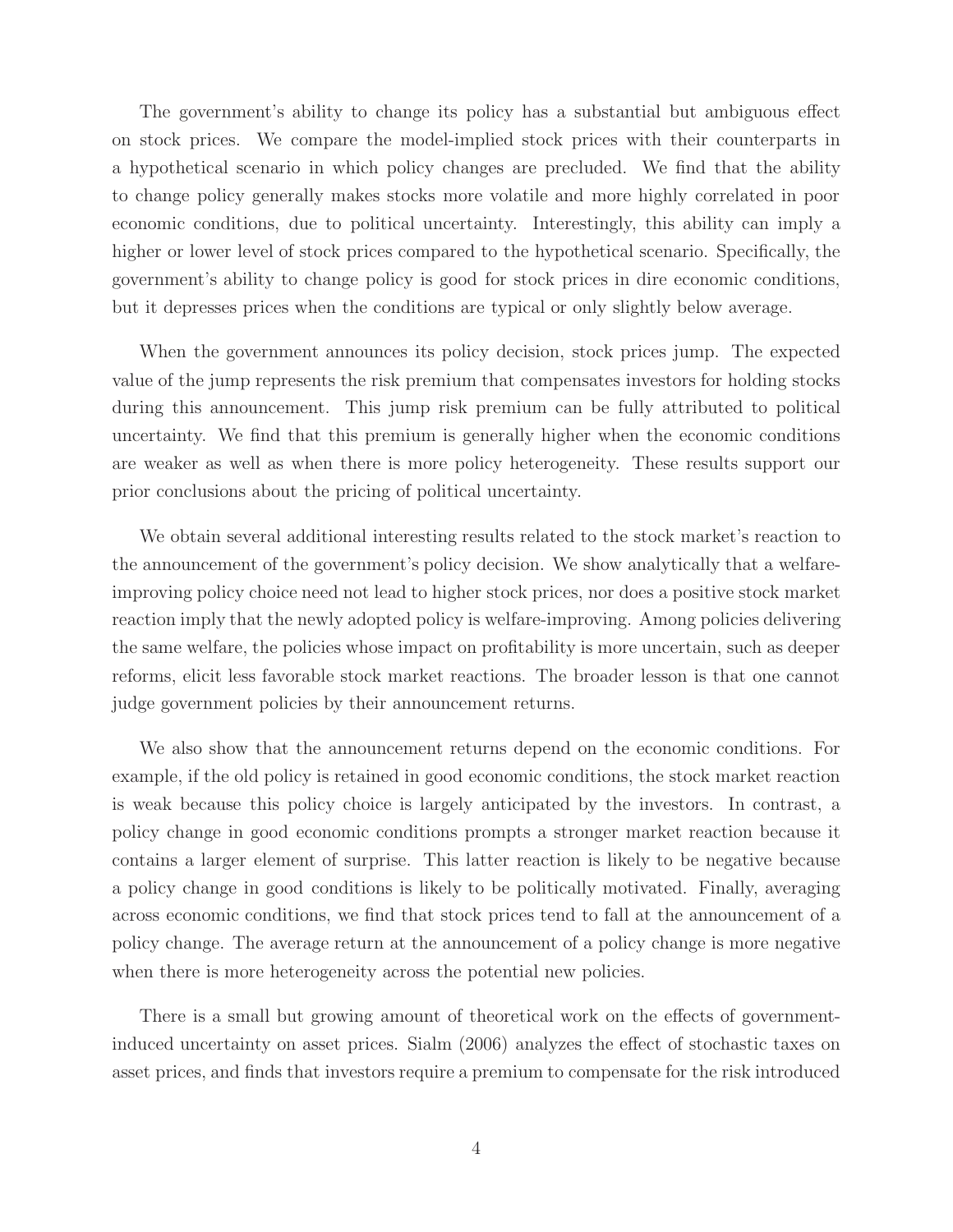by tax changes.<sup>3</sup> Tax uncertainty also features in Croce, Kung, Nguyen, and Schmid (2011), who explore its asset pricing implications in a production economy with recursive preferences. Finally, Ulrich (2011) analyzes the premium required by bond investors for Knightian uncertainty about both Ricardian equivalence and the size of the government multiplier. All of these studies are quite different from ours. They analyze fiscal policy, whereas we consider a broader set of government actions. They use very different modeling techniques, and they do not model the government's policy decision explicitly as we do. None of these studies feature Bayesian learning, which plays an important role here.

Our model is also different from the learning models that were recently proposed in the political economy literature, such as Callander (2008) and Strulovici (2010). In Callander's model, voters learn about the effects of government policies through repeated elections. In Strulovici's model, voters learn about their preferences through policy experimentation. Neither study analyzes the asset pricing implications of learning.

Pástor and Veronesi (2011) develop a closely related model of government policy choice that differs from ours in two key respects. First, in their model, all government policies are perceived as identical a priori, whereas we consider heterogeneous policies, elevating the importance of policy choice. We find that policy heterogeneity has a substantial effect on the equity risk premium, as well as on other properties of stock prices such as their level, volatility, and correlations. Second, in our model, investors learn about the political costs of the potential new policies. This learning introduces additional shocks to the economy, political shocks, which give rise to the political risk premium. Moreover, our study has a different focus. Pástor and Veronesi analyze the stock market reaction to the government's policy decision. We provide some complementary results on the announcement returns, but our main object of interest is the risk premium induced by political uncertainty.

There is a modest amount of empirical work relating political uncertainty to the equity risk premium. Erb, Harvey, and Viskanta (1996) find a weak relation between political risk, measured by the International Country Risk Guide, and future stock returns. Pantzalis, Stangeland, and Turtle (2000) and Li and Born (2006) find abnormally high stock market returns in the weeks preceding major elections, especially for elections characterized by high degrees of uncertainty. This evidence is consistent with a positive relation between the equity premium and political uncertainty. Other related asset pricing studies include Belo, Gala, and Li (2011), who link the cross-section of stock returns to the firms' exposures to

<sup>3</sup>Other studies, such as McGrattan and Prescott (2005), Sialm (2009), and Gomes, Michaelides, and Polkovnichenko (2009), relate stock prices to tax rates, without emphasizing tax-related uncertainty.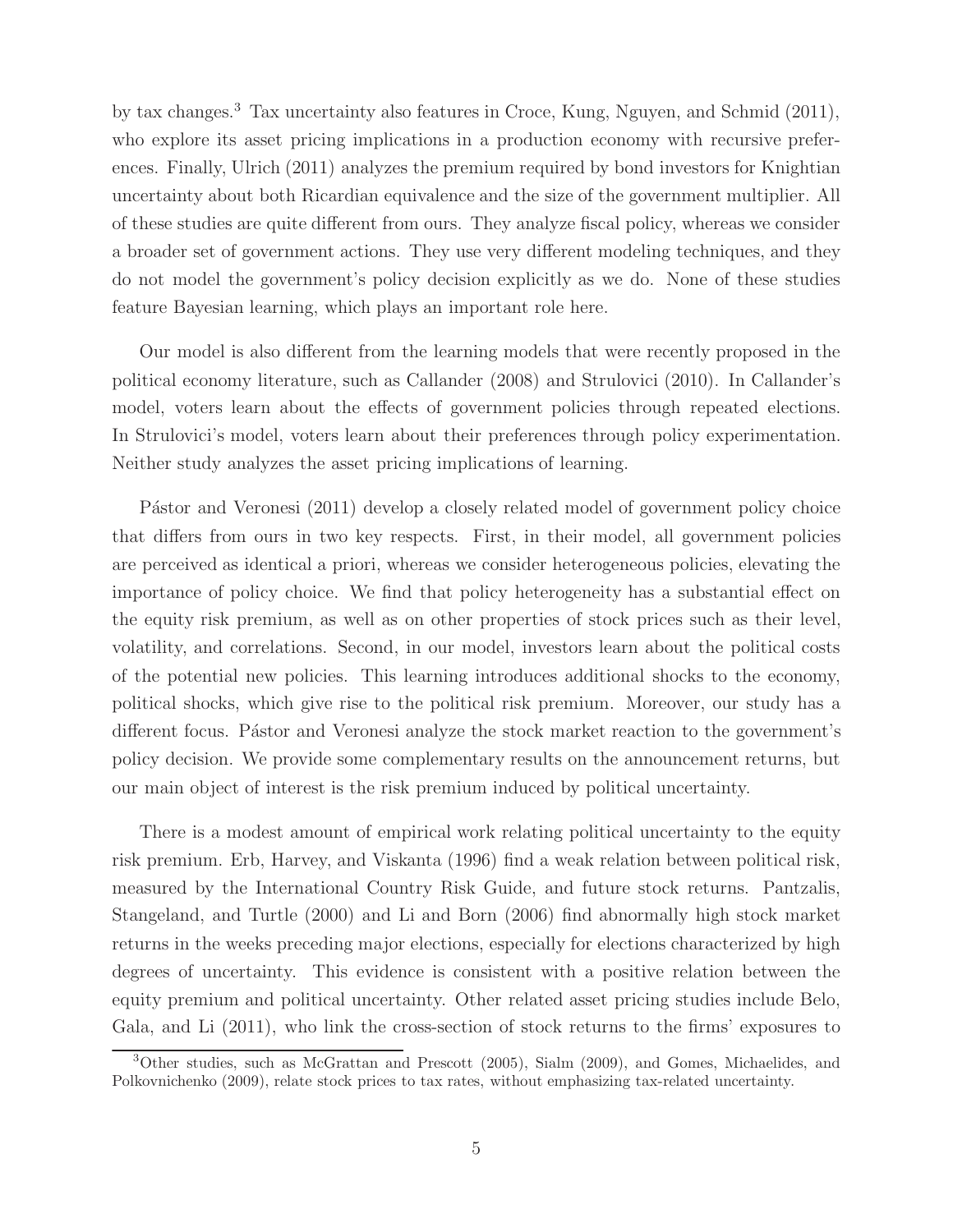the government sector, and Boutchkova, Doshi, Durnev, and Molchanov (2010), who relate political uncertainty to stock volatility. The literature has also related political uncertainty to private sector investment.<sup>4</sup> Finally, the literature has analyzed the effects of uncertainty about government policy on inflation, capital flows, and welfare.<sup>5</sup>

The paper is organized as follows. Section 2 presents the model. Section 3 analyzes the government's policy decision, while Section 4 examines how the stock market responds to this decision. Sections 5 and 6 present our key results on the pricing of political uncertainty. Section 7 analyzes the probability distributions of the stock market reactions to government policy changes. Section 8 concludes. The Appendix contains some technical details as well as a reference to the Technical Appendix, which contains all the proofs.

## **2. The Model**

Similar to Pástor and Veronesi (2011), we consider an economy with a finite horizon  $[0, T]$ and a continuum of firms  $i \in [0, 1]$ . Let  $B_t^i$  denote firm i's capital at time t. Firms are financed entirely by equity, so  $B_t^i$  can also be viewed as book value of equity. At time 0, all firms employ an equal amount of capital, which we normalize to  $B_0^i = 1$ . Firm i's capital is invested in a linear technology whose rate of return is stochastic and denoted by  $d\Pi_t^i$ . All profits are reinvested, so that firm i's capital evolves according to  $dB_t^i = B_t^i d\Pi_t^i$ . Since  $d\Pi_t^i$ equals profits over book value, we refer to it as the profitability of firm i. For all  $t \in [0, T]$ , profitability follows the process

$$
d\Pi_t^i = (\mu + g_t) dt + \sigma dZ_t + \sigma_1 dZ_t^i , \qquad (1)
$$

where  $(\mu, \sigma, \sigma_1)$  are observable constants,  $Z_t$  is a Brownian motion, and  $Z_t^i$  is an independent Brownian motion that is specific to firm i. The variable  $g_t$  denotes the impact of the prevailing government policy on the mean of the profitability process of each firm. If  $g_t = 0$ , the government policy is "neutral" in that it has no impact on profitability.

<sup>4</sup>For example, Julio and Yook (2011) find that firms reduce their investment prior to major elections. Durnev (2011) finds that corporate investment is less sensitive to stock prices during election years. In other related work, Rodrik (1991) shows that even moderate amount of uncertainty about the duration of a policy reform can impose a hefty tax on investment. Hassett and Metcalf (1999) find that the impact of tax policy uncertainty on investment depends on the process followed by the tax policy.

 ${}^{5}$ For example, Drazen and Helpman (1990) study how uncertainty about a future fiscal adjustment affects the dynamics of inflation. Hermes and Lensink (2001) show that uncertainty about budget deficits, tax payments, government consumption, and inflation is positively related to capital outflows at the country level. Gomes, Kotlikoff, and Viceira (2008) calibrate a life-cycle model to measure the welfare losses resulting from uncertainty about government policies regarding taxes and Social Security. They find that policy uncertainty materially affects the agents' consumption, saving, labor supply, and portfolio decisions.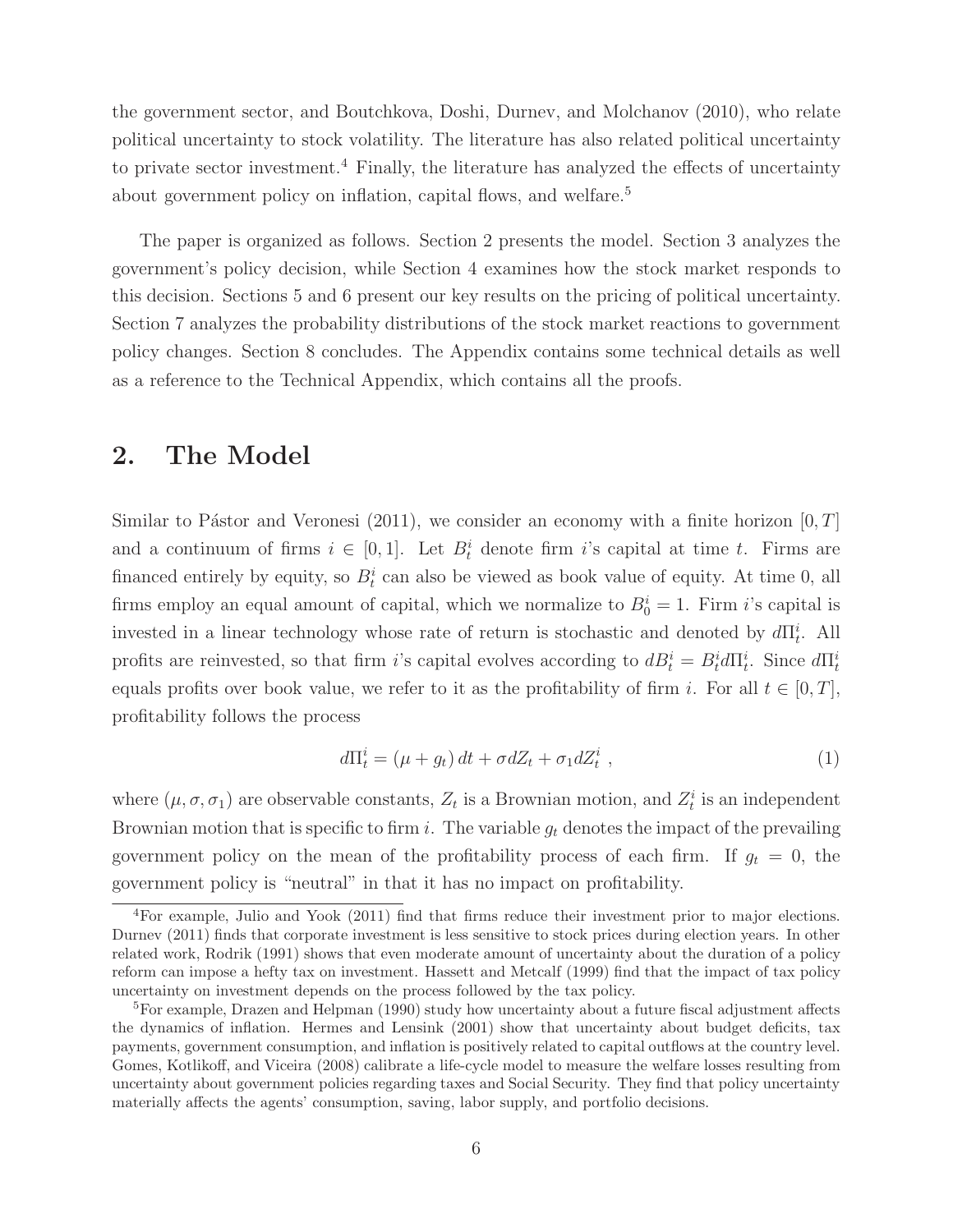The government policy's impact,  $g_t$ , is constant while the same policy is in effect. The value of  $g_t$  can change only at a given time  $\tau$ ,  $0 < \tau < T$ , when the government makes an irreversible policy decision. At that time  $\tau$ , the government decides whether to replace the current policy and, if so, which of N potential new policies to adopt. That is, the government chooses one of  $N + 1$  policies, where policies  $n = \{1, \ldots, N\}$  are the potential new policies and policy 0 is the "old" policy prevailing since time 0. Let  $q<sup>0</sup>$  denote the impact of the old policy and  $g^n$  denote the impact of the *n*-th new policy, for  $n = \{1, ..., N\}$ . The value of  $g_t$ is then a simple step function of time:

$$
g_t = \begin{cases} g^0 & \text{for } t \le \tau \\ g^0 & \text{for } t > \tau \end{cases} \text{ if the old policy is retained (i.e., no policy change)} \tag{2}
$$
\n
$$
g^n \quad \text{for } t > \tau \text{ if the new policy } n \text{ is chosen, } n \in \{1, \dots, N\} \text{ .}
$$

A policy change replaces  $q^0$  by  $q^n$ , thereby inducing a permanent shift in average profitability. A policy decision becomes effective immediately after its announcement at time  $\tau$ .

The value of  $g_t$  is unknown for all  $t \in [0, T]$ . This key assumption captures the idea that government policies have an uncertain impact on firm profitability. As of time 0, the prior distributions of all policy impacts are normal:

$$
g^0 \sim N\left(0, \sigma_q^2\right) \tag{3}
$$

$$
g^{n} \sim N(\mu_{g}^{n}, \sigma_{g,n}^{2}) \quad \text{for } n = \{1, ..., N\} . \tag{4}
$$

The old policy is expected to be neutral a priori, without loss of generality. The new policies are characterized by heterogeneous prior beliefs about  $g^n$ . The values of  $\{g^0, g^1, \ldots, g^N\}$  are unknown to all agents—the government as well as the investors who own the firms.

The firms are owned by a continuum of identical investors who maximize expected utility derived from terminal wealth. For all  $j \in [0, 1]$ , investor j's utility function is given by

$$
u\left(W_T^j\right) = \frac{\left(W_T^j\right)^{1-\gamma}}{1-\gamma} \,,\tag{5}
$$

where  $W_T^j$  is investor j's wealth at time T and  $\gamma > 1$  is the coefficient of relative risk aversion. At time 0, all investors are equally endowed with shares of firm stock. Stocks pay liquidating dividends at time  $T<sup>6</sup>$  Investors always know which government policy is in place.

When making its policy decision at time  $\tau$ , the government maximizes the same objective function as the investors, except that it also faces a nonpecuniary cost (or benefit) associated

<sup>&</sup>lt;sup>6</sup>No dividends are paid before time T because the investors' preferences (equation (5)) do not involve intermediate consumption. Firms in our model reinvest all of their earnings, as mentioned earlier.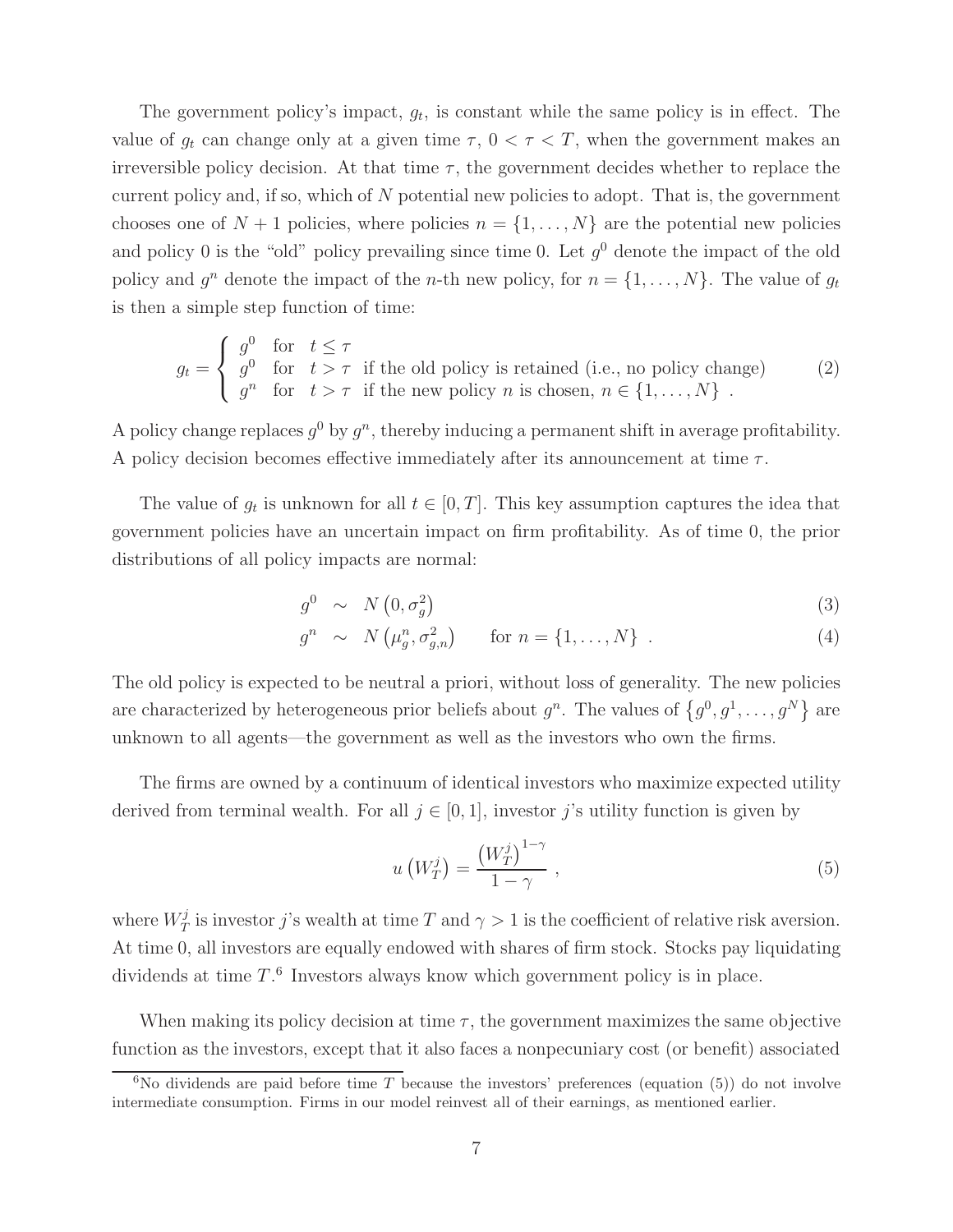with any policy change. The government chooses the policy that maximizes

$$
\max_{n \in \{0, \dots, N\}} \left\{ \mathcal{E}_{\tau} \left[ \frac{C^n W_T^{1-\gamma}}{1-\gamma} \mid \text{policy } n \right] \right\},\tag{6}
$$

where  $W_T = B_T = \int_0^1 B_T^i di$  is the final value of aggregate capital and  $C^n$  is the "political" cost" incurred by the government if policy n is adopted. Values of  $C<sup>n</sup> > 1$  represent a cost (e.g., the government must exert effort or burn political capital to implement policy  $n$ ), whereas  $C<sup>n</sup> < 1$  represents a benefit (e.g., policy n allows the government to make a transfer to a favored constituency).<sup>7</sup> We normalize  $C^0 = 1$ , so that retaining the old policy is known with certainty to present no political costs or benefits to the government. The political costs of the new policies,  $\{C^n\}_{n=1}^N$ , are revealed to the agents at time  $\tau$ . Immediately after the  $C<sup>n</sup>$  values are revealed, the government makes its policy decision. As of time 0, the prior distribution of each  $C^n$  is lognormal and centered at  $C^n = 1$ :

$$
c^{n} \equiv \log\left(C^{n}\right) \sim N\left(-\frac{1}{2}\sigma_{c}^{2}, \sigma_{c}^{2}\right) \quad \text{for } n = \{1, \dots, N\} \quad , \tag{7}
$$

where the  $c^n$  values are uncorrelated across policies as well as independent of the Brownian motions in equation (1). Uncertainty about  ${C^n}_{n=1}^N$ , which is given by  $\sigma_c$  as of time 0, is the source of political uncertainty in our model. Political uncertainty introduces an element of surprise into policy decisions, resulting in stock price reactions at time  $\tau$ .

Given its objective function in equation (6), the government is "quasi-benevolent": it is expected to maximize the investors' welfare (because  $E_0$   $[C^n] = 1$  for all n), but also to deviate from this objective in a random fashion. The assumption that governments do not behave as fully benevolent social planners is widely accepted in the political economy literature.<sup>8</sup> This literature presents various reasons why governments might not maximize aggregate welfare. For example, governments care about the distribution of wealth.<sup>9</sup> Governments tend to be influenced by special interest groups.<sup>10</sup> They might also be susceptible to corruption.<sup>11</sup> Instead of modeling these political forces explicitly, we adopt a simple reduced-form approach to capturing departures from benevolence. In our model, all aspects of politics redistribution, corruption, special interests, etc.—are bundled together in the political costs  ${C^n}_{n=1}^N$ . The randomness of these costs reflects the difficulty investors face in predicting the

<sup>&</sup>lt;sup>7</sup>We refer to  $C^n$  as a cost because higher values of  $C^n$  translate into lower utility (as  $W_T^{1-\gamma}/(1-\gamma) < 0$ ).<br><sup>8</sup>Dragen (2000) provides a useful overview of this literature <sup>8</sup>Drazen (2000) provides a useful overview of this literature.

<sup>9</sup>Redistribution of wealth is a major theme in political economy. Prominent studies of redistribution include Alesina and Rodrik (1994) and Persson and Tabellini (1994), among others. Our model is not well suited for analyzing redistribution effects because all of our investors are identical ex ante, for simplicity.

 $10$ See, for example, Grossman and Helpman (1994) and Coate and Morris (1995).

<sup>11</sup>See, for example, Shleifer and Vishny (1993) and Rose-Ackerman (1999).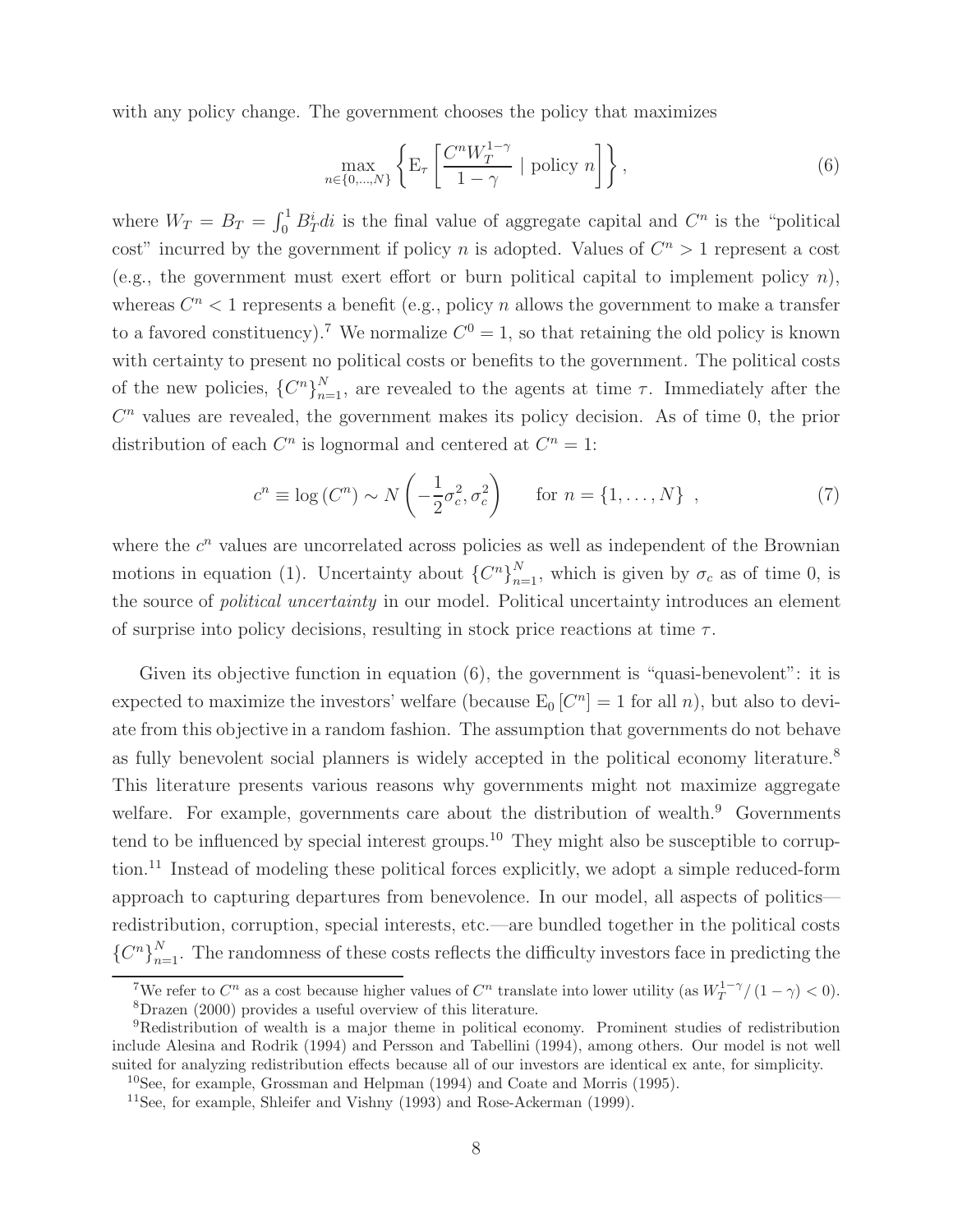outcome of the political process, which can be complex and non-transparent. For example, it can be hard to predict the outcome of a battle between special interest groups. By modeling politics in such a reduced-form fashion, we are able to focus on the asset pricing implications of the uncertainty about government policy choice.

Government policies also merit more discussion. We interpret policy changes broadly as government actions that change the economic environment. Examples include major reforms, such as the recent Wall Street reform or the health care reform. Deeper reforms, or more radical policy changes, typically introduce a less familiar regulatory framework whose impact on the private sector is more uncertain. Such policies might thus warrant relatively high values of  $\sigma_{g,n}$  in equation (4). In contrast, a potential new policy that has already been tried in the past might merit a lower  $\sigma_{g,n}$  if the agents believe they have more prior information about that policy's impact. We abstract from the fact that government policies may affect some firms more than others, focusing on the aggregate effects.

#### **2.1. Learning About Policy Impacts**

As noted earlier, the values of the policy impacts  ${g^n}_{n=0}^N$  are unknown to all agents, investors and the government alike. At time 0, all agents share the prior beliefs summarized in equations (3) and (4). Between times 0 and  $\tau$ , all agents learn about  $g^0$ , the impact of the prevailing (old) policy, by observing the realized profitabilities of all firms. The Bayesian learning process is described in Proposition 1 of Pástor and Veronesi (2011). Specifically, the posterior distribution of  $g^0$  at any time  $t \leq \tau$  is given by

$$
g_t \sim N\left(\hat{g}_t, \hat{\sigma}_t^2\right) \tag{8}
$$

where the posterior mean and variance evolve as

$$
d\hat{g}_t = \hat{\sigma}_t^2 \sigma^{-1} d\hat{Z}_t \tag{9}
$$

$$
\widehat{\sigma}_t^2 = \frac{1}{\frac{1}{\sigma_g^2} + \frac{1}{\sigma^2}t} \tag{10}
$$

Above,  $d\widehat{Z}_t$  denotes the expectation errors, which reflect shocks to the average profitability across all firms.<sup>12</sup> When the average profitability is higher than expected, the agents revise their beliefs about  $q^0$  upward, and vice versa (see equation (9)). Uncertainty about  $q^0$ declines deterministically over time due to learning (see equation (10)). Before time  $\tau$ , there

<sup>&</sup>lt;sup>12</sup>The  $d\hat{Z}_t$  shocks are related to the  $dZ_t$  shocks from equation (1) as follows:  $d\hat{Z}_t = dZ_t + [(g^0 - \hat{g}_t)/\sigma] dt$ .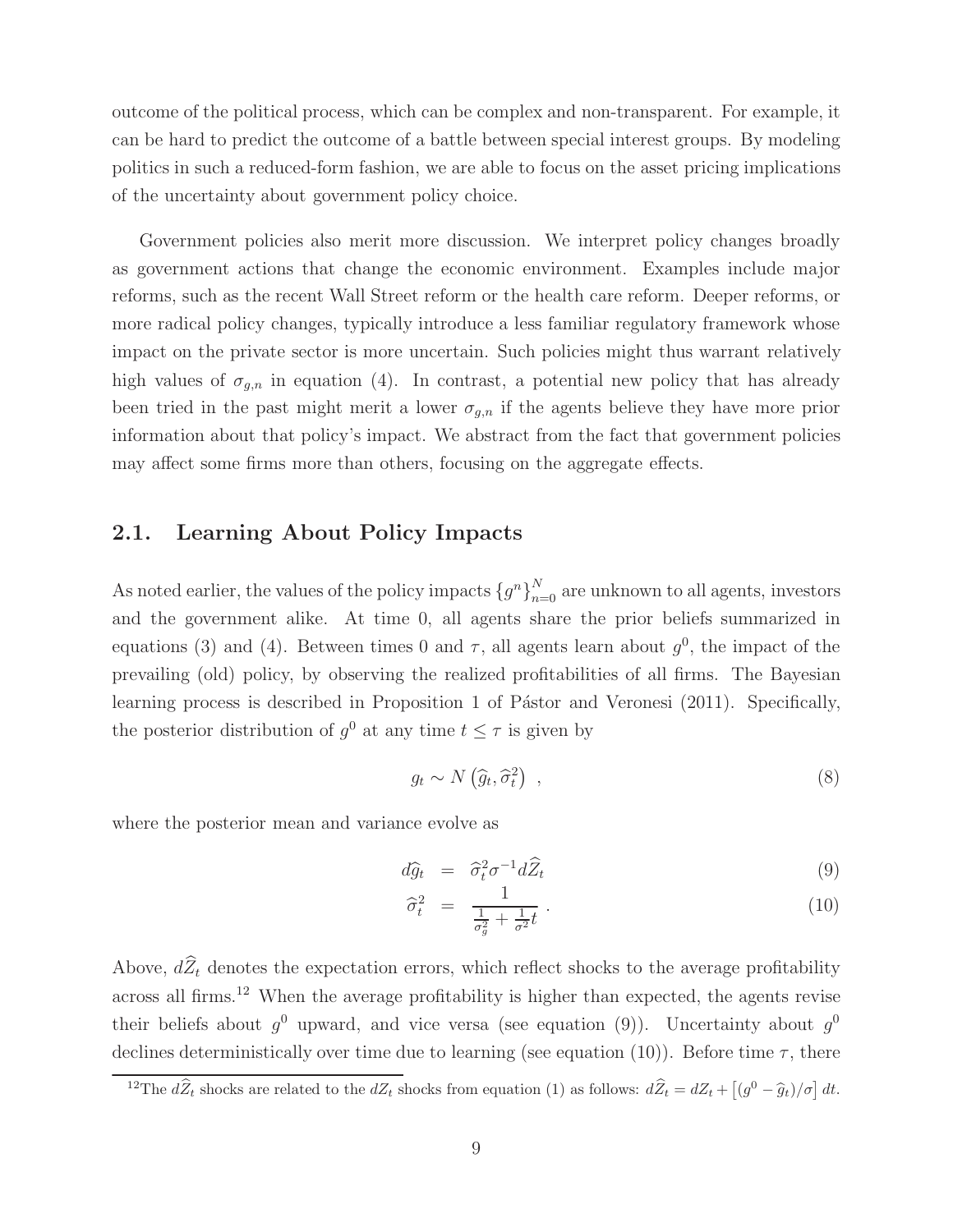is no learning about the impacts of the new policies, so the agents' beliefs about  ${g^n}_{n=1}^N$  at any time  $t \leq \tau$  are given by the prior distributions in equation (4).

If there is no policy change at time  $\tau$ , then the agents continue to learn about  $g^0$  after time  $\tau$ , and the processes (9) and (10) continue to hold also for  $t>\tau$ . If there is a policy change at time  $\tau$ , the agents stop learning about  $g^0$  and begin learning about  $g^n$ , the impact of the new policy  $n$  adopted by the government. As a result, a policy change resets the agents' beliefs about  $g_t$  from the posterior  $N(\hat{g}_\tau, \hat{\sigma}_\tau^2)$  to the prior  $N(\mu_g^n, \sigma_{g,n}^2)$ . The agents continue to learn about  $q^n$  in a Bayesian fashion until time  $T$ .

#### **2.2. Learning About Political Costs**

The political costs  $\{C^n\}_{n=1}^N$  are unknown to all agents until time  $\tau$ . At time  $t_0 < \tau$ , investors begin learning about each  $c^n$  by observing unbiased signals. We model these signals as "signal  $=$  true value plus noise," which takes the following form in continuous time:

$$
ds_t^n = c^n dt + h dZ_{c,t}^n \t , \t n = 1, ..., N,
$$
\t(11)

where  $1/h$  denotes signal precision. The signals  $ds_t^n$  are uncorrelated across n and independent dent of any other shocks in the economy. We refer to these signals as "political signals," and interpret them as capturing the steady flow of political news relevant to policy  $n$ . Realworld investors observe numerous political speeches, debates, and negotiations on a daily basis. The outcomes of these events help investors revise their beliefs about the political costs and benefits associated with the policies being debated.

Combining the signals in equation (11) with the prior distribution in equation (7), we obtain the posterior distribution of  $c^n$ , for  $n = 1, \ldots, N$ , at any time  $t \leq \tau$ :

$$
c^n \sim N\left(\hat{c}_t^n, \hat{\sigma}_{c,t}^2\right) \tag{12}
$$

where the posterior mean and variance evolve as

$$
d\widehat{c}_t^n = \widehat{\sigma}_{c,t}^2 h^{-1} d\widehat{Z}_{c,t}^n \tag{13}
$$

$$
\widehat{\sigma}_{c,t}^2 = \frac{1}{\frac{1}{\sigma_c^2} + \frac{1}{h^2}(t - t_0)}.
$$
\n(14)

Equation (13) shows that the investors' beliefs about  $c^n$  are driven by the Brownian shocks  $dZ_{c,t}^n$ , which reflect the differences between the political signals  $ds_t^n$  and their expectations  $(d\widehat{Z}_{c,t}^n = h^{-1} (ds_t^n - \mathbb{E}_t [ds_t^n]))$ . Since the political signals are independent of all "fundamental" shocks in the economy (i.e.,  $dZ_t$  and  $dZ_t^i$ ), the innovations  $dZ_{c,t}^n$  represent pure *political*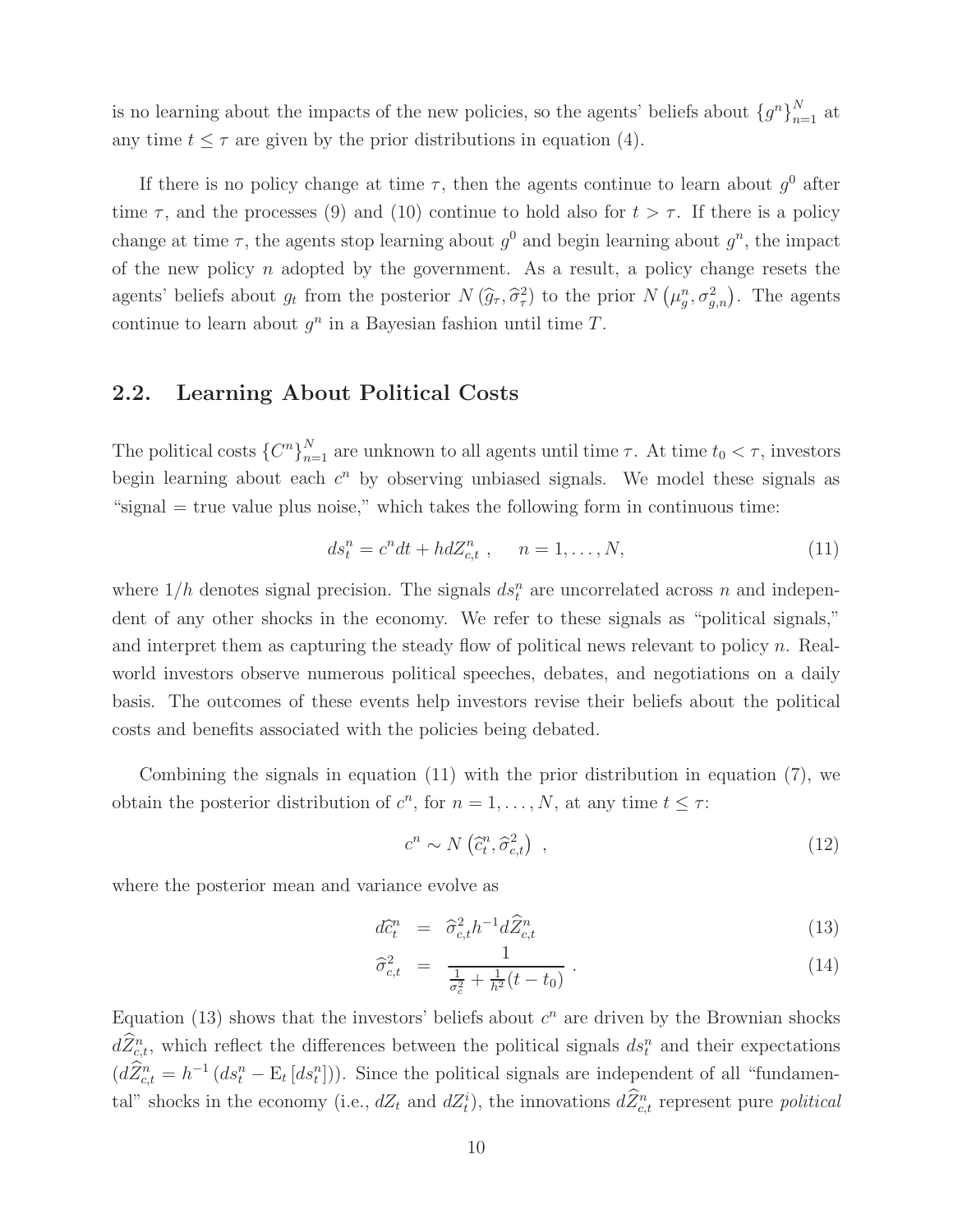shocks. These shocks shape the investors' beliefs about which government policy is likely to be adopted in the future, above and beyond the effect of the fundamental economic shocks. Interestingly, even though the political shocks are orthogonal to the economic shocks, they command a risk premium in equilibrium, as we show in Section 5.3.

Our model exhibits two major differences from the model of Pástor and Veronesi (2011). First, we allow the government to choose from a set of policies that are perceived as heterogeneous a priori. Pástor and Veronesi assume that the prior beliefs about the impacts of all government policies are identical, which corresponds to  $\mu_g^n = 0$  and  $\sigma_{g,n}^2 = \sigma_g^2$  for all n in our setting. In contrast, we allow  $\mu_g^n$  and  $\sigma_{g,n}^2$  to vary across policies, as a result of which the government's decision which new policy to adopt becomes important. We also allow the political costs  $C^n$  to differ across policies. Second, we allow the agents to learn about  $C^n$ before time  $\tau$ . There is no such learning in Pástor and Veronesi's model; their political cost is drawn at time  $\tau$  from the prior distribution in equation (7). Learning about  $C^n$  introduces additional "political" shocks to the economy, which play a key role in our paper. Finally, our focus differs from that of Pástor and Veronesi. They emphasize the announcement returns associated with policy changes. We provide some related analysis as well, but our main focus is on the risk premium induced by political uncertainty.

# **3. Optimal Government Policy Choice**

In this section, we analyze how the government chooses its policy at time  $\tau$ . After a period of learning about  $g^0$  and  $\{C^n\}_{n=1}^N$ , the government chooses one of  $N+1$  policies,  $\{0, 1, \ldots, N\}$ , at time  $\tau$ . Recall that if the government replaces policy 0 by policy n, the value of  $g_t$  changes from  $g^0$  to  $g^n$  and the perceived distribution of  $g_t$  changes from the posterior in equation (8) to the prior in equation (4). It is useful to introduce the following notation:

$$
\widetilde{\mu}^n = \mu_g^n - \frac{\sigma_{g,n}^2}{2} (T - \tau) (\gamma - 1) \qquad n = 1, \dots, N \qquad (15)
$$

$$
x_{\tau} = \hat{g}_{\tau} - \frac{\hat{\sigma}_{\tau}^2}{2} (T - \tau) (\gamma - 1) \tag{16}
$$

To align the notation for the old policy with the notation for the new policies, we also define

$$
\widetilde{\mu}^0 = x_\tau \tag{17}
$$

$$
\mu_g^0 = \hat{g}_\tau \tag{18}
$$

$$
\sigma_{g,0} = \hat{\sigma}_{\tau} , \qquad (19)
$$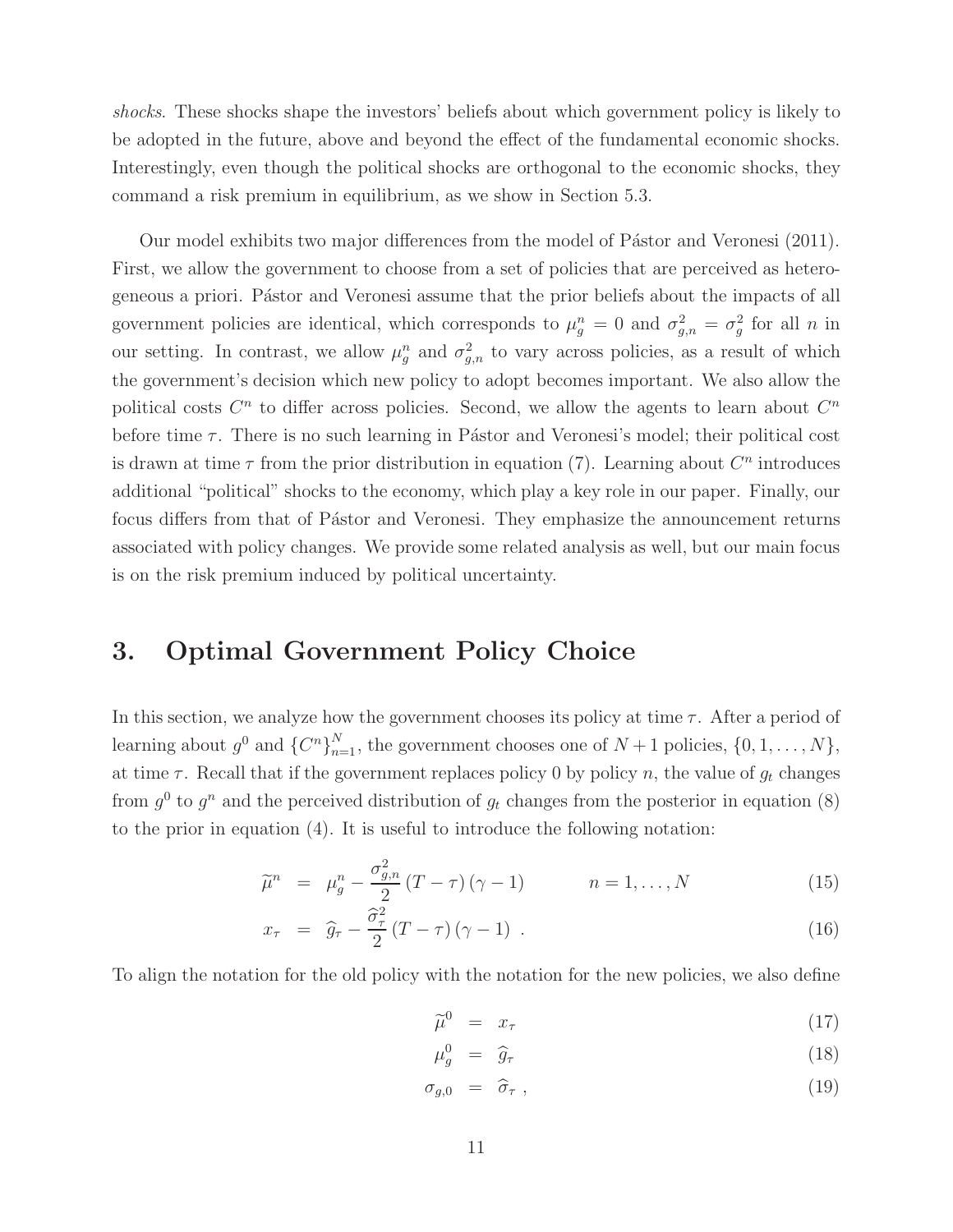keeping in mind that the first two quantities are stochastic, unlike their counterparts for the new policies (for which there is no learning before time  $\tau$ ). Under this notation, at time  $\tau$ , the agents' beliefs about each policy n are given by  $N(\mu_g^n, \sigma_{g,n}^2)$ , where this distribution is a prior for  $n = 1, \ldots, N$  but a posterior for  $n = 0$ .

We refer to  $\tilde{\mu}^n$  in equations (15) and (17) as the "utility score" of policy n, for  $n =$  $0, 1, \ldots, N$ . This label can be easily understood in the context of the following lemma.

**Lemma 1:** Given any two policies m and n in the set  $\{0, 1, \ldots, N\}$ , we have

$$
\mathcal{E}_{\tau} \left[ \frac{W_T^{1-\gamma}}{1-\gamma} \mid \text{policy } n \right] > \mathcal{E}_{\tau} \left[ \frac{W_T^{1-\gamma}}{1-\gamma} \mid \text{policy } m \right] \tag{20}
$$

if and only if

$$
\widetilde{\mu}^n > \widetilde{\mu}^m \ . \tag{21}
$$

Lemma 1 shows that the policy with the highest utility score delivers the highest utility to the agents at time  $\tau$ . It follows immediately from the definition of the utility score that agents prefer policies whose impacts are perceived to have high means and/or low variances, analogous to the popular mean-variance preferences in portfolio theory.

The government's preferences differ from the agents' preferences due to political costs, as shown in equation (6). The government chooses policy n at time  $\tau$  if and only if the following condition is satisfied for all policies  $m \neq n, m \in \{0, \ldots, N\}$ :

$$
\mathcal{E}_{\tau}\left[\frac{C^n W_T^{1-\gamma}}{1-\gamma} \mid \text{policy } n\right] > \mathcal{E}_{\tau}\left[\frac{C^m W_T^{1-\gamma}}{1-\gamma} \mid \text{policy } m\right] \quad \forall m \neq n .
$$

The above condition yields our first proposition.

**Proposition 1:** The government chooses policy n at time  $\tau$  if and only if the following condition holds for all policies  $m \neq n, m \in \{0, 1, ..., N\}$ :

$$
\tilde{\mu}^n - \tilde{c}^n > \tilde{\mu}^m - \tilde{c}^m \tag{22}
$$

where we define

$$
\widetilde{c}^{n} = \frac{c^{n}}{(\gamma - 1)(T - \tau)}
$$
  $n = 0, 1, ..., N$  (23)

Proposition 1 shows that the government chooses the policy with the highest value of  $\tilde{\mu}^n - \tilde{c}^n$  across all  $n \in \{0, ..., N\}$ , or the highest "cost-adjusted utility score." Recall that  $\tilde{\mu}^0 = x_{\tau}$  and  $\tilde{c}^0 = 0$ , so that policy 0's cost-adjusted utility score is simply  $x_{\tau}$ , which is a simple function of  $\hat{g}_{\tau}$  (see equation (16)). We thus obtain the following corollary.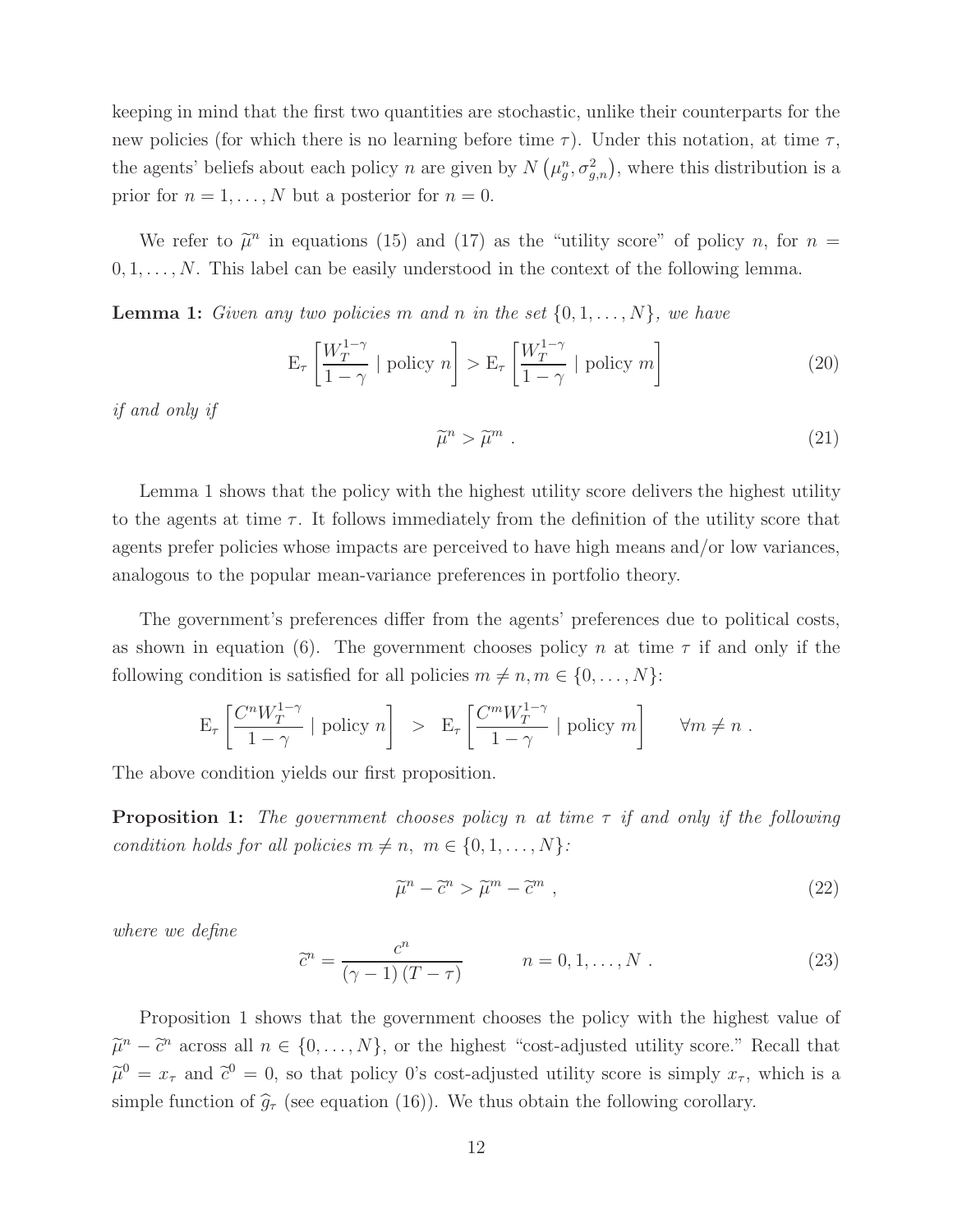**Corollary 1:** The government changes its policy at time  $\tau$  if and only if

$$
\widehat{g}_{\tau} < \max_{n \in \{1, \dots, N\}} \{ \widetilde{\mu}^n - \widetilde{c}^n \} + \frac{\widehat{\sigma}_{\tau}^2}{2} (T - \tau) (\gamma - 1) \tag{24}
$$

The government finds it optimal to change its policy if  $\hat{g}_{\tau}$ , the posterior mean of  $g^0$ , is sufficiently low. That is, the old policy is replaced if its impact on firm profitability is perceived as sufficiently unfavorable. This result is the basis for our interpretation later on in Section 5 that the government effectively provides a put option to the market.

Before time  $\tau$ , the agents face uncertainty about the government's action at time  $\tau$ because they do not know the political costs. From Proposition 1, we derive the probabilities of all potential government actions, as perceived by the agents at any time  $t \leq \tau$ .

**Corollary 2:** The probability that the government chooses policy n at time  $\tau$ , evaluated at any time  $t \leq \tau$  for any policy  $n \in \{1, \ldots, N\}$ , is given by

$$
p_t^n = \int_{-\infty}^{\infty} \Pi_{m \neq n, m \in \{1, \dots, N\}} \left[ 1 - \Phi_{\tilde{c}^m} \left( \tilde{c}^n + \tilde{\mu}^m - \tilde{\mu}^n \right) \right] \Phi_x \left( \tilde{\mu}^n - \tilde{c}^n | \hat{g}_t \right) \phi_{\tilde{c}^n} \left( \tilde{c}^n \right) d\tilde{c}^n \,. \tag{25}
$$

Above,  $\phi_{\tilde{c}^n}$  (.) and  $\Phi_{\tilde{c}^n}$  (.) are the normal pdf and cdf of  $\tilde{c}^n$ , respectively, and  $\Phi_x$  is the normal cdf of  $x_{\tau}$ .<sup>13</sup> The probability that the old policy will be retained is  $p_t^0 = 1 - \sum_{n=1}^{N} p_t^n$ .

# **4. Stock Price Reactions to Policy Decisions**

Firm is stock represents a claim on the firm's liquidating dividend at time  $T$ , which is equal to  $B_T^i$ . The investors' total wealth at time T is equal to  $W_T = B_T = \int_0^1 B_T^i dt$ . Stock prices adjust to make the investors hold all of the firms' stock. In addition to stocks, there is a zero-coupon bond in zero net supply, which makes a unit payoff at time  $T$  with certainty. We use this risk-free bond as the numeraire.<sup>14</sup> To ensure market completeness, we also assume the existence of securities in zero net supply whose payoffs span the risks associated with the random political costs. Standard arguments then imply that the state price density is uniquely given by

$$
\pi_t = \frac{1}{\lambda} \mathcal{E}_t \left[ B_T^{-\gamma} \right],\tag{26}
$$

<sup>13</sup>As of time t,  $\tilde{c}^n \sim \mathcal{N}(\frac{\tilde{c}_t^n}{(\gamma-1)(T-\tau)}, \frac{\tilde{\sigma}_{c,t}^2}{(\gamma-1)^2(T-\tau)^2})$  and  $x_\tau \sim \mathcal{N}(\hat{g}_t - \frac{\tilde{\sigma}_\tau^2}{2}(T-\tau)(\gamma-1), \tilde{\sigma}_t^2 - \tilde{\sigma}_\tau^2)$ .<br><sup>14</sup>This assumption is equivalent to assuming a right free rate of

 $14$ This assumption is equivalent to assuming a risk-free rate of zero. Such an assumption is innocuous because without intermediate consumption, there is no intertemporal consumption choice that would pin down the interest rate. This modeling choice ensures that interest rate fluctuations do not drive our results.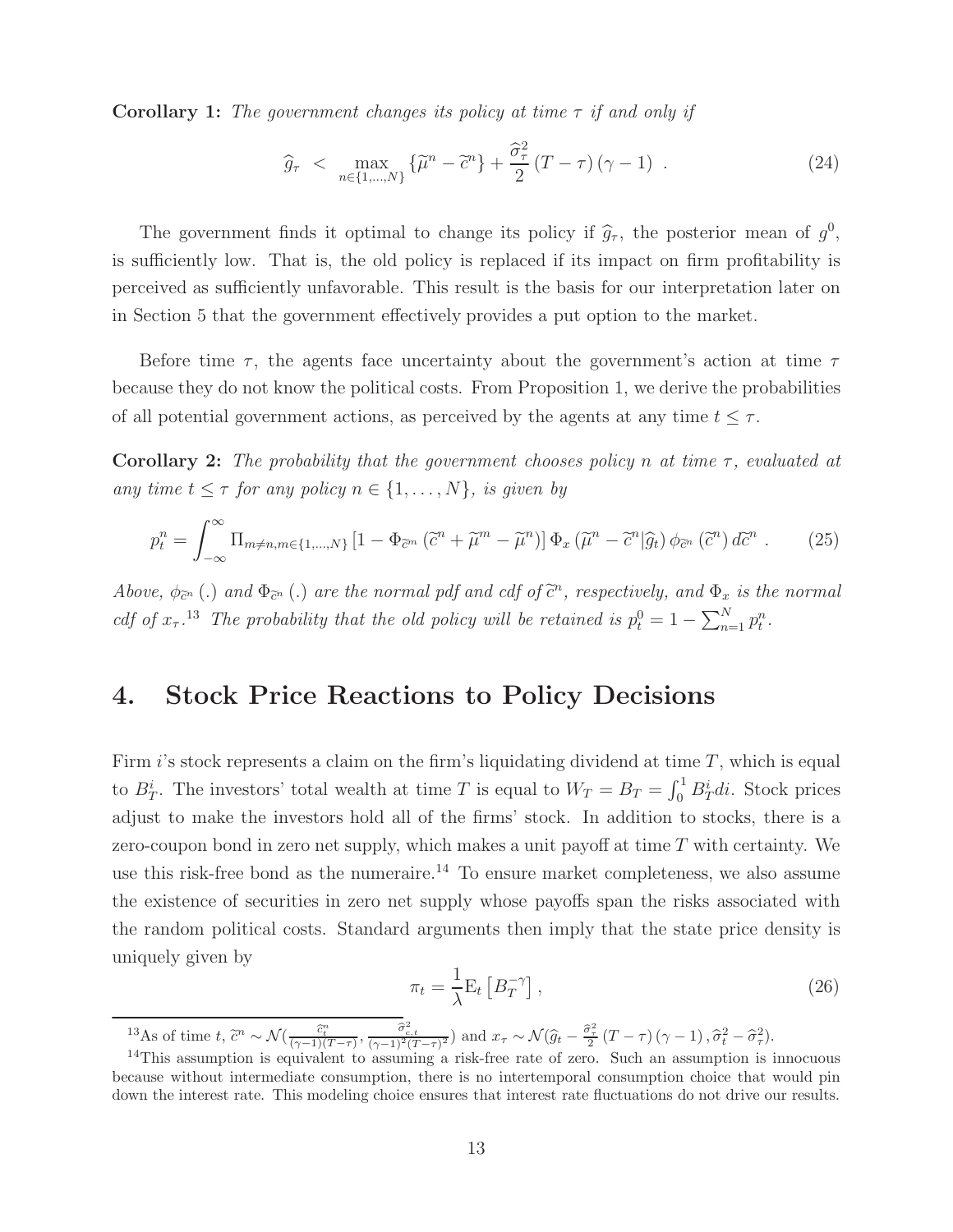where  $\lambda$  is the Lagrange multiplier from the utility maximization problem of the representative investor. The market value of stock i is given by the standard pricing formula

$$
M_t^i = \mathcal{E}_t \left[ \frac{\pi_T}{\pi_t} B_T^i \right]. \tag{27}
$$

### **4.1. The Announcement Returns**

When the government announces its policy decision at time  $\tau$ , stock prices jump. To evaluate this jump, we solve for stock prices immediately before and immediately after the policy announcement. Let  $M_{\tau}^{i}$  denote the market value of firm i immediately before the announcement, and  $M_{\tau+}^{i,n}$  denote the firm's value immediately after the announcement of policy n. Closed-form expressions for  $M_{\tau}^{i}$  and  $M_{\tau+}^{i,n}$  are given in the Appendix in Lemmas A1 and A2, respectively. We then define each firm's "announcement return" as the instantaneous stock return at time  $\tau$  conditional on the announcement of policy n:

$$
R^{n}(x_{\tau}) = \frac{M_{\tau+}^{i,n}}{M_{\tau}^{i}} - 1
$$
 (28)

The announcement return depends on  $x<sub>\tau</sub>$  but not on i: all firms experience the same announcement return as they are equally exposed to changes in government policy. Therefore,  $R<sup>n</sup>$  also represents the aggregate stock market reaction to the announcement of policy n.

**Proposition 2:** If the government retains the old policy, the announcement return is

$$
R^{0}(x_{\tau}) = \frac{\sum_{n=0}^{N} p_{\tau}^{n} e^{-\gamma (T-\tau)(\tilde{\mu}^{n}-x_{\tau}) + \frac{\gamma}{2}(T-\tau)^{2} (\sigma_{g,n}^{2} - \tilde{\sigma}_{\tau}^{2})}}{\sum_{n=0}^{N} p_{\tau}^{n} e^{(1-\gamma)(T-\tau)(\tilde{\mu}^{n}-x_{\tau})}} - 1.
$$
 (29)

If the government replaces the old policy by the new policy n, for any  $n \in \{1,\ldots,N\}$ , the announcement return is equal to

$$
R^{n}(x_{\tau}) = \left[1 + R^{0}(x_{\tau})\right] e^{(\tilde{\mu}^{n} - x_{\tau})(T - \tau) - \frac{\gamma}{2}(T - \tau)^{2} \left(\sigma_{g,n}^{2} - \hat{\sigma}_{\tau}^{2}\right)} - 1.
$$
\n(30)

Proposition 2 provides a closed-form expression for the announcement return associated with any government policy choice. The proposition implies the following corollary.

**Corollary 3:** The ratio of the gross announcement returns for any pair of policies m and n in the set  $\{0, 1, \ldots, N\}$  is given by

$$
\frac{1+R^m(x_{\tau})}{1+R^n(x_{\tau})} = e^{(\tilde{\mu}^m - \tilde{\mu}^n)(T-\tau) - \frac{\gamma}{2}(T-\tau)^2(\sigma_{g,m}^2 - \sigma_{g,n}^2)}.
$$
\n(31)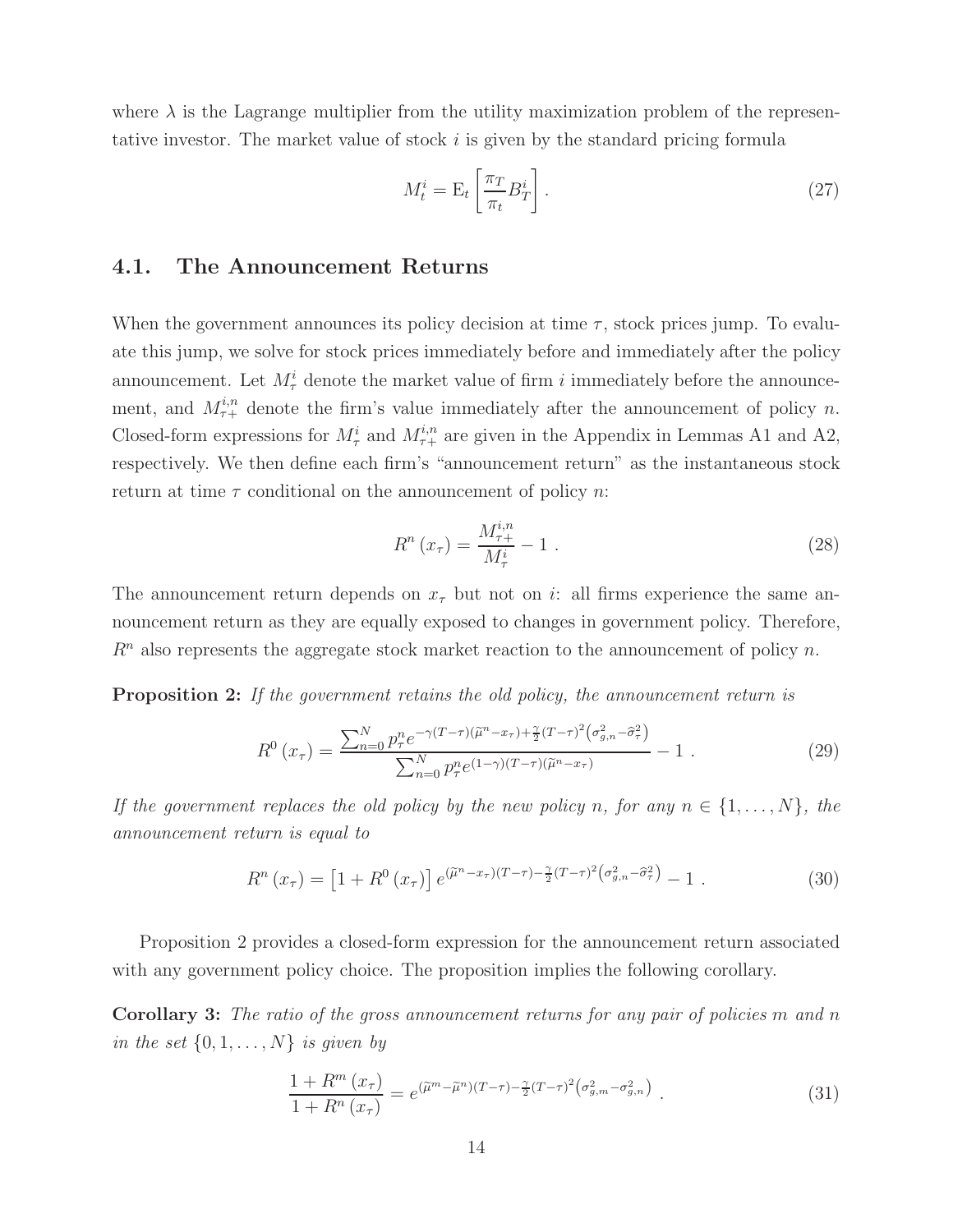The corollary relates the announcement returns to the utility scores for any policy pair. Interestingly, a given policy choice can increase investor welfare while decreasing stock prices, and vice versa. Consider two policies m and n, for which the following condition holds:

$$
0 < \widetilde{\mu}^m - \widetilde{\mu}^n < \frac{\gamma}{2} \left( T - \tau \right) \left( \sigma_{g,m}^2 - \sigma_{g,n}^2 \right) \tag{32}
$$

Even though policy m yields higher utility (because  $\tilde{\mu}^m > \tilde{\mu}^n$ ), policy n yields a higher announcement return  $(R^m < R^n)$ . This result highlights the difference between maximizing utility and maximizing stock market value—the former is maximized by the policy with the highest utility score  $\tilde{\mu}^n$ , whereas the latter is maximized by the policy with the highest value of  $\tilde{\mu}^n - \frac{\gamma}{2}(T - \tau) \sigma_{g,n}^2$ . To understand this difference, recall from equation (4) that  $\sigma_{g,n}$ measures the uncertainty about the impact of policy  $n$  on firm profitability. This uncertainty cannot be diversified away because it affects all firms. As a result, this uncertainty increases discount rates and pushes down asset prices. Adopting a policy with a high value of  $\sigma_{g,n}$  can therefore depress asset prices even if this policy is welfare-improving.

Another way to illustrate the wedge between utility and stock market value is to combine equations (26) and (27), applying the latter equation to the aggregate market. Recognizing that  $W_T = B_T$  in equilibrium, we obtain the aggregate stock market value at any time t:

$$
M_t = \frac{1 - \gamma}{\lambda \pi_t} \mathcal{E}_t \left[ \frac{W_T^{1 - \gamma}}{1 - \gamma} \right] \tag{33}
$$

The second term on the right-hand side represents the expected utility of the representative investor (cf. equation (5)). Since the state price density  $\pi_t$  is affected by the prevailing government policy, two different policies can provide the same expected utility but different stock market values. For example, a policy change that leads to an increase in  $\pi_t$  can in principle depress the stock market while raising the investors' expected utility.

The interesting lesson here is that one cannot judge government policies by their announcements returns. A positive stock market reaction does not guarantee that the newly adopted policy is welfare-improving, and vice versa. It might not be surprising to obtain such a result in a model with heterogeneous agents some of whom do not own stocks because in such a model, a positive stock market reaction need not benefit all agents. In our model, however, all agents are identical, so they all benefit equally when the stock market goes up. Related results can also be obtained in models with consumption smoothing. However, there is no intermediate consumption in our model. Our result is not driven by intertemporal substitution, but rather by the risk effects discussed above.

**Corollary 4:** Holding the utility score  $\tilde{\mu}^n$  constant, policies with higher uncertainty  $\sigma_{g,n}$ elicit lower announcement returns.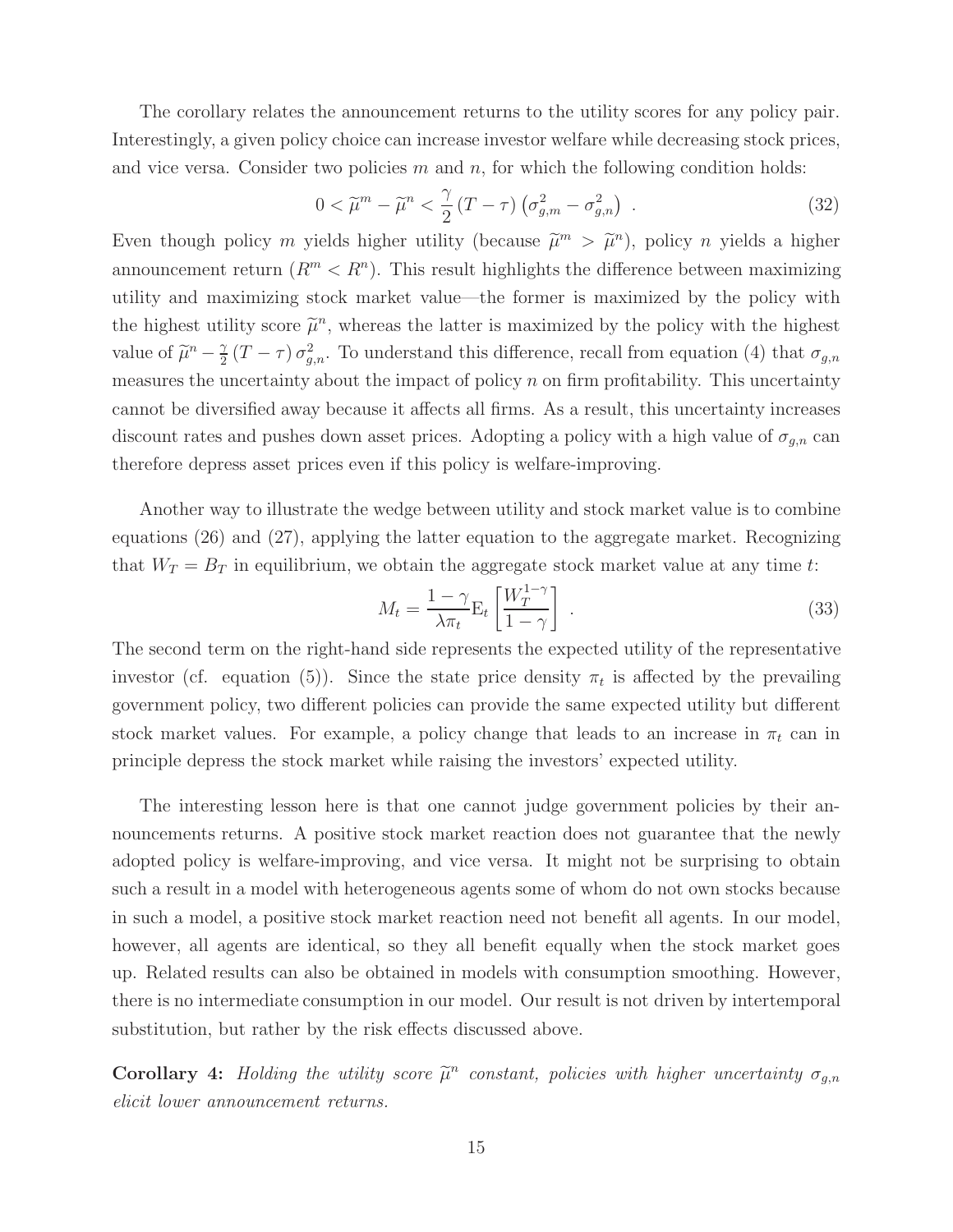Corollary 4 follows immediately from Corollary 3. Among policies delivering the same utility, the policies with higher values of  $\sigma_{g,n}$  elicit less favorable stock market reactions.

What government policies exhibit high values of  $\sigma_{g,n}$ ? As noted earlier, good candidates are policies whose adoption represents a sharp structural break in the economic environment, such as deep regulatory reforms. The long-term impact of such reforms is often difficult to assess in advance. Deep reforms may well be welfare-improving, but they also tend to inject non-diversifiable risk in the economy, which may result in lower asset prices.

### **4.2. A Two-Policy Example**

In the rest of this section, we illustrate some of our key results on the announcement returns. To simplify the exposition, we consider a special case of  $N = 2$ , allowing the government to choose from two new policies,  $L$  and  $H$ , in addition to the old one. We assume that both new policies are expected to provide the same level of utility a priori,  $\tilde{\mu}^L = \tilde{\mu}^H$ . This iso-utility assumption can be motivated by appealing to the government's presumed good intentions—it would be reasonable for the government to eliminate from consideration any policies that are perceived by all agents as inferior in terms of utility. Such an outcome is not guaranteed to obtain in practice, but it represents a natural starting point for our analysis. We also assume, without loss of generality, that policy  $H$  is perceived to have a more uncertain impact on firm profitability, so that  $\sigma_{g,L} < \sigma_{g,H}$ . As argued earlier, policy H can then be viewed as the deeper reform. To ensure that both new policies yield the same utility, policy H must also have a more favorable expected impact, so that  $\mu_g^L < \mu_g^H$ . It follows immediately from equation (15) that to ensure  $\tilde{\mu}^L = \tilde{\mu}^H$ , we must have

$$
\mu_g^H - \mu_g^L = \frac{1}{2} \left( \sigma_{g,H}^2 - \sigma_{g,L}^2 \right) (T - \tau) (\gamma - 1) \tag{34}
$$

That is, the higher uncertainty of policy H must be compensated by a higher expectation.

Table 1 reports the parameter values used to calibrate the model. For the first eight parameters ( $\sigma_g$ ,  $\sigma_c$ ,  $\mu$ ,  $\sigma$ ,  $\sigma_1$ ,  $T$ ,  $\tau$ , and  $\gamma$ ), we choose the same annual values (2%, 10%, 10%,  $5\%, 10\%, 20, 10, 5$  as do Pástor and Veronesi (2011). The remaining three parameters  $(h,$  $\sigma_{g,L}$ , and  $\sigma_{g,H}$ ) do not appear in Pástor and Veronesi's model. We choose  $h = 5\%$ , equal to the value of  $\sigma$ , so that the speed of learning about each  $C^n$  is the same as the speed of learning about  $g^n$ . We choose  $\sigma_{g,L} = 1\%$  and  $\sigma_{g,H} = 3\%$ , so that the prior uncertainties about the new policies are symmetric around the old policy's  $\sigma_g = 2\%$ . In addition, we require that the new-policy means be symmetric around the old-policy mean of zero, that is,  $\mu_{g,L} = -\mu_{g,H}$ .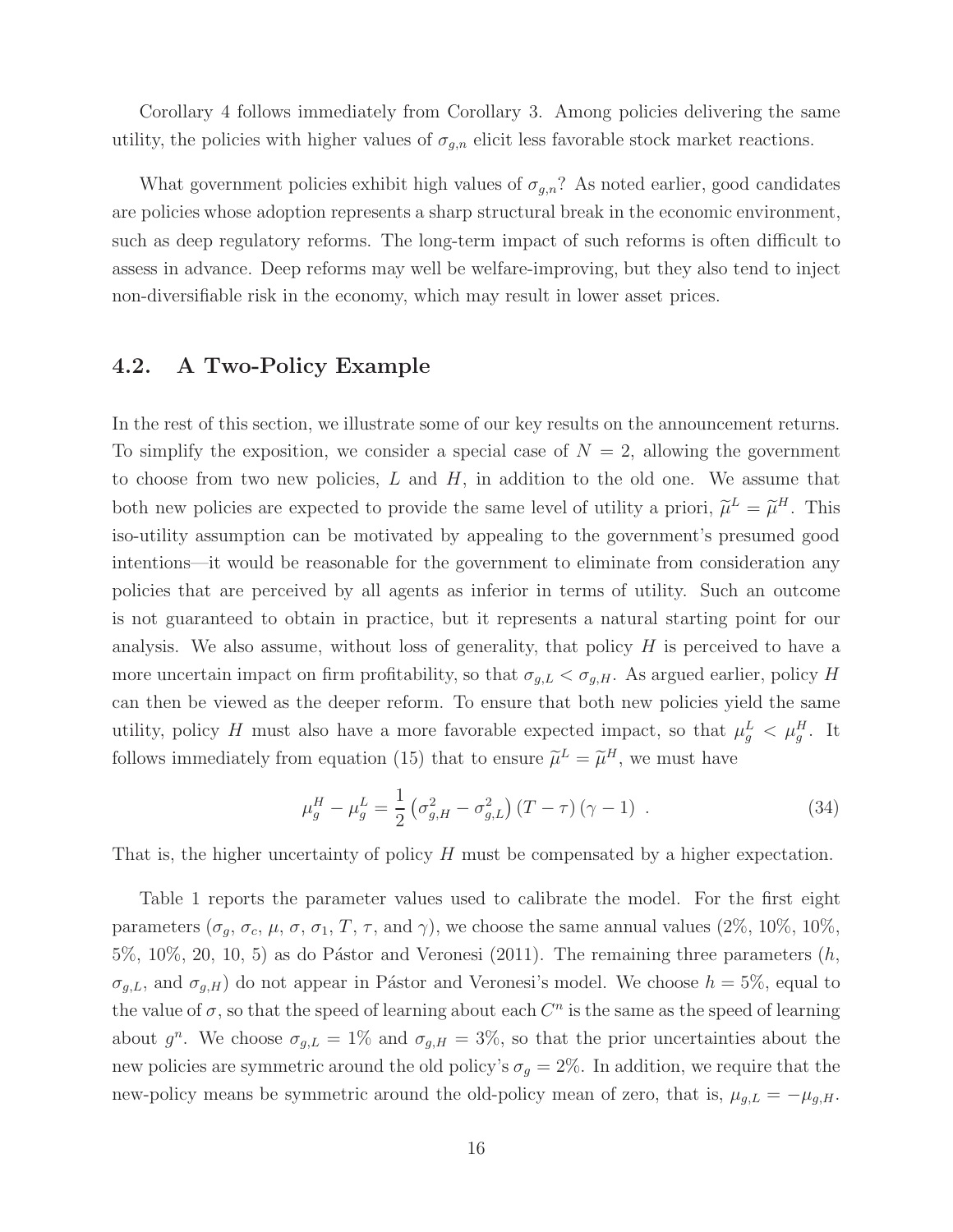It then follows from equation (34) that  $\mu_{g,L} = -0.8\%$  and  $\mu_{g,H} = 0.8\%$ . Finally, we assume that learning about  $C<sup>n</sup>$  begins at time  $t_0 = \tau - 1$ , which means that political debates about the new policies begin one year before the policy decision. All of these parameter choices strike us as reasonable, but we also perform some sensitivity analysis.

Panel A of Figure 1 plots the announcement returns of the three policies,  $R^0$ ,  $R^L$ , and  $R^H$ , as a function of  $\hat{g}_{\tau}$ . Recall from Proposition 2 that the announcement returns depend on  $x_{\tau}$ , which is a simple function of  $\hat{g}_{\tau}$  (see equation (16)). The variable  $\hat{g}_{\tau}$ , the posterior mean of  $g^0$  at time  $\tau$ , is the key state variable summarizing the *economic conditions*. High values of  $\hat{g}_{\tau}$  indicate that the prevailing government policy is helping make firms highly profitable, which is generally indicative of strong economic conditions. Similarly, low values of  $\hat{g}_{\tau}$ tend to indicate low profitability and thus weak economic conditions.<sup>15</sup> Panel B plots the probabilities of all three policy choices, as perceived by the investors immediately before time τ. We set the values of  $\hat{c}^L_\tau$  and  $\hat{c}^H_\tau$  equal to their initial values at time 0  $(\hat{c}^L_\tau = \hat{c}^H_\tau = -\sigma_c^2/2)$ to make both new policies equally likely (as a result, the solid and dotted lines in Panel B coincide). In both panels, policy  $H$  is labeled as the "new risky policy," whereas policy  $L$  is labeled as the "new safe policy" (since  $\sigma_{g,L} < \sigma_{g,H}$ ).

The policy probabilities in Panel B of Figure 1 are easy to understand. When  $\hat{g}_{\tau}$  is very low, the probability that the old policy will be retained is close to zero. A low  $\hat{g}_{\tau}$  indicates that the old policy is "not working," so the government is likely to replace it (Corollary 1). Both new policies receive equal probabilities of almost 50% when  $\hat{q}_{\tau}$  is very low. In contrast, when  $\hat{g}_{\tau}$  is very high, the old policy is almost certain to be retained. A high  $\hat{g}_{\tau}$ boosts the old policy's utility score, thereby boosting the probability of no policy change. It is possible for the government to replace the old policy even when  $\hat{g}_{\tau}$  is high—this happens if the government derives an unexpectedly large political benefit from one or both of the new policies—but such an event becomes increasingly unlikely as  $\hat{g}_{\tau}$  increases. All three policies receive equal probabilities when  $\hat{g}_{\tau} = -0.7\%$ . Interestingly, when  $\hat{g}_{\tau} = 0$ , the old policy is almost certain to be retained. This result is driven by learning about  $g^0$ . By time  $\tau$ , the agents learn a lot about the old policy's impact:  $\hat{\sigma}_t$  drops from  $\sigma_g = 2\%$  at time 0 to 1.24% at time  $\tau = 10$  (see equation (10)). This decrease in  $\hat{\sigma}_t$  improves the old policy's utility score relative to the new policies (about which there is no learning before  $\tau$ ). Therefore, the old policy is likely to be replaced only if its perceived impact  $\hat{g}_{\tau}$  is sufficiently negative.

<sup>&</sup>lt;sup>15</sup>The value of  $\hat{g}_{\tau}$  is determined by the cumulative effect of all aggregate profitability shocks before time  $\tau$  (see equation (9)). A high value of  $\hat{g}_{\tau}$  implies high average realized profitability, and vice versa. Plotting a quantity against  $\hat{g}_{\tau}$  is equivalent to plotting it against the average realized profitability computed across many paths of shocks simulated from our model. To the extent that strong (weak) economic conditions are characterized by high (low) aggregate profitability,  $\hat{g}_{\tau}$  is a natural measure of economic conditions.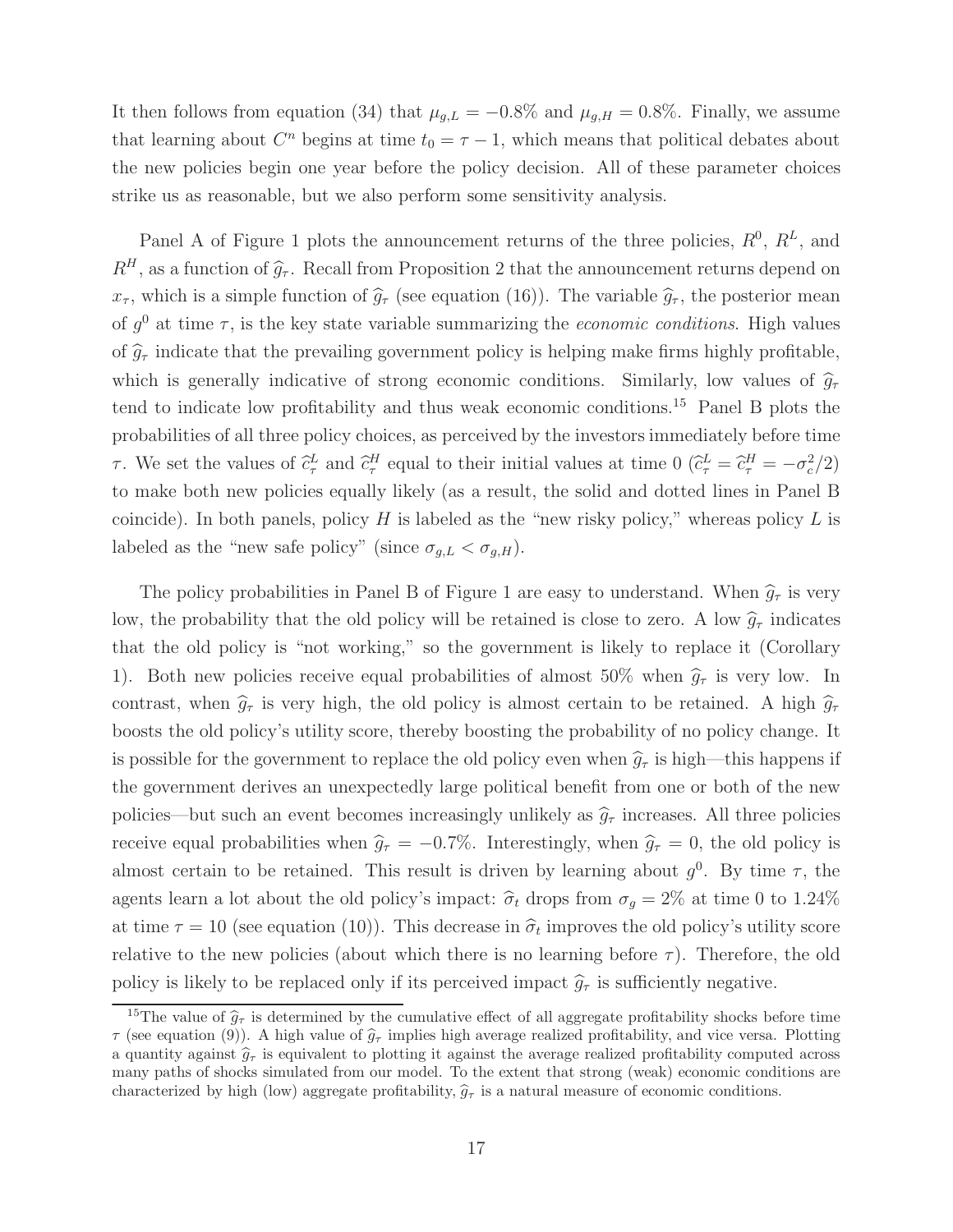The announcement returns in Panel A of Figure 1 are also intuitive. The solid line is below the dotted line—the new risky policy produces a lower announcement return than the new safe policy (i.e.,  $R^H < R^L$ ) for any  $\hat{g}_{\tau}$ , consistent with Corollary 4. The announcement of the new risky policy is always bad news for the stock market  $(R^H < 0)$ , due to the discount rate effect discussed earlier. When  $\hat{g}_{\tau}$  exceeds -0.5% or so, any policy change is bad news (i.e.,  $R^H < 0$  and  $R^L < 0$ ), and both  $R^H$  and  $R^L$  grow more negative as  $\hat{g}_{\tau}$  increases. The reason is that when  $\hat{g}_{\tau}$  is high, retaining the old policy is the best option from the investors' perspective, so any policy change comes as a disappointment. However, any policy change is also very unlikely for  $\hat{g}_{\tau} > -0.5\%$ , as shown in Panel B. Therefore, the large negative values of  $R^H$  and  $R^L$  observed at high values of  $\hat{g}_{\tau}$  occur with very low probability.

The dependence of  $R^0$  on  $\hat{g}_{\tau}$  (the dashed line) is the result of an interaction of two effects. First, higher values of  $\hat{g}_{\tau}$  push  $R^0$  up because a policy with a more favorable impact on profitability is better for stock prices. Second, higher values of  $\hat{g}_{\tau}$  push  $R^0$  closer to zero because they increase the probability that the old policy will be retained. The first effect dominates when  $\hat{g}_{\tau}$  is low, while the second effect prevails when  $\hat{g}_{\tau}$  is high. When  $\hat{g}_{\tau}$  is very low, below -1.6% or so,  $R^0$  is negative because the retention of a policy that is perceived to harm the private sector reduces market values. As  $\hat{g}_{\tau}$  rises,  $R^0$  turns positive because the old policy is perceived as a better outcome than a coin toss that could result in the adoption of the new risky policy, which would be far worse for stock prices. As  $\hat{g}_{\tau}$  rises above -0.8% or so,  $R^0$  begins to decline toward zero because the second effect begins to dominate. The probability of the old policy climbs quickly, reaching values very close to one by the time  $\hat{g}_{\tau}$ rises to about -0.4%. For any  $\hat{g}_{\tau} > -0.4\%$ ,  $R^0$  is essentially zero. Naturally, if the market expects the old policy to be retained, the announcement of such a retention contains only a small element of surprise, so the resulting stock market reaction is weak.

Armed with the understanding of how stocks respond to various policy choices at time  $\tau$ , we are now ready to analyze stock prices and risk premia before time  $\tau$ . Some additional interesting results related to the announcement returns, ones that are not central to our analysis of the risk premia, are presented later in Sections 6 and 7.

## **5. Stock Prices Before the Policy Decision**

This section analyzes the asset pricing implications of political uncertainty before time  $\tau$ . First, we examine the effect of this uncertainty on the state price density. Next, we study the level of stock prices and its dependence on the economic and political shocks. Finally,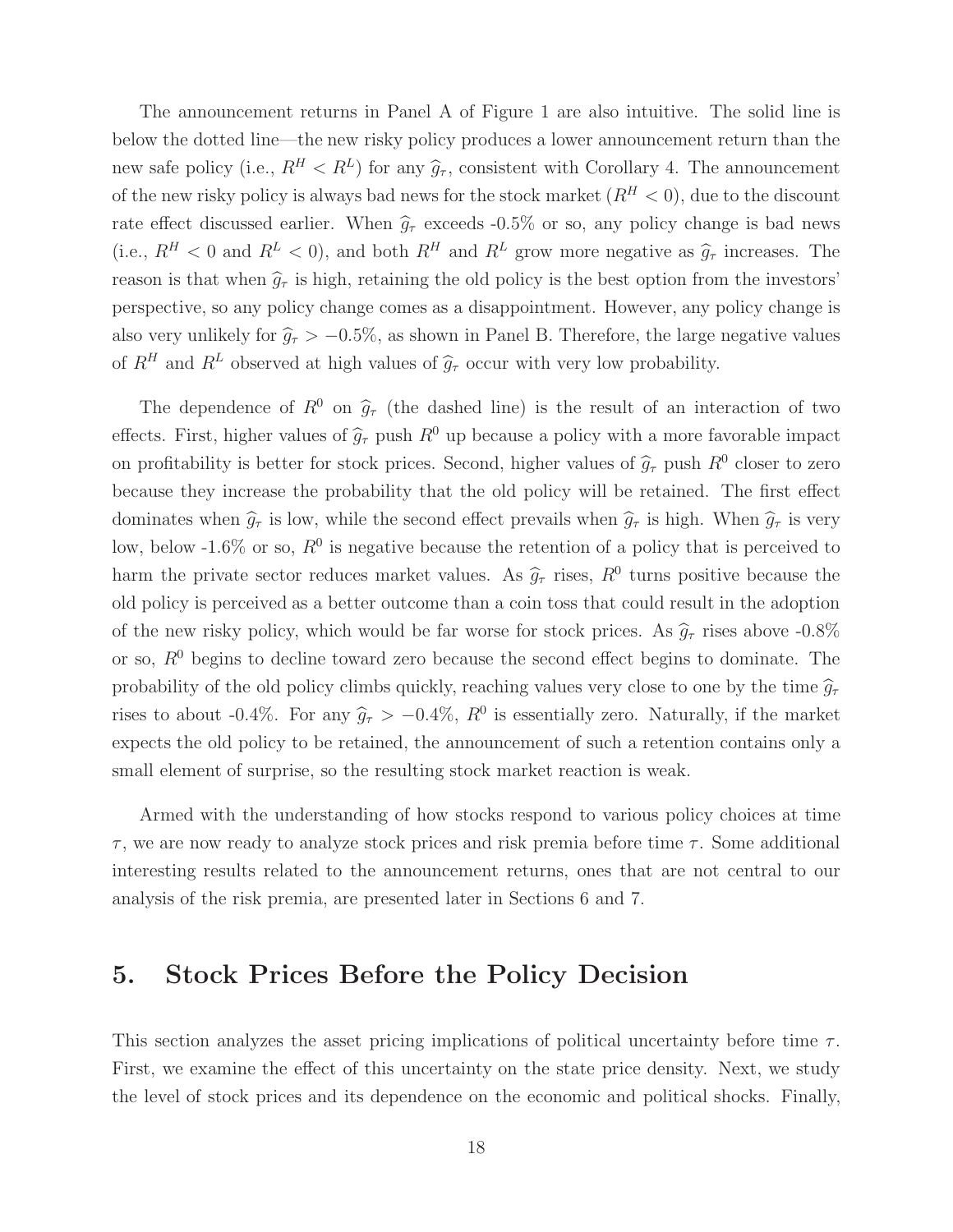we analyze the risk premium induced by political uncertainty.

### **5.1. The State Price Density**

Before time  $\tau$ , the agents learn about the impact of the old policy as well as the political costs of the new policies. This learning generates stochastic variation in the posterior means of  $g<sup>0</sup>$ and  ${c^n}_{n=1}^N$ , as shown in equations (9) and (13). The  $N+1$  posterior means,  $(\widehat{g}_t, \widehat{c}_t^1, \ldots, \widehat{c}_t^N)$ , the represent stochastic state variables that affect asset prices before time  $τ$ . The posterior variances of  $g^0$  and  $\{c^n\}_{n=1}^N$  vary deterministically over time (see equations (10) and (14)). We denote the full set of  $N + 2$  state variables, including time t, by

$$
S_t \equiv (\widehat{g}_t, \widehat{c}_t^1, \dots, \widehat{c}_t^N, t) \tag{35}
$$

The following proposition presents an analytical expression for the state price density, which is defined in equation (26).

### **Proposition 3:** The state price density at time  $t \leq \tau$  is given by

$$
\pi_t = \lambda^{-1} B_t^{-\gamma} e^{\left(-\gamma \mu + \frac{1}{2}\gamma(\gamma + 1)\sigma^2\right)(T - \tau)} \Omega\left(S_t\right) \tag{36}
$$

where the function  $\Omega(S_t)$  is given in equation (A3) in the Appendix.

The dynamics of  $\pi_t$ , which are key for understanding the sources of risk in this economy, are given in the following proposition, which follows from Proposition 3 by Ito's lemma.

**Proposition 4:** The stochastic discount factor *(SDF)* follows the diffusion process

$$
\frac{d\pi_t}{\pi_t} = \left(-\gamma\sigma + \sigma_{\pi,0}\right) d\widehat{Z}_t + \sum_{n=1}^N \sigma_{\pi,n} d\widehat{Z}_{c,t}^n \tag{37}
$$

where

$$
\sigma_{\pi,0} = \frac{1}{\Omega} \frac{\partial \Omega}{\partial \hat{g}_t} \hat{\sigma}_t^2 \sigma^{-1}
$$
\n(38)

$$
\sigma_{\pi,n} = \frac{1}{\Omega} \frac{\partial \Omega}{\partial \hat{c}_t^n} \hat{\sigma}_{c,t}^2 h^{-1} . \qquad (39)
$$

Equation (37) shows that the SDF is driven by three types of shocks, which we refer to as capital shocks, impact shocks, and political shocks.

*Capital shocks*, measured by  $-\gamma \sigma d\hat{Z}_t$ , are due to stochastic variation in total capital  $B_t$ . In the filtered probability space,  $B_t$  follows the process

$$
\frac{dB_t}{B_t} = (\mu + \hat{g}_t)dt + \sigma d\hat{Z}_t ,
$$
\n(40)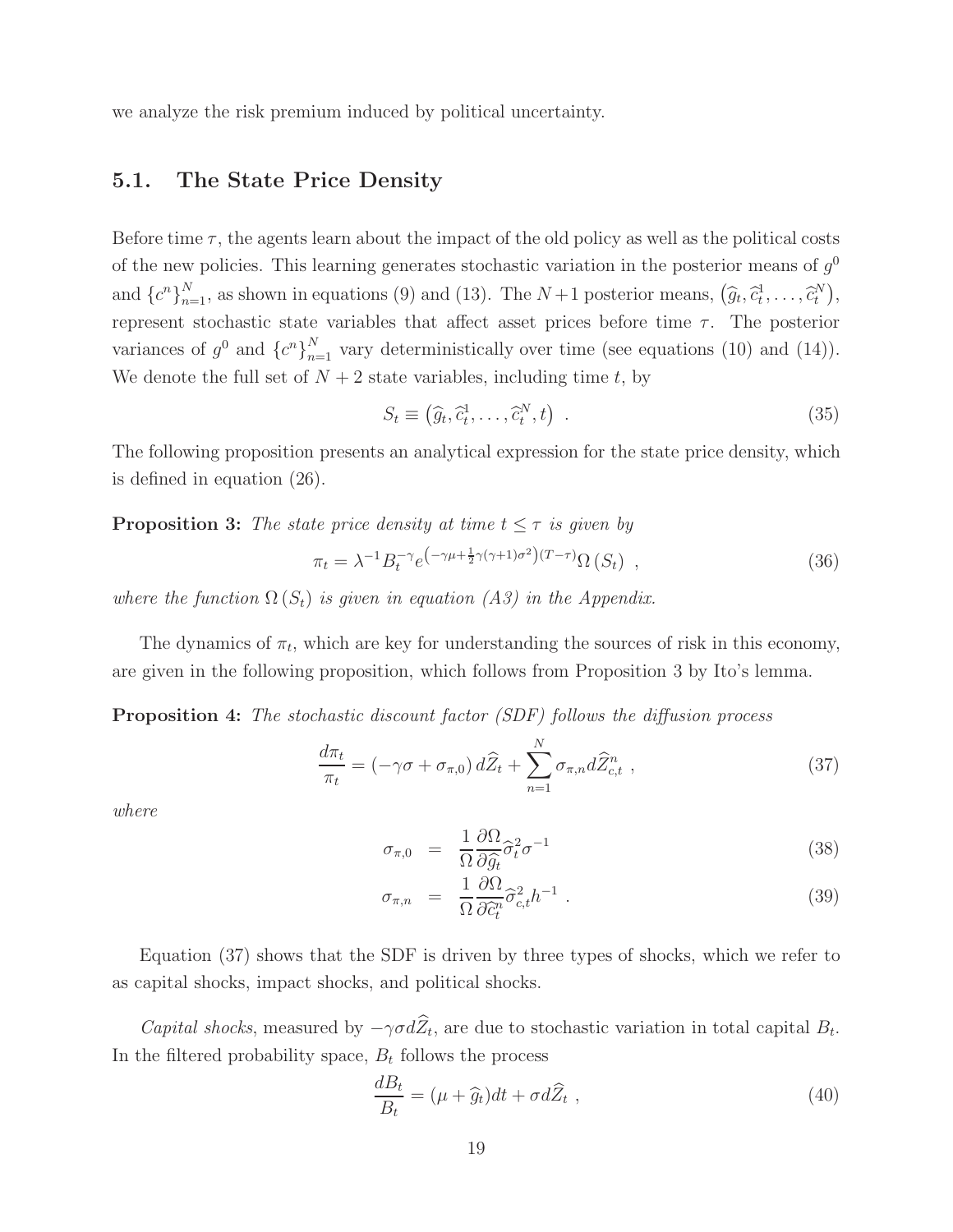which shows that the shocks to total capital are perfectly correlated with  $d\widehat{Z}_t$ . Capital shocks would affect the SDF in the same way even if all the parameters were known.

*Impact shocks*, measured by  $\sigma_{\pi,0}d\widehat{Z}_t$ , are also perfectly correlated with  $d\widehat{Z}_t$ , but they are induced by learning about the impact of the old policy  $(g^0)$ . Recall from equation (9) that the revisions in the agents' beliefs about  $g^0$ , denoted by  $d\hat{g}_t$ , are perfectly correlated with  $d\hat{Z}_t$ . It follows from equation (38) that impact shocks affect the SDF more when the sensitivity of marginal utility to variation in  $\hat{g}_t$  is larger (i.e., when  $\partial\Omega/\partial\hat{g}_t$  is larger), when the uncertainty about  $g^0$  is larger (i.e., when  $\hat{\sigma}_t$  is larger), as well as when the precision of the  $\hat{g}_t$  shocks is larger (i.e., when  $\sigma^{-1}$  is larger). Impact shocks capture the unexpected variation in marginal utility resulting from learning about the old policy's impact.

As noted above, both capital shocks and impact shocks are driven by the same underlying shocks  $d\widehat{Z}_t$ . Since the  $d\widehat{Z}_t$  shocks represent perceived shocks to aggregate capital (see equation (40)), they affect the aggregate fundamentals of the economy. Therefore, we refer to both capital shocks and impact shocks jointly as economic shocks.

The third and final type of shocks, *political shocks*, are orthogonal to economic shocks. Political shocks, measured by  $\sum_{n=1}^{N} \sigma_{\pi,n} d\widehat{Z}_{c,t}^n$ , arise due to learning about the political costs  ${C^n}_{n=1}^N$  (see equation (13)). The  $dZ_t^n$  shocks are independent of the  $dZ_t$  shocks; hence the orthogonality between the political and economic shocks. It follows from equation (39) that political shocks have a bigger effect on the SDF when the sensitivity of marginal utility to  $\hat{c}_t^n$  ( $\partial \Omega/\partial \hat{c}_t^n$ ) is larger, when the uncertainty about political costs  $(\hat{\sigma}_{c,t})$  is larger, as well as when the precision of the political signals  $(h^{-1})$  is larger.

Interestingly, the importance of political shocks for the SDF is state-dependent, as a result of the dependence of the sensitivity  $\partial \Omega / \partial \hat{c}_t^n$  on  $\hat{g}_t$ . When  $\hat{g}_t$  is large, this sensitivity is close to zero, and so is  $\sigma_{\pi,n}$ . In fact, we can prove the following corollary.

**Corollary 5:** As  $\widehat{g}_t \to \infty$ ,  $\sigma_{\pi,n} \to 0$  for all  $n = 1, ..., N$ .

The logic behind this corollary is simple. As  $\hat{g}_t$  increases, the old policy becomes increasingly likely to be retained by the government at time  $\tau$  (Corollary 1). In the limit, as  $\hat{g}_t \to \infty$ , the old policy is certain to be retained. Since the new policies are certain not to be adopted, news about their political costs does not matter. More generally, learning about the relative attractiveness of the new policies matters more if the old policy is more likely to be replaced, which happens when  $\hat{g}_t$  is lower. We return to this point later in this section.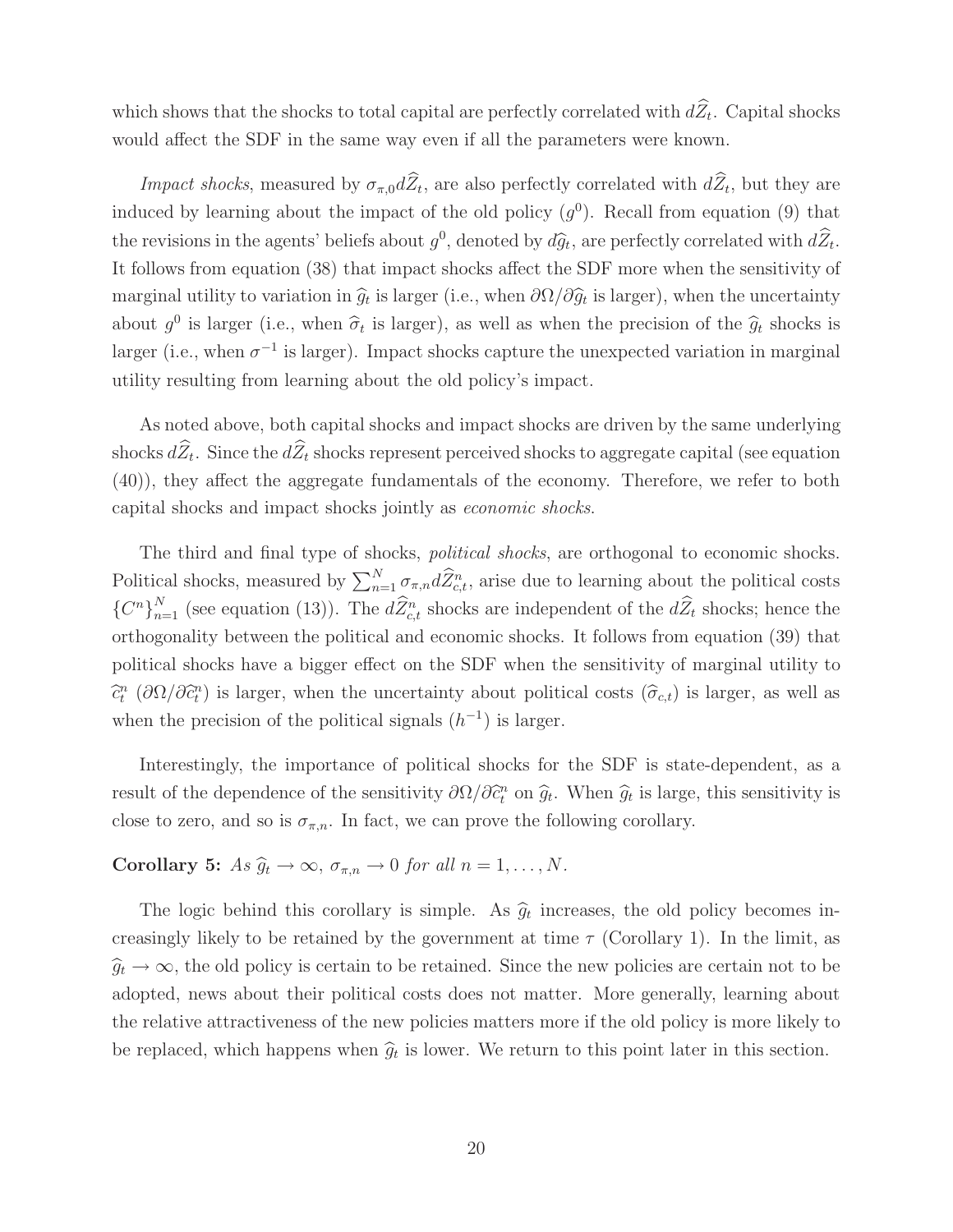#### **5.2. The Level of Stock Prices**

The level of stock prices is derived in closed form in the following proposition.

**Proposition 5:** The market value of firm i at time  $t \leq \tau$  is given by

$$
M_t^i = B_t^i e^{(\mu - \gamma \sigma^2)(T - \tau)} \frac{H(S_t)}{\Omega(S_t)},
$$
\n
$$
(41)
$$

where  $\Omega(S_t)$  and  $H(S_t)$  are given in equations (A3) and (A4) in the Appendix.

To understand the dependence of stock prices on the state variables, we evaluate the market-to-book ratio  $(M_t^i/B_t^i)$ , or  $M/B$  for the same economy analyzed earlier, with  $N = 2$ and the parameter values from Table 1. Figure 2 plots  $M/B$  as a function of  $\hat{g}_t$  for three different combinations of  $\hat{c}_t^L$  and  $\hat{c}_t^H$ . In the baseline scenario (solid line), we set  $\hat{c}_t^L = \hat{c}_t^H =$  $-\frac{1}{2}\sigma_c^2$ , which is the prior mean from equation (7).<sup>16</sup> In this scenario, policies H and L are perceived as equally likely to be adopted at time  $\tau$ . In the other two scenarios, we maintain  $\hat{c}_t^L = -\frac{1}{2}\sigma_c^2$  but vary  $\hat{c}_t^H$  so that one policy is more likely than the other. In the first scenario (dashed line),  $\hat{c}_t^H$  is two standard deviations below  $\hat{c}_t^L$ , so that policy H is more likely. In the second scenario (dotted line),  $\hat{c}_t^H$  is two standard deviations above  $\hat{c}_t^L$ , and policy L is more likely. All quantities are computed at time  $\tau - 1$  when the political debates begin.

Figure 2 highlights the effects of both economic and political shocks on stock prices. First, consider the economic shocks, or shocks to aggregate capital. Recall that these shocks are perfectly correlated with shocks to  $\hat{g}_t$  (see equations (9) and (40)). Figure 2 shows that the relation between M/B and  $\hat{g}_t$  is monotonically increasing. Higher values of  $\hat{g}_t$  increase stock prices because they raise the agents' expectations of future profits.

More interesting, the relation between  $M/B$  and  $\hat{g}_t$  is highly nonlinear. This relation is nearly flat when  $\hat{g}_t$  is low, steeper when  $\hat{g}_t$  is high, and steeper yet when  $\hat{g}_t$  takes on intermediate below-average values. To understand this nonlinear pattern, recall that the probability of retaining the old policy,  $p_t^0$ , crucially depends on  $\hat{g}_t$ . When  $\hat{g}_t$  is very low, the old policy is very likely to be replaced at time  $\tau$  (i.e.,  $p_t^0 \approx 0$ ). Therefore, shocks to  $\hat{g}_t$  are temporary, lasting for one year only. As a result, shocks to  $\hat{g}_t$  have a small effect on M/B, and the relation between M/B and  $\hat{g}_t$  is relatively flat. This result is indicative of the put protection that the government implicitly provides to the stock market.

In contrast, when  $\hat{g}_t$  is high, the old policy is very likely to be retained (i.e.,  $p_t^0 \approx 1$ ). Therefore, shocks to  $\hat{g}_t$  are permanent and the relation between M/B and  $\hat{g}_t$  is steeper. The

<sup>&</sup>lt;sup>16</sup>Note that the prior mean represents the initial values of  $\hat{c}_t^L$  and  $\hat{c}_t^H$  at time 0, in that  $\hat{c}_0^L = \hat{c}_0^H = -\frac{1}{2}\sigma_c^2$ .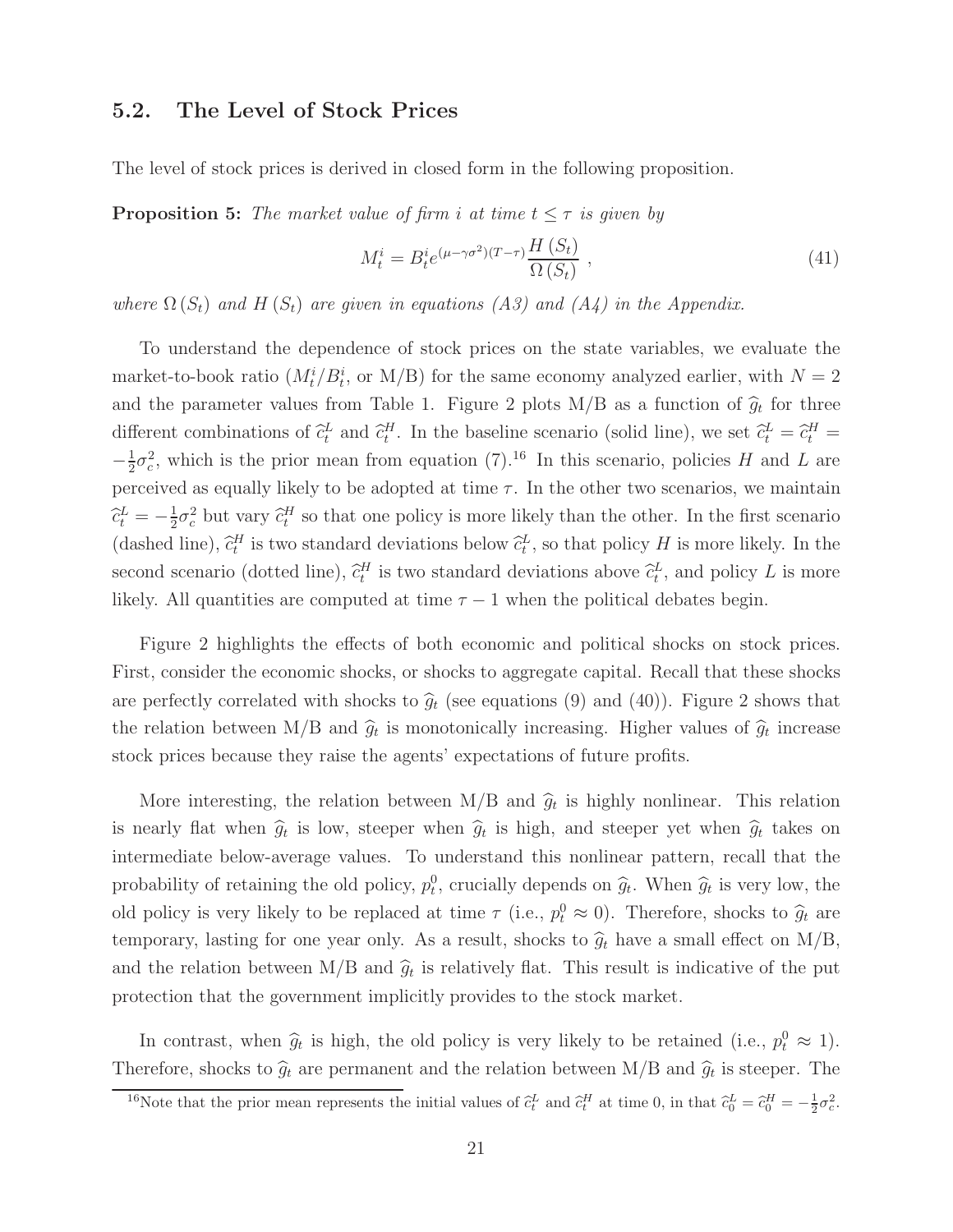relation is even steeper for intermediate values of  $\hat{g}_t$  that are mostly below the unconditional mean of zero (for example, for the solid line, these are values between -1% and 0.3% or so). For those intermediate values,  $p_t^0$  is highly sensitive to  $\hat{g}_t$ —a positive shock to  $\hat{g}_t$  substantially increases  $p_t^0$ . Therefore, a positive shock to  $\hat{g}_t$  gives a "double kick" to stock prices—in addition to raising expected profitability, it also reduces the probability of a policy change. The latter effect lifts stock prices because a policy change is expected to be bad news for stocks for these intermediate values of  $\hat{g}_t$ , as shown earlier in Section 4.

Political shocks also exert a strong and state-dependent effect on stock prices. Recall that political shocks are due to revisions in  $\hat{c}_t^L$  and  $\hat{c}_t^H$  (see equation (13)). Figure 2 shows that these revisions matter especially when  $\hat{g}_t$  is very low, i.e., in poor economic conditions. For example, when  $\hat{g}_t = -2\%$ , increasing  $\hat{c}_t^H$  by two standard deviations pushes M/B up by  $\hat{c}_t^H$ 8% (dashed line vs. solid line), and then by another 9% (solid line vs. dotted line). M/B rises because a higher value of  $\hat{c}_t^H$  makes policy H less likely relative to policy L, and policy H has a more adverse effect on stock prices (e.g., see Figure 1). In contrast, political shocks do not matter in strong economic conditions—when  $\hat{g}_t$  is above 1% or so, the three lines in Figure 2 coincide. When  $\hat{g}_t$  is very high, the old policy is almost certain to be retained, so that news about the political costs of the new policies is irrelevant.

To summarize, Figure 2 shows that economic and political shocks, which are orthogonal to each other, exert important independent effects on stock prices. Political shocks matter especially in poor economic conditions (i.e., when  $\hat{q}_t$  is low), whereas economic shocks matter at all times but especially in slightly-below-average conditions.

### **5.3. The Risk Premium and Its Components**

The dynamics of stock prices are presented in the following proposition.

**Proposition 6:** Stock returns of firm i at time  $t \leq \tau$  follow the process

$$
\frac{dM_t^i}{M_t^i} = \mu_M^i dt + (\sigma + \sigma_{M,0}) d\widehat{Z}_t + \sum_{n=1}^N \sigma_{M,n} d\widehat{Z}_{c,t}^n + \sigma_1 dZ_t^i , \qquad (42)
$$

where

$$
\sigma_{M,0} = \left(\frac{1}{H}\frac{\partial H}{\partial \hat{g}_t} - \frac{1}{\Omega}\frac{\partial \Omega}{\partial \hat{g}_t}\right)\hat{\sigma}_t^2 \sigma^{-1}
$$

$$
\sigma_{M,n} = \left(\frac{1}{H}\frac{\partial H}{\partial \hat{c}_t^n} - \frac{1}{\Omega}\frac{\partial \Omega}{\partial \hat{c}_t^n}\right)\hat{\sigma}_{c,t}^2 h^{-1}
$$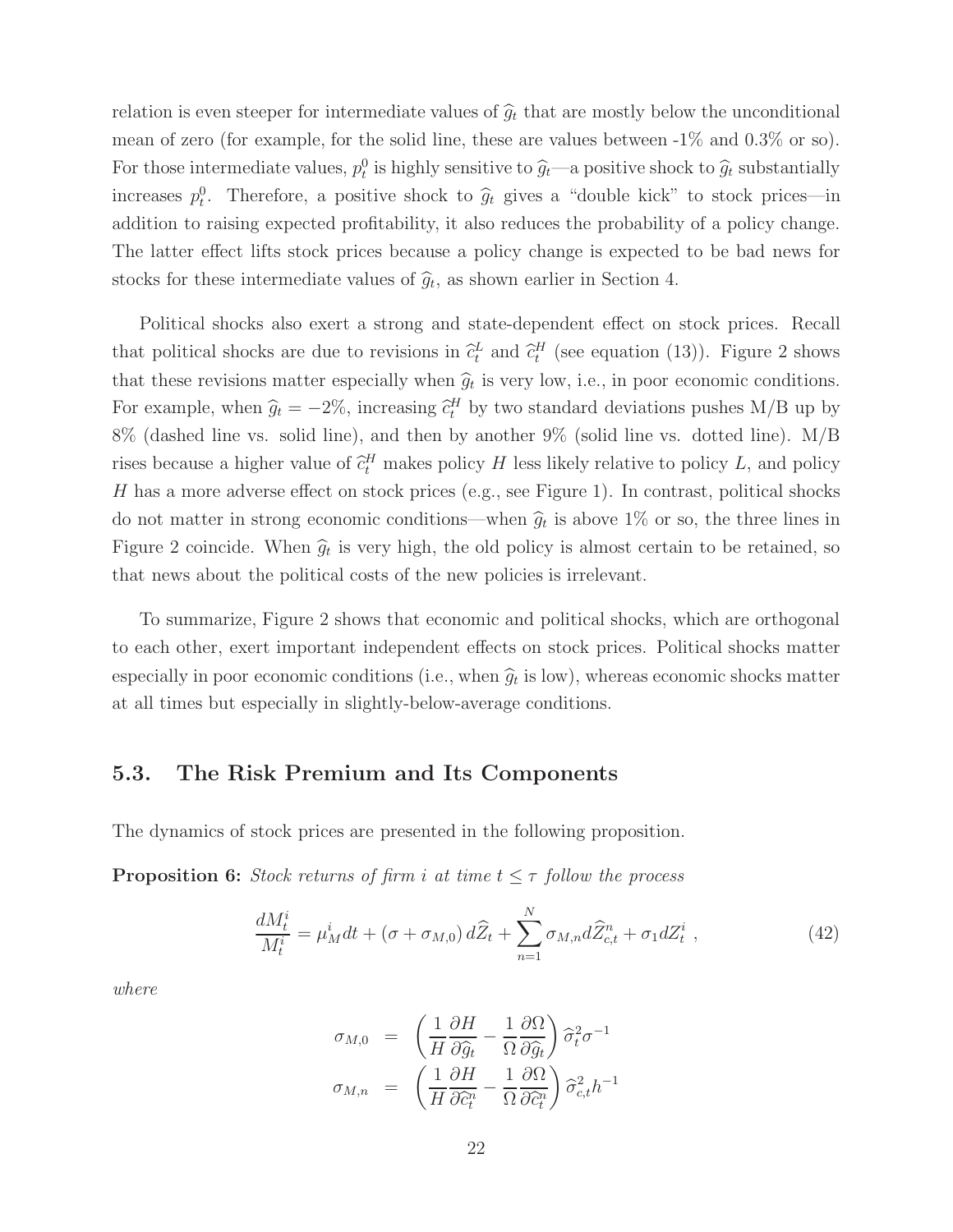and

$$
\mu_M^i = (\gamma \sigma - \sigma_{\pi,0}) (\sigma + \sigma_{M,0}) - \sum_{n=1}^N \sigma_{\pi,n} \sigma_{M,n} . \qquad (43)
$$

Equation (42) shows that individual stock returns are driven by both economic shocks  $(dZ_t)$  and political shocks  $(dZ_{c,t}^n)$ , as well as by the firm-specific  $dZ_t^i$  shocks. The latter shocks do not command a risk premium because they are diversifiable across firms. The risk premium  $\mu_M^i$ , given in equation (43), does not depend on i, so it also represents the market-wide equity risk premium. This premium can be further decomposed as follows:

$$
\mu_M^i = \underbrace{\gamma \sigma^2}_{\text{Capital shocks}} + \underbrace{(\gamma \sigma \sigma_{M,0} - \sigma \sigma_{\pi,0} - \sigma_{M,0} \sigma_{\pi,0})}_{\text{Impact shocks}} - \underbrace{\sum_{n=1}^N \sigma_{\pi,n} \sigma_{M,n}}_{\text{ Political shocks}}.
$$
\n(44)

Equation (44) shows that the risk premium has three components corresponding to the three types of shocks introduced earlier in the discussion of Proposition 4. Recall that impact shocks are induced by learning about  $q^0$  (i.e., by time variation in  $\hat{q}_t$ ), whereas political shocks are induced by learning about  $C^n$  (i.e., by  $dZ_{c,t}^n$ ,  $n = 1, \ldots, N$ ). Also recall that both capital shocks and impact shocks are driven by the same economic shocks  $d\widehat{Z}_t$ . A positive shock  $d\widehat{Z}_t$  increases not only current capital  $B_t$  (equation (40), a capital shock) but also expected future capital via  $\hat{g}_t$  (equation (9), an impact shock).

The last term in equation (44) represents the risk premium induced by political shocks, which are orthogonal to economic shocks. It is interesting that political shocks command a risk premium despite being unrelated to the economic fundamentals. We refer to this premium as the political risk premium, to emphasize its difference from the more traditional economic risk premia that are driven by fundamental shocks. The political risk premium compensates investors for political uncertainty, which makes investors uncertain about which policy the government might adopt in the future.

The second term in (44), the risk premium induced by impact shocks, represents compensation for a different aspect of uncertainty about government policy—uncertainty about the impact of the prevailing policy on profitability  $(q^0)$ . If  $q^0$  were known with certainty, this component of the risk premium would be zero. Learning about  $q<sup>0</sup>$  affects the investors' expectations of future capital growth, as well as their assessment of the probability that the government will change its policy. Since the signals about  $g^0$  are perfectly correlated with economic shocks  $(d\widehat{Z}_t)$ , the second term in (44) represents an economic risk premium.

The risk premium induced by capital shocks,  $\gamma \sigma^2$ , is independent of any state variables.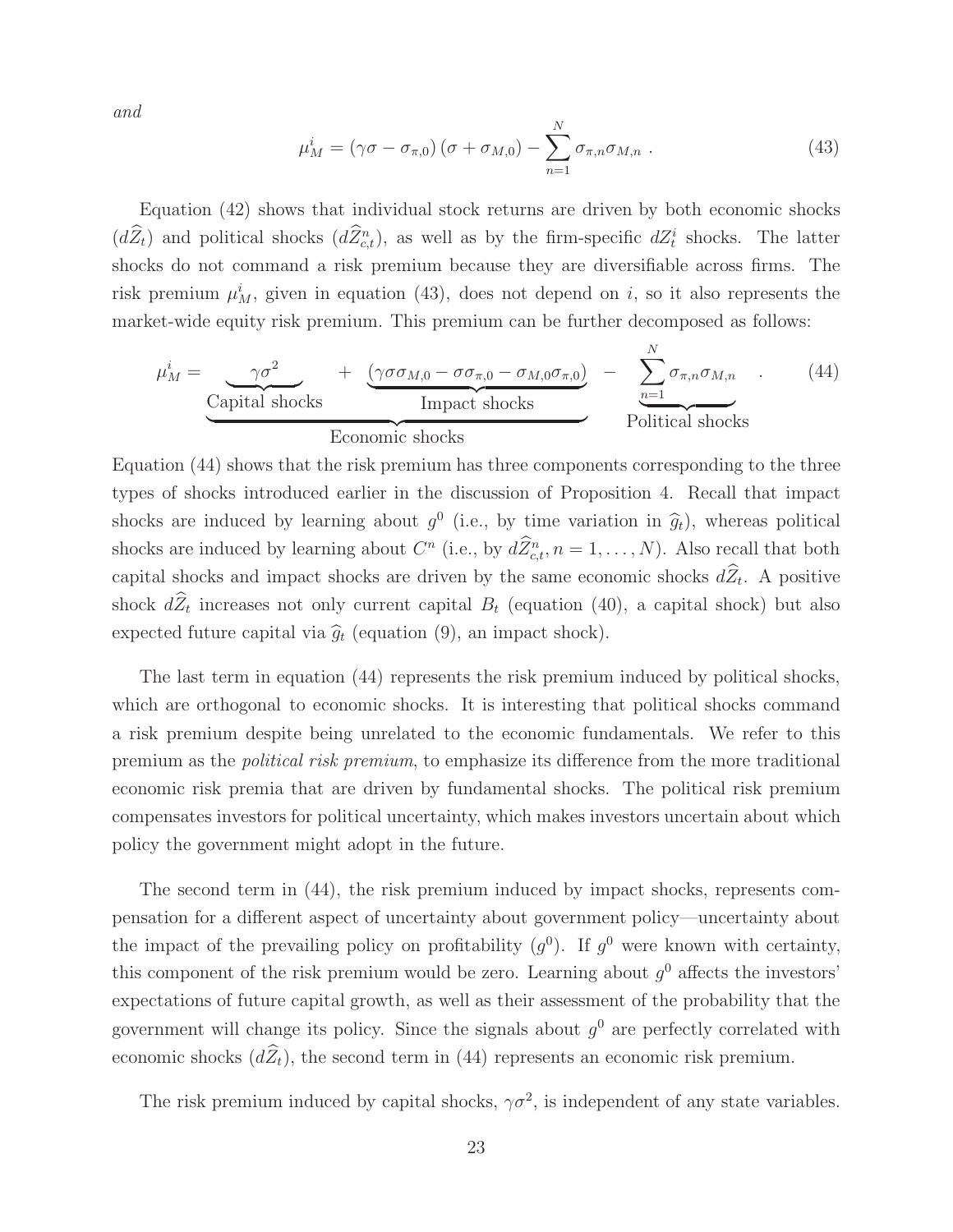In contrast, the risk premia induced by both impact shocks and political shocks are statedependent because  $\sigma_{M,n}$  and  $\sigma_{\pi,n}$  depend on  $S_t$  for all  $n = 0, \ldots, N$ . For example, we already know that the political risk premium goes to zero as  $\hat{g}_t \to \infty$  (Corollary 5). More generally, we show below that the political risk premium is larger in poorer economic conditions (i.e., when  $\hat{g}_t$  is low). We also show that the risk premium induced by impact shocks varies with the economic conditions in an interesting non-monotonic fashion.

#### **5.3.1. The Risk Premium: A Quantitative Analysis**

To assess the potential magnitudes of the equity risk premium and its components, we calculate these quantities for the parameter values from Table 1. Panel A of Figure 3 plots the three components of the risk premium as a function of  $\hat{g}_t$ . The component due to capital shocks is plotted in blue at the bottom, the component due to impact shocks is plotted in green in the middle, and the component due to political shocks is plotted in red at the top. Panel B plots the probabilities of the three policy choices as of time t. The values of  $\hat{c}_t^L$  and  $\hat{c}_t^L$  $\hat{c}_{t}^{H}$  are set equal to their prior mean, so that both new policies, L and H, are equally likely. As before, all quantities are computed at time  $t = \tau - 1$ .

Panel A of Figure 3 shows a hump-shaped pattern in the risk premium. The premium is about 4% per year when  $\hat{g}_t$  is either high or low, but it is 5.5% for intermediate values of  $\hat{g}_t$ . This hump-shape is not induced by the capital-shock component, which contributes a constant 1.25% regardless of  $\hat{g}_t$ . Instead, this pattern results from the state dependence of the political-shock and impact-shock components, which are discussed next.

The political risk premium is the largest component of the total risk premium when  $\hat{g}_t$  is low. This component accounts for almost two thirds of the total premium when  $\hat{g}_t$  is below -1.5% or so, contributing about 2.5% per year. This contribution shrinks as  $\hat{g}_t$  increases, and for  $\hat{g}_t > 0.3\%$  or so, the political risk premium is essentially zero. This non-linear dependence of the political risk premium on  $\hat{g}_t$  is closely related to the non-linear probability patterns in Panel B. When  $\hat{g}_t$  is below -1.5% or so, the probability of a policy change one year later is essentially one, so uncertainty about which new policy will be adopted has a large impact on the risk premium. In contrast, when  $\hat{g}_t > 0.3\%$ , the probability of a policy change is very close to zero. Since it is virtually certain that the potential new policies will not be adopted, news about their political costs does not merit a risk premium.

The impact-shock component is the largest component of the risk premium when  $\hat{g}_t$  is high. When  $\hat{g}_t$  is above 0.5% or so, this component contributes about 2.5% per year to the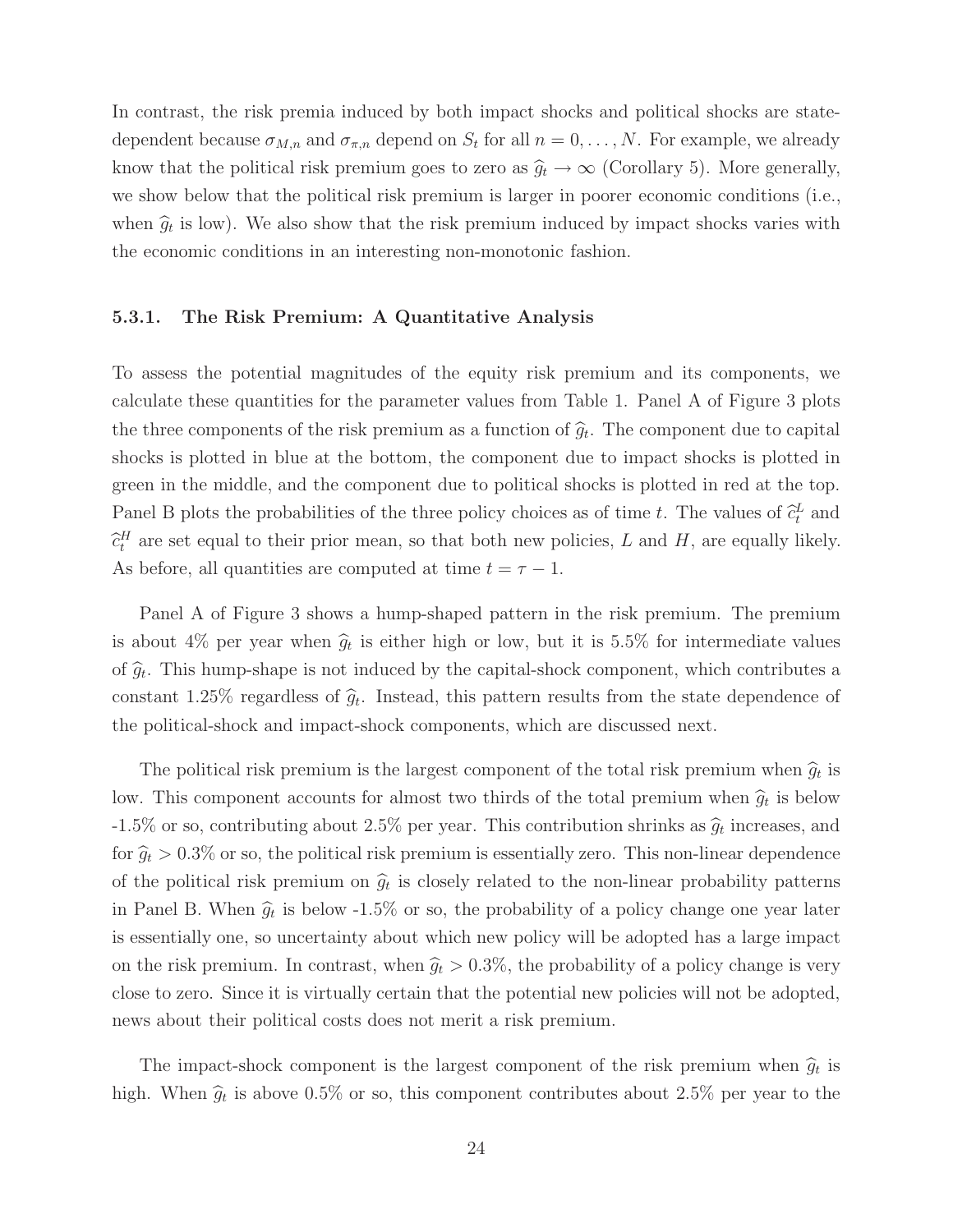total premium. Its contribution is even higher, about 3.5%, when  $\hat{g}_t$  is close to zero, but it is much lower, only about 0.2%, when  $\hat{g}_t$  is very low. This interesting non-monotonicity is also related to policy probabilities, as discussed earlier in Figure 2. When  $\hat{g}_t$  is low, the probability of a policy change is high; as a result, shocks to  $\hat{g}_t$  are temporary and they have a small effect on the risk premium. This result reflects the quasi-benevolent nature of the government—by essentially guaranteeing a policy change if economic conditions turn bad, the government effectively provides a put option to the market.

This put option is worth little when  $\hat{g}_t$  is high because a policy change is then unlikely. Given the longer-lasting nature of the shocks to  $\hat{g}_t$ , the risk premium induced by impact shocks is higher when  $\hat{g}_t$  is high. The premium is even higher for intermediate values of  $\hat{g}_t$ for which the probability of a policy change is highly sensitive to  $\hat{g}_t$ . A negative shock to  $\hat{g}_t$  then depresses stock prices not only directly, by reducing expected profitability, but also indirectly, by increasing the probability of a policy change. The indirect effect is negative because a higher likelihood of a policy change is bad news for stocks for such values of  $\widehat{g}_t$ , as shown in Section 4. Given the double effect of the  $\widehat{g}_t$  shocks, investors demand extra compensation for holding stocks in the intermediate economic conditions. For example, when  $\hat{g}_t = 0$ , impact shocks account for about two thirds of the 5% total risk premium.

Overall, Figure 3 shows that the composition of the equity risk premium depends on the economic conditions. In strong conditions, the equity premium is driven by economic shocks, whereas in weak conditions, it is driven mostly by political shocks. In those weak conditions, the risk premium is affected by two opposing forces. On the one hand, the premium is reduced by the implicit put option provided by the government. On the other hand, the premium is boosted by the uncertainty about which new policy the government might adopt. The two forces roughly cancel out for the parameter values used here. An additional force, which operates in intermediate economic conditions, is the uncertainty about whether the current policy will be replaced. Due to that uncertainty, the largest values of the equity premium typically obtain in slightly-below-average economic conditions.

#### **5.3.2. Robustness**

Figures 4 and 5 examine the robustness of the results from Figure 3 to other parameter choices. In Panels A and B of Figure 4, we replace the baseline value  $\sigma_g = 2\%$  by 1% and 3%, while keeping all remaining parameters at their values from Table 1. We see that  $\sigma_g$ affects primarily the impact-shock component of the risk premium, which is larger for higher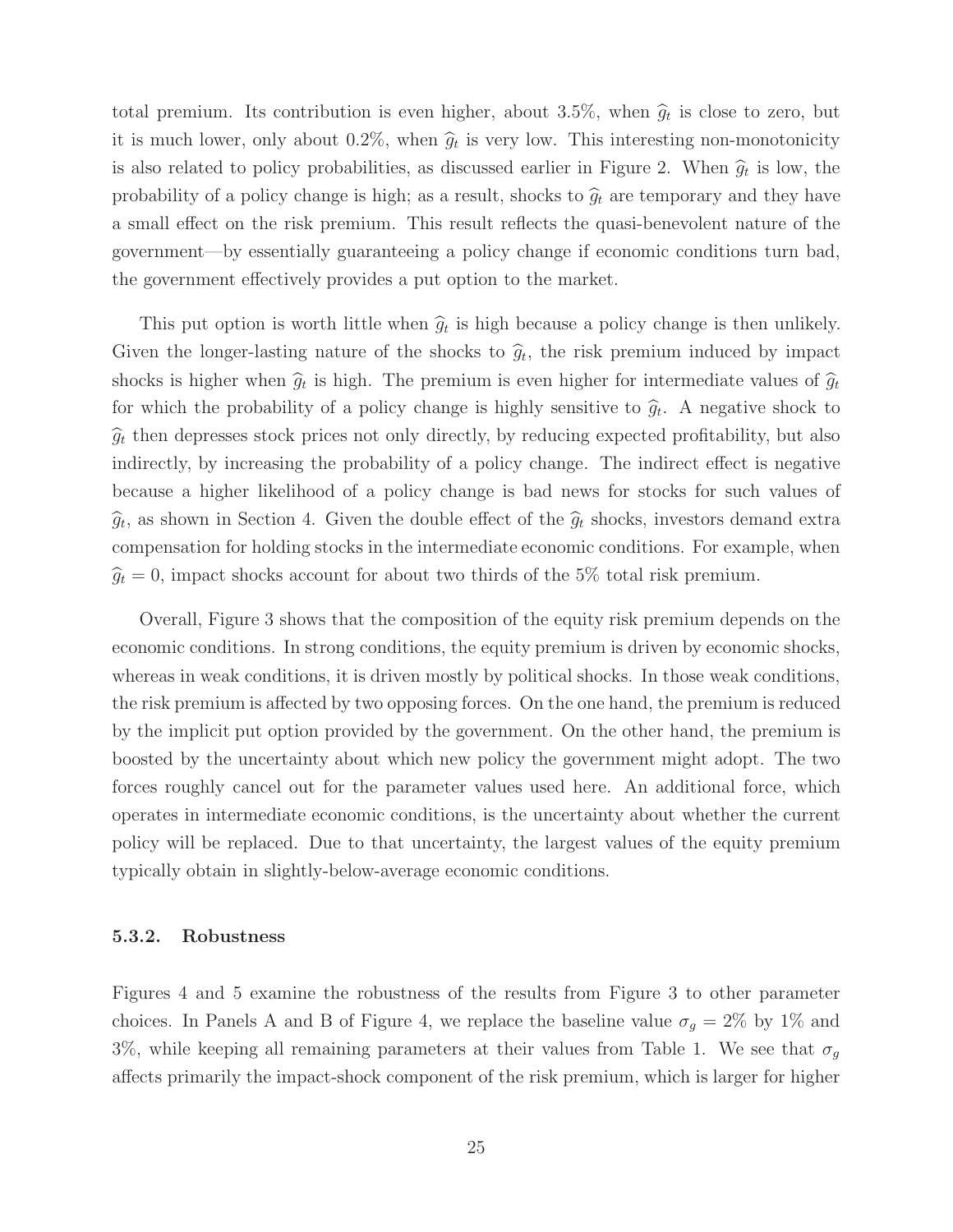values of  $\sigma_g$ . This is intuitive because when  $\sigma_g$  is higher, the old policy's impact is more uncertain, and the  $\hat{g}_t$  shocks are more volatile (see equations (9) and (10)). In Panels C and D, we replace the baseline value  $\sigma_c = 10\%$  by 5% and 20%. We see that  $\sigma_c$  affects mostly the political-shock component of the risk premium, which is higher when  $\sigma_c$  is higher. This makes sense because larger values of  $\sigma_c$  make political costs more uncertain, thereby increasing the volatility of the political shocks (see equations (13) and (14)). In Panels A and B of Figure 5, we replace the baseline value  $h = 5\%$  by 2.5% and 10%. Similar to  $\sigma_c$ , h affects primarily the political risk premium. This premium is lower when  $h$  is higher because the signals about the political costs are then less precise. As a result, learning about these costs is slower and the political shocks are less volatile (see equations  $(13)$  and  $(14)$ ). In Panels C and D, we replace the baseline value  $\tau - t = 1$  year by 1.5 and 0.5 years. This change affects mostly the impact-shock component. When time  $\tau$  is closer, two things happen. First, the posterior uncertainty about  $q^0$  is smaller, which pushes the impact-shock component down. Second, the probability of a policy change is more sensitive to the  $\hat{g}_t$  shocks for intermediate values of  $\hat{g}_t$ , which pushes the impact-shock component up for such values of  $\hat{g}_t$ . Overall, Figures 4 and 5 lead to the same qualitative conclusions as Figure 3 about the relative importance of economic and political shocks in different economic conditions.

Figure 6 provides another robustness check by varying the properties of the new policies. This figure is analogous to Figure 3, except that the new policies no longer yield the same level of utility a priori. In Panels A and C, we replace the baseline values  $(\sigma_{g,L}, \sigma_{g,H}) = (1\%, 3\%)$ by  $(0.9\%, 3.1\%)$ , thereby making policy H riskier and policy L safer. We keep all remaining parameters at their baseline values, including  $\mu_g^L = -0.8\%$  and  $\mu_g^H = 0.8\%$ . Since policy H now yields less utility than policy L, its prior probability is smaller than that of policy L. Indeed, in Panel C, policy L is about twice as likely as policy H at any level of  $\hat{g}_t$ . In Panels B and D of Figure 6, we replace the baseline values of  $\sigma_{g,L}$  and  $\sigma_{g,H}$  by  $(1.1\%, 2.9\%)$ , making policy  $H$  safer and policy  $L$  riskier. Policy  $H$  then yields more utility, and it is about twice as likely as policy L. We keep  $\hat{c}_t^L$  and  $\hat{c}_t^H$  equal to their initial values, as before.

The main difference between Panels A and B of Figure 6 on one side and Figure 3 on the other is in the magnitude of the political risk premium. In Panel A, this risk premium is substantially larger than in Figure 3, whereas in Panel B it is smaller. For example, at large negative values of  $\hat{g}_t$ , the political risk premium is about 4% in Panel A and 1% in Panel B, compared to 2.5% in Figure 3. The reason behind the larger premium in Panel A is that the two new policies are more different from each other, making the choice between them more important. In contrast, the two policies are more similar in Panel B, reducing the importance of uncertainty about which of them will be chosen. Apart from this quantitative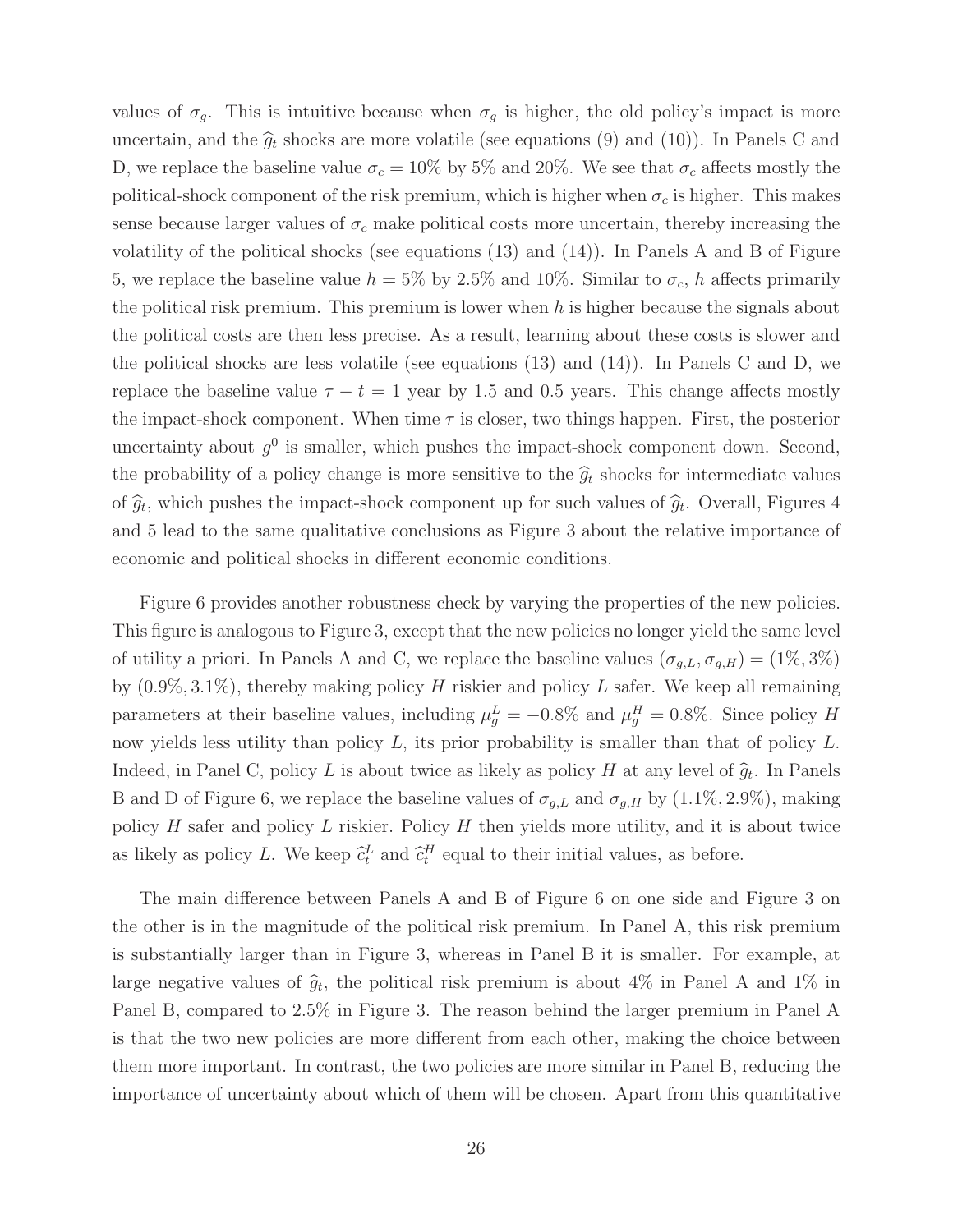difference, Figure 6 reaches the same conclusions as Figure 3.

#### **5.3.3. The Effect of Policy Heterogeneity**

In Figure 7, we examine how the risk premia depend on the degree to which the potential new policies differ from each other while providing the same level of welfare. Unlike in Figure 6, we put both policies  $H$  and  $L$  back on the iso-utility curve. We define policy *heterogeneity* as  $\mathcal{H} = \sigma_{g,H} - \sigma_{g,L}$ . To vary  $\mathcal{H}$ , we vary  $\sigma_{g,L}$  and  $\sigma_{g,H}$  while keeping all other parameters fixed at their values from Table 1. In the baseline case examined in Figure 3, we have  $\sigma_{g,L} = 1\%$ and  $\sigma_{g,H} = 3\%$ , so that  $\mathcal{H} = 2\%$ . In Figure 7, we consider three levels of  $\mathcal{H}$ : 1%, 2%, and 3%, by choosing  $(\sigma_{g,L}, \sigma_{g,H}) = (1.5\%, 2.5\%), (1\%, 3\%)$ , and  $(0.5\%, 3.5\%)$ , respectively. For each of the three pairs of  $(\sigma_{g,L}, \sigma_{g,H})$ , we choose  $\mu_g^H$  and  $\mu_g^L = -\mu_g^H$  such that both new policies yield the same level of utility. Panel A plots the probability of retaining the old policy, as perceived at time  $t = \tau - 1$ . The new policies are equally likely as we set  $\hat{c}_{\tau}^{L} = \hat{c}_{\tau}^{H} = -\sigma_c^2/2$ , as before. Panel B plots the total equity premium, whereas Panels C and D plot its components due to economic and political shocks, respectively. Recall that economic shocks include both capital and impact shocks.

Figure 7 shows that the risk premium is generally higher when the new policies are more heterogeneous, except in strong economic conditions. This relation is driven mostly by the premium's political shock component in poor economic conditions. At large negative values of  $\hat{g}_t$ , the political risk premium is 0.7% when  $\mathcal{H} = 1\%$  and 5.7% when  $\mathcal{H} = 3\%$ , compared to 2.5% in the baseline case. Not surprisingly, when the new policies are more heterogeneous, uncertainty about which of them will be chosen is more important. In addition, more heterogeneity increases the importance of the decision whether to retain the old policy, resulting in a higher impact shock component. Adding up the two effects across Panels C and D, the total risk premium in Panel B strongly depends on the menu of policies considered by the government, except in good economic conditions when no policy change is expected.

Figure 8 describes the same scenario as Figure 7, but instead of the risk premium, it plots the stock price level  $(M/B)$ , the volatility of individual stock returns, and the correlation between each pair of stocks. First, consider the baseline case of  $\mathcal{H} = 2\%$  (solid line). The stock price level in Panel B exhibits the same hockey-stick-like pattern as it does in Figure 2, for the same reason—the government's implicit put option supports stock prices in poor economic conditions. Panels C and D show that stocks are more volatile and more highly correlated when the economic conditions are poor. Comparing very good conditions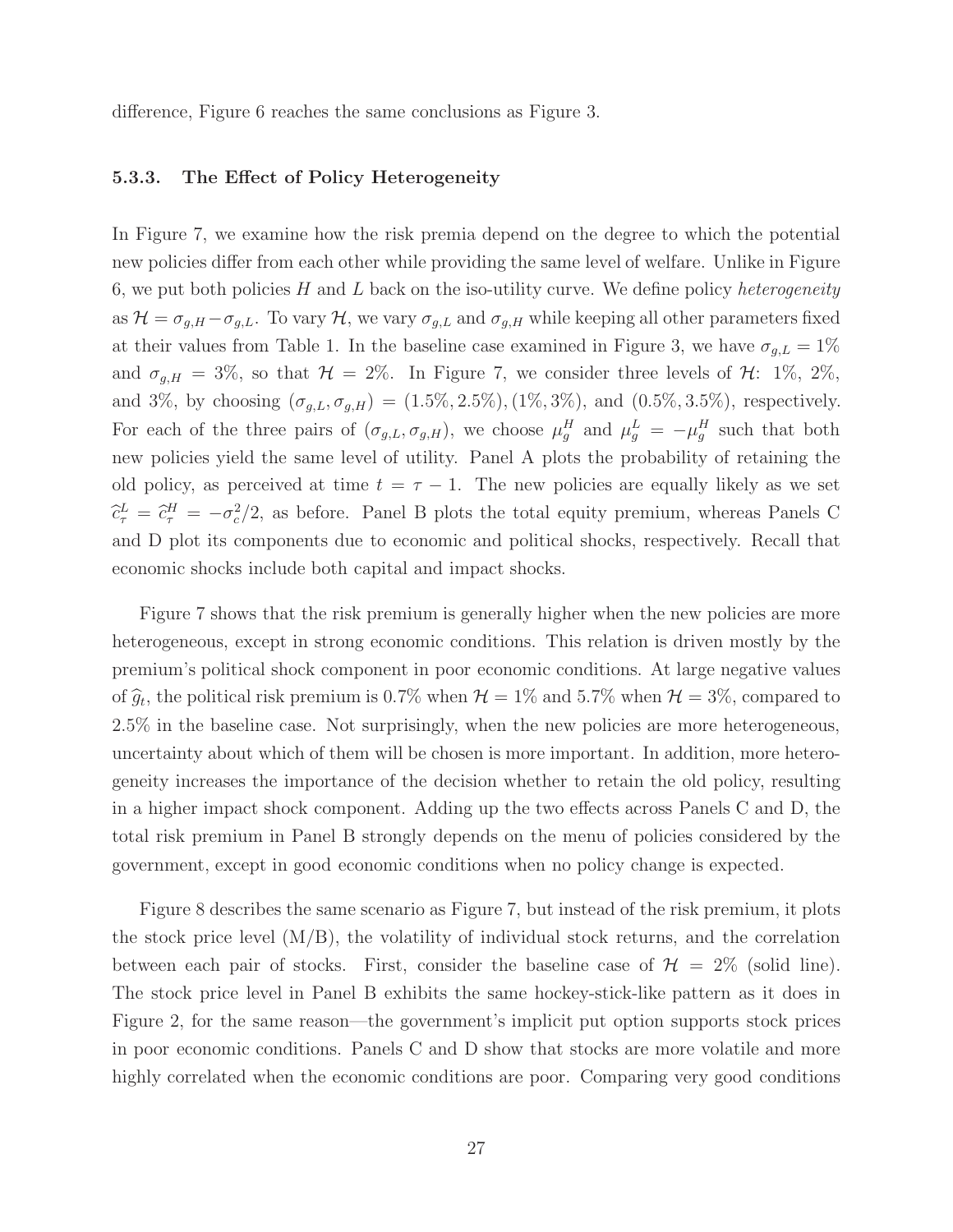$(\hat{g}_t = 2\%)$  with very bad ones  $(\hat{g}_t = -2\%)$ , volatility is almost 50% higher in bad conditions  $(19.5\%$  versus  $13.4\%)$ , and the pairwise correlation is over 70% higher  $(74\%$  versus  $43\%)$ . The reason is that political uncertainty is higher in bad economic conditions, as discussed earlier. This uncertainty affects all firms, so it cannot be fully diversified away.

Departing from the baseline case and looking across the three lines in Panel B of Figure 8, we see that higher heterogeneity generally implies lower stock prices, but only in weak economic conditions. This result is easy to understand. More policy heterogeneity means more political uncertainty, especially in weak conditions, as discussed earlier. The higher political uncertainty translates into higher risk premia (see Figure 7), which push stock prices down. Higher heterogeneity also generally implies higher volatilities and correlations, as shown in Panels C and D. For example, in poor economic conditions, the correlation is 86% when  $\mathcal{H} = 3\%$  but only 48% when  $\mathcal{H} = 1\%$ . Again, more heterogeneity means more political uncertainty, and political shocks affect all firms.

### **5.4. Policy Changes Allowed Versus Precluded**

In this subsection, we compare the model-implied stock prices with their counterparts in the hypothetical scenario in which policy changes are precluded. This scenario matches our model in all respects except that the government cannot change its policy at time  $\tau$ .

Figure 9 plots the equity risk premium, the stock price level (M/B), the individual stock volatility, and the correlation between each pair of stocks as a function of  $\hat{g}_t$  at time  $t =$  $\tau$  − 1. The dash-dot line in each panel corresponds to the hypothetical scenario in which the government cannot change its policy. The other three lines, representing three different levels of policy heterogeneity, are constructed in the same way as in Figure 8.

First, note that the four lines plotted in Figure 9 coincide at high positive values of  $\hat{q}_t$ . The reason is that when  $\hat{g}_t$  is high, the government finds it optimal not to change its policy, so the constraint precluding the government from changing its policy is not binding.

The dash-dot line is flat in three of the four panels. Eliminating the government's ability to change its policy eliminates both political uncertainty and the put option discussed earlier. As a result, the risk premium, volatility, and correlation are all independent of  $\hat{g}_t$  when the policy cannot be changed. Precluding policy changes can increase or decrease the risk premium, depending on policy heterogeneity. When  $H$  is low, the put option affects the risk premium more than political uncertainty does, and so precluding policy changes raises the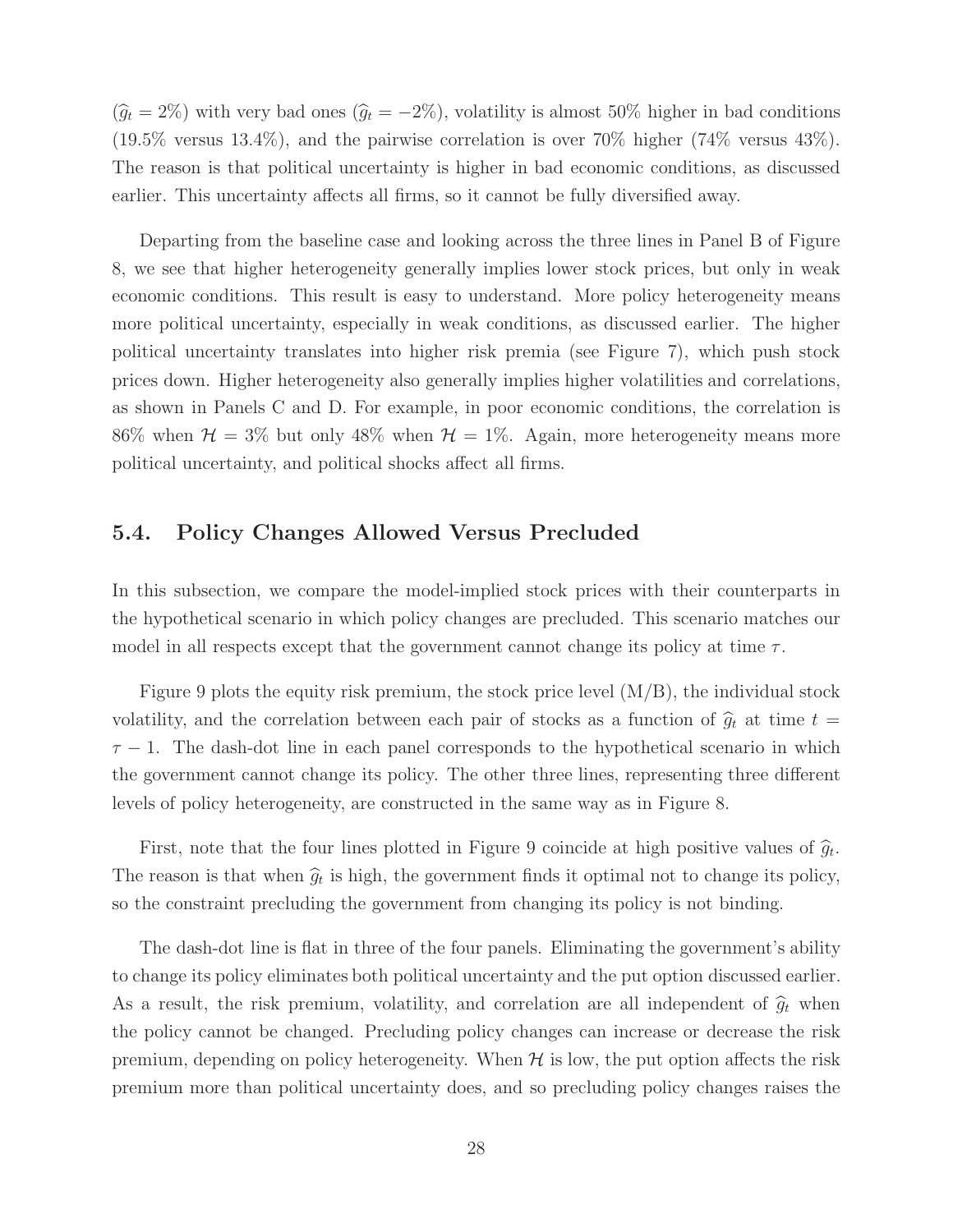risk premium. The opposite happens when  $H$  is medium or high. In contrast, precluding policy changes always reduces the volatility and correlation, for all three levels of  $H$ . The reason is that uncertainty about the political costs of the potential new policies is irrelevant when the government cannot change its policy. Due to political uncertainty, the government's ability to change its policy makes stocks more volatile and more highly correlated.

The most interesting observation from Figure 9 is that precluding policy changes can increase or decrease the level of stock prices. Precluding policy changes decreases M/B when  $\hat{g}_t$  is highly negative, but it increases M/B when  $\hat{g}_t$  is only slightly negative (it makes little difference when  $\hat{g}_t$  is positive, as noted earlier). When  $\hat{g}_t$  is highly negative—in dire economic conditions—the government's ability to change policy is valuable because the positive effect of the put option is stronger than the negative effect of political uncertainty. In contrast, political uncertainty is stronger in slightly-below-average conditions. Since political uncertainty increases with policy heterogeneity, higher values of  $H$  make it more likely that precluding policy changes increases M/B. Overall, we see that the government's ability to change its policy has a substantial but ambiguous effect on stock prices.

# **6. The Jump Risk Premium**

In this section, we study the risk premium at a different point in time. Instead of quantifying the premium before time  $\tau$  as in Section 5, we measure it at time  $\tau$ , immediately before the policy decision. Before time  $\tau$ , the political risk premium is induced by a continuous stream of political shocks, which lead investors to revise their beliefs about the probabilities of the various policy choices. At time  $\tau$ , the ultimate political shock occurs when the  $C<sup>n</sup>$ 's are revealed and the government announces its decision. Stock prices jump at the announcement, as shown in Section 4, so the risk premium at time  $\tau$  is a jump risk premium.

This jump risk premium is due to political uncertainty. Before time  $\tau$ , investors face uncertainty about two events: whether the current policy will be replaced, and if so, which new policy will be adopted. Whereas the probability of the second event depends on political shocks only, the first event's probability is driven by both political and economic shocks. Therefore, the political risk premium defined as compensation for political shocks captures only some of the uncertainty associated with government policy choice. In contrast, immediately before the policy decision at time  $\tau$ , all remaining uncertainty is political. Investors observe  $\hat{g}_{\tau}$  and the only uncertainty they face pertains to the revelation of the political costs. As a result, the jump risk premium can be fully attributed to political uncertainty.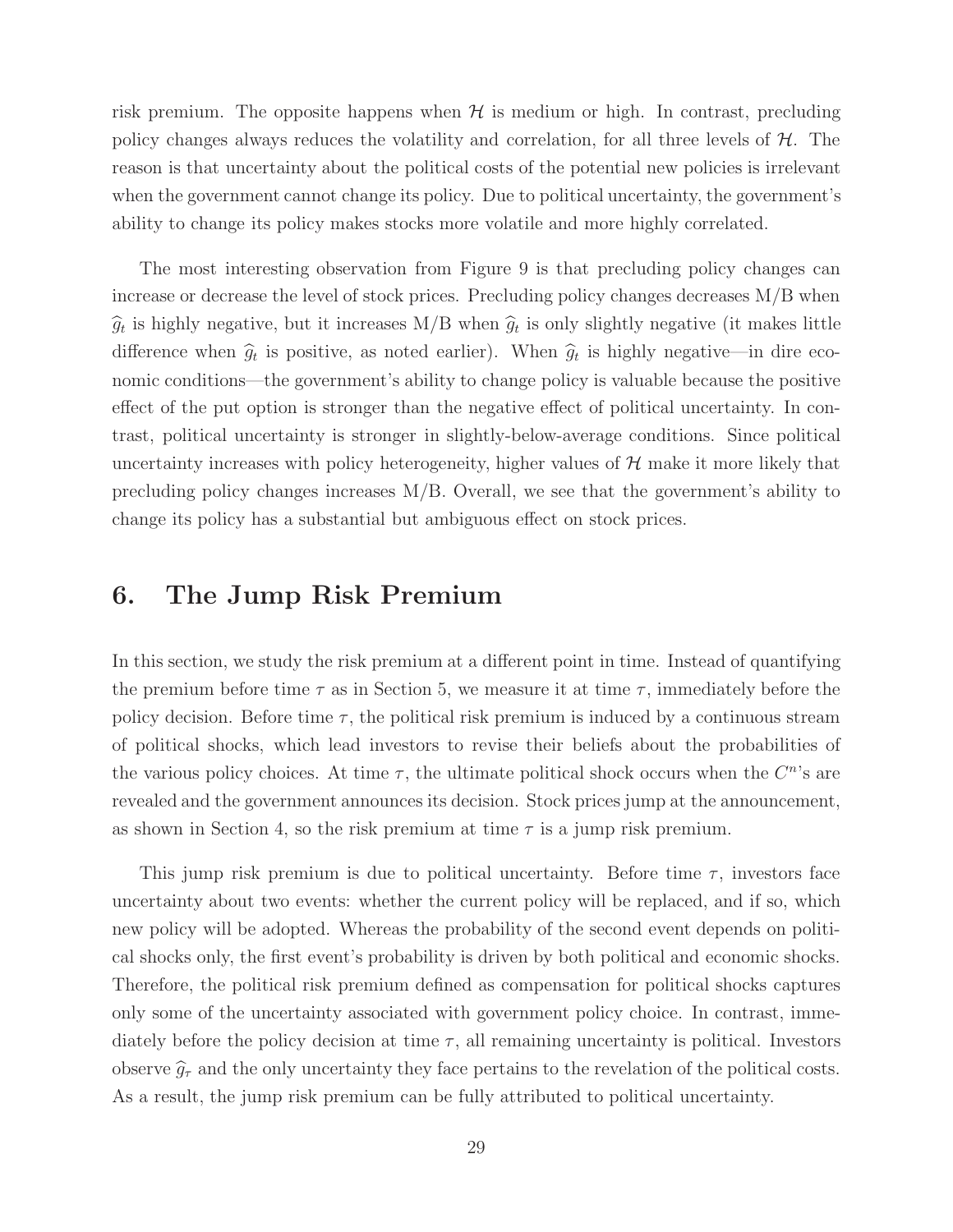The jump risk premium is the expected announcement return at time  $\tau$ , conditional on all the information available to investors immediately before the government's decision:

$$
J\left(S_{\tau}\right) = \sum_{n=0}^{N} p_{\tau}^{n} R^{n}\left(x_{\tau}\right) , \qquad (45)
$$

where the probabilities  $p_{\tau}^{n}$  come from Corollary 2 and the announcement returns  $R^{n}$  come from Proposition 2. In equilibrium, this premium is also equal to the negative of the covariance between the announcement return and the jump in SDF at time  $\tau$ . The jump risk premium compensates investors for holding stocks during the announcement of the government's policy decision. We derive a closed-form expression for  $J(S_\tau)$ .

**Proposition 7:** The conditional jump risk premium is given by

$$
J(S_{\tau}) = \frac{\sum_{n=0}^{N} p_{\tau}^{n} e^{-\gamma (T-\tau)(\tilde{\mu}^{n}-x_{\tau}) + \frac{\gamma}{2}(T-\tau)^{2} (\sigma_{g,n}^{2} - \hat{\sigma}_{\tau}^{2})} \sum_{n=0}^{N} p_{\tau}^{n} e^{(\tilde{\mu}^{n}-x_{\tau})(T-\tau) - \frac{\gamma}{2}(T-\tau)^{2} (\sigma_{g,n}^{2} - \hat{\sigma}_{\tau}^{2})}}{\sum_{n=0}^{N} p_{\tau}^{n} e^{(1-\gamma)(T-\tau)(\tilde{\mu}^{n}-x_{\tau})}} - 1.
$$

To shed some light on the jump risk premium, Panel A of Figure 10 plots  $J(S_\tau)$  as a function of  $\hat{g}_{\tau}$ , for three different levels of heterogeneity H. We use the baseline parameter values from Table 1, while varying  $\mathcal H$  in the same way as in Figures 7 through 9. Panel B plots the probability of retaining the old policy, as perceived immediately before the policy decision. We choose  $\hat{c}_{\tau}^L$  and  $\hat{c}_{\tau}^H$  that make both new policies equally likely, as before.

Figure 10 shows that the jump risk premium strongly depends on both  $\hat{g}_{\tau}$  and  $\mathcal{H}$ . First, the premium is generally higher in weaker economic conditions. For example, for the baseline case of medium H, the premium is 1% when  $\hat{g}_{\tau}$  is sufficiently low, but it is negligible when  $\hat{g}_{\tau}$  is sufficiently large. The reason is that when  $\hat{g}_{\tau}$  is large, the current policy is virtually certain to be retained, so that investors face essentially no uncertainty related to the policy announcement. In contrast, when  $\hat{g}_{\tau}$  is low, investors know that a policy change is coming, but they don't know which new policy will be adopted. As a result, they demand a larger compensation for the jump risk in weaker economic conditions.

Figure 10 also shows that the jump risk premium increases with heterogeneity, as long as the economic conditions are sufficiently weak. When  $H$  is low, the premium is only 27 basis points, but when H is high, the premium rises to almost 2.3%. A larger value of H means a larger difference between the two new policies; as a result, uncertainty about which of them will be adopted becomes more important. We also see that the magnitudes of the jump risk premia can be substantial. Overall, Figure 10 lends further support to our conclusions from Section 5 about the pricing of political uncertainty.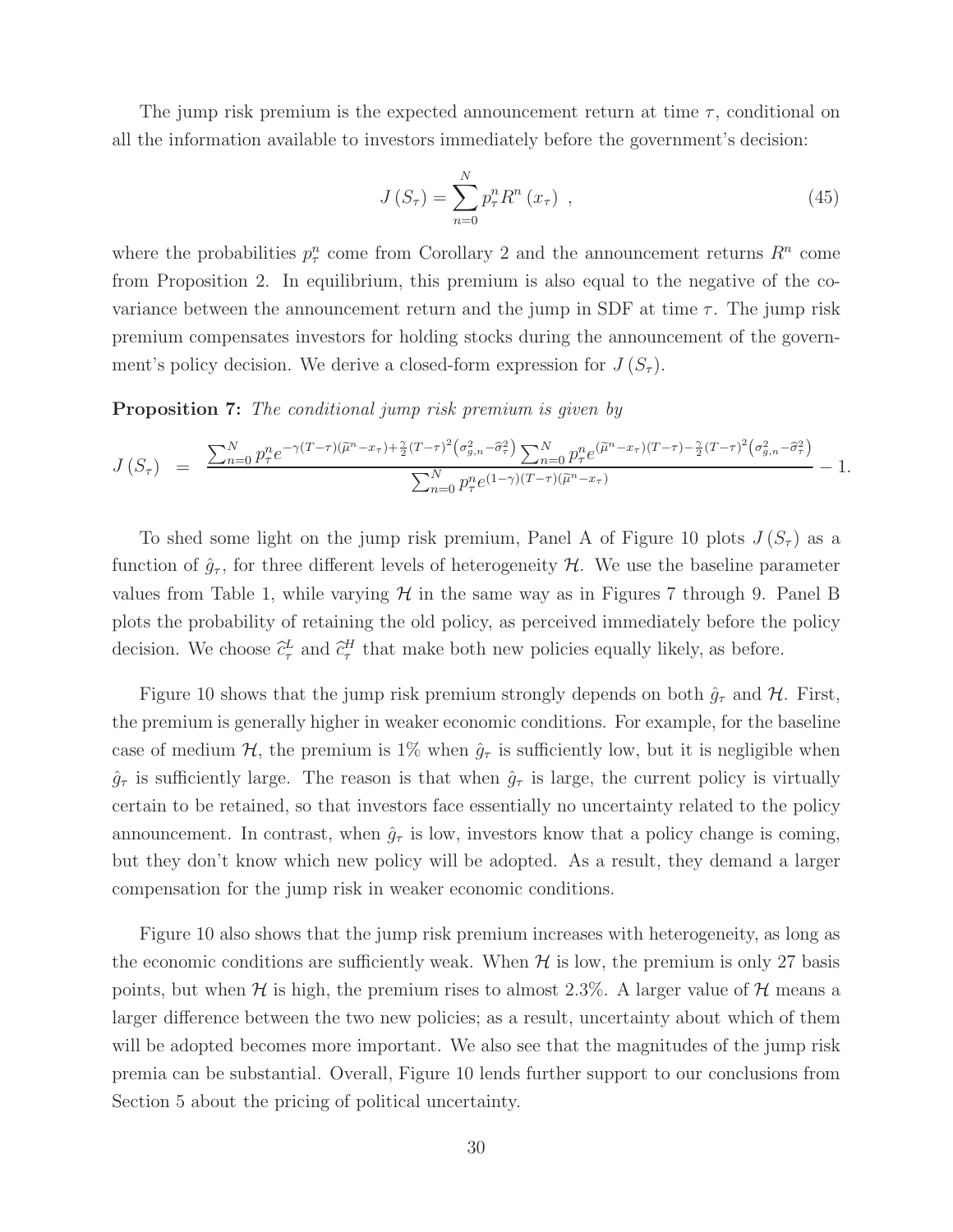# **7. Distributions of the Announcement Returns**

In this section, we provide additional results on the stock market reactions to government policy announcements. We extend our analysis from Section 4.2 by incorporating the random nature of the economic conditions and political news. In Section 4.2, we analyze the announcement returns conditional on a range of values of  $\hat{g}_{\tau}$ , some of which are more likely to occur than others. Between times 0 and  $\tau$ ,  $\hat{g}_t$  follows the martingale process in equation (9), starting at  $\hat{g}_0 = 0$ . The probability distribution of  $\hat{g}_{\tau}$ , evaluated as of time 0, is given by  $\widehat{g}_{\tau} \sim N(0, \sigma_g^2 - \widehat{\sigma}_{\tau}^2)$ . We take this uncertainty about  $\widehat{g}_{\tau}$  into account in this section. Similarly, in Section 4.2, we set  $\hat{c}_{\tau}^L = \hat{c}_{\tau}^H$ , but in general, both variables follow the stochastic processes in equation (13). We now account for that uncertainty as well.

Figure 11 plots the probability distributions of the announcement returns  $R^0$  (Panel A),  $R^H$  (Panel B), and  $R^L$  (Panel C) for the baseline parameter values from Table 1. Unlike Figure 1, which relies on the same parameters, Figure 11 incorporates the prior uncertainty about all unknown quantities as of time 0. To integrate this uncertainty out, we use our model to simulate 500,000 random draws of  $\hat{g}_{\tau}$ ,  $\hat{c}_{\tau}^{L}$ ,  $\hat{c}_{\tau}^{H}$ ,  $C^{L}$ , and  $C^{H}$  from their respective probability distributions. For each set of draws, we compute the government's optimal policy decision, as well as the corresponding announcement return.<sup>17</sup> We then split the  $500,000$ announcement returns into three subsets corresponding to the three possible policy choices, obtaining the three probability distributions plotted in Figure 11.

Figure 11 shows that a large share of the probability mass of all three announcement returns is concentrated near zero. The reason is that most of the time, investors have a pretty good idea of what announcement the government is going to make. Specifically, the observable quantities  $\hat{g}_{\tau}$ ,  $\hat{c}_{\tau}^{L}$ , and  $\hat{c}_{\tau}^{H}$  often assign a very high probability to one of the three policies. As a result, the effect of the policy choice is often reflected in stock prices before the announcement, and the stock market reaction to the announcement is often weak.

Nonetheless, the announcement returns can sometimes be quite different from zero. Even if investors expect the government to act in a particular way, an extreme draw of political costs at time  $\tau$  can produce a surprising policy choice. Moreover, for many combinations of  $(\widehat{g}_{\tau}, \widehat{c}_{\tau}^L, \text{ and } \widehat{c}_{\tau}^H)$ , investors do face substantial uncertainty about the policy choice just before time  $\tau$ . Figure 11 shows that a surprise announcement of the new risky policy is generally bad news  $(R^H < 0)$ , whereas a surprise announcement of the new safe policy is generally

<sup>&</sup>lt;sup>17</sup>The empirical frequencies of the various policy choices indicate that the unconditional probabilities of policies 0, L, and H are  $63.4\%$ ,  $18.3\%$ , and  $18.3\%$ , respectively.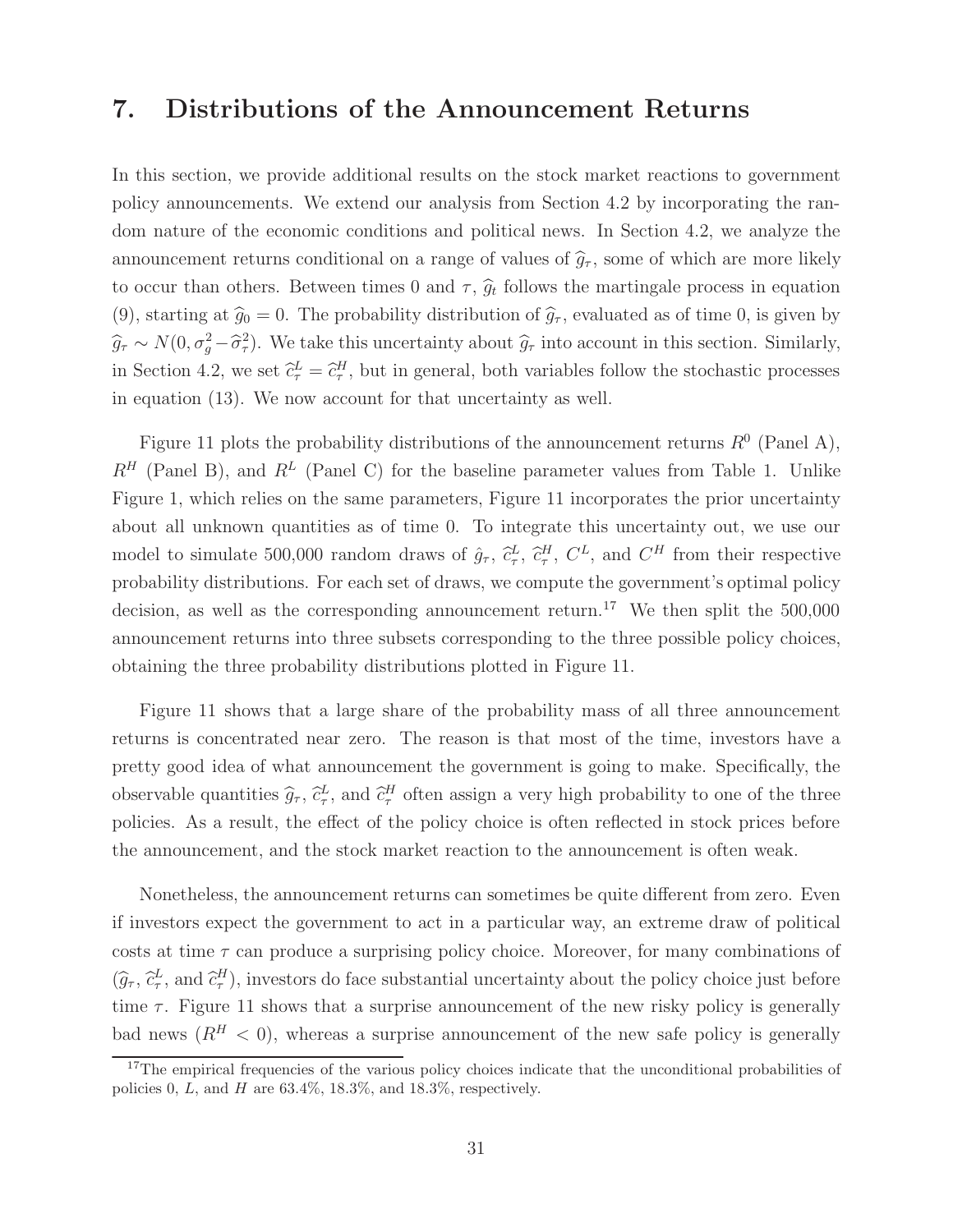good news  $(R^L > 0)$ . There is a fair amount of skewness in both Panels B and C.

### **7.1. The Expected Announcement Return**

Finally, we analyze the means of the distributions plotted in Figure 11, which we refer to as expected announcement returns (EAR). We compute the EAR conditional on each policy choice by averaging the announcement returns across the subset of the 500,000 simulations in which the given policy is adopted. Since the simulations integrate out all uncertainty about  $\hat{g}_{\tau}$ ,  $\hat{c}^L_{\tau}$ ,  $\hat{c}^H_{\tau}$ ,  $C^L$ , and  $C^H$ , each EAR represents an expectation evaluated at time 0.

Panel A of Figure 12 plots the EAR conditional on any policy change (i.e., policy H or policy  $L$ ). Panels B and C condition on policies H and  $L$ , respectively, and Panel D conditions on the retention of the old policy. In each panel, EAR is plotted as a function of heterogeneity  $\mathcal{H} = \sigma_{g,H} - \sigma_{g,L}$ . As before, we vary  $\mathcal{H}$  by varying  $\sigma_{g,L}$  and  $\sigma_{g,H}$  while keeping all other parameters at their values from Table 1. We vary  $(\sigma_{g,L}, \sigma_{g,H})$  from  $(2\%, 2\%)$ , in which case  $\mathcal{H} = 0$ , to  $(0, 4\%)$ , in which case  $\mathcal{H} = 0.04$ . For each pair  $(\sigma_{g,L}, \sigma_{g,H})$ , we choose  $\mu_g^H$  and  $\mu_g^L = -\mu_g^H$  such that both new policies yield the same level of utility.

Panel A of Figure 12 shows that the EAR conditional on a policy change is negative at any level of  $H$ . In other words, the stock market falls, on average, when the government announces a policy change. This result extends the main proposition of Pástor and Veronesi (2011), who consider a single-new-policy case ( $H = 0$ ) and prove analytically that EAR < 0. For  $H = 0$ , the EAR is -1.8%, which is similar to the values reported by Pástor and Veronesi.<sup>18</sup> As  $H$  increases, EAR becomes more negative, all the way to -7.5% for  $H = 0.04$ . This result is driven mostly by the pattern plotted in Panel B of Figure 12.

Panel B shows that the EAR for the new risky policy  $H$  becomes increasingly negative as H increases, varying from -1.8% at  $H = 0$  to -16.7% at  $H = 0.04$ . A higher level of  $H$  makes policy  $H$  riskier, thereby strengthening the discount rate effect that pushes stock prices down when policy  $H$  is adopted. In contrast, the EAR for the new safe policy  $L$ , plotted in Panel C, depends on  $H$  in a non-monotonic way: it initially rises from -1.8% at  $H = 0$  to 1.8% at  $H = 0.03$ , but then it falls to 1.1% at  $H = 0.04$ . This hump-shaped

<sup>&</sup>lt;sup>18</sup>Pástor and Veronesi (2011) report EARs ranging from 0 to  $-2\%$  in their Figure 3. For their benchmark parameter values (which match our Table 1), they report an EAR of -0.5%, which is smaller in magnitude than the -1.8% that we find here. The difference is due to the fact that even with  $\mathcal{H} = 0$ , our model differs from theirs. In our model, the two new policies have separate political costs,  $C<sup>L</sup>$  and  $C<sup>H</sup>$ , whereas there is only one cost in their model. Randomly drawing two independent costs instead of one increases the element of surprise in the government's policy choice, thereby increasing the magnitudes of the EAR's.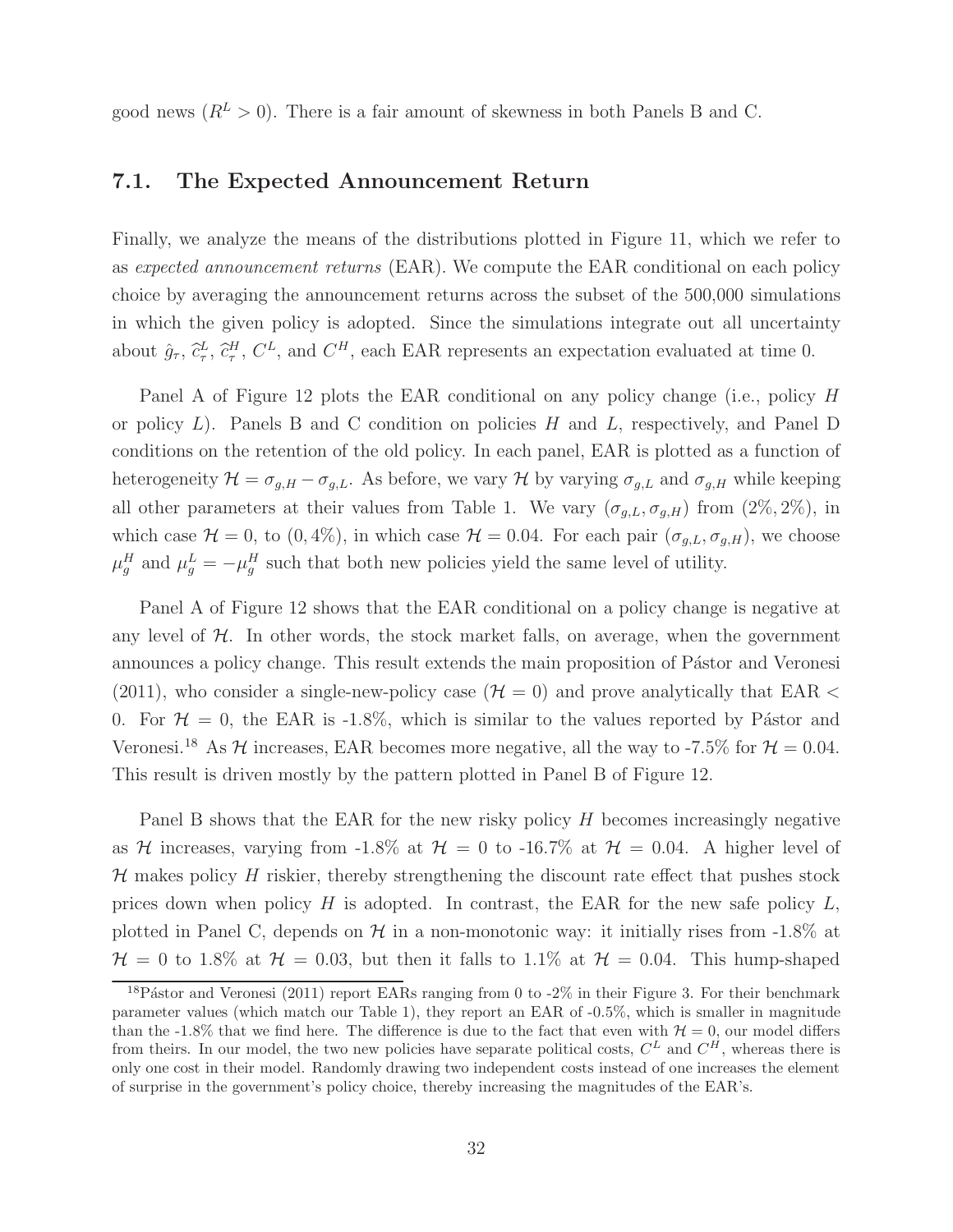pattern is an outcome of two effects. First, the announcement of policy  $L$  is good news for stocks in that it averts the abysmal alternative of policy  $H$ . Since the EAR of policy  $H$ becomes increasingly negative as  $\mathcal H$  rises, this first effect pushes the EAR of policy L up as  $H$  increases. Second, the announcement of policy  $L$  can be bad news for stocks if the market expects the old policy to be retained. It is easy to show that the utility scores of the new policies decline as  $H$  increases. In contrast, the old policy's utility score is independent of  $H$ . Therefore, as  $H$  increases, the appeal of the old policy rises, and so does the probability of its retention. As a result, the announcement of policy  $L$  can reduce stock prices when  $H$ is high because it precludes the retention of the more appealing old policy.

Panel D of Figure 12 shows that the EAR of the old policy is positive and decreasing in  $H$ . The EAR is positive mostly because the retention of the old policy allows investors to breathe a sigh of relief that policy H will not be adopted. The EAR decreases in  $H$  because the probability of the old policy rises as  $\mathcal H$  increases, as explained in the previous paragraph. When  $\mathcal H$  is high, the market expects the old policy to be retained. Therefore, this policy choice is largely reflected in the stock prices before the announcement, and the stock market reaction to the announcement is weak. For example, the EAR is only 0.03% when  $H = 0.04$ .

## **8. Conclusions**

We examine the effect of political uncertainty on stock prices through the lens of a general equilibrium model of government policy choice. In the model, the government tends to change its policy when the economy is weak, effectively providing put protection to the stock market. However, the value of this implicit put option is reduced by political uncertainty. This uncertainty commands a risk premium even though political shocks are orthogonal to the fundamental economic shocks. The risk premium induced by political uncertainty is large especially when the economic conditions are poor. Political uncertainty also makes stocks more volatile and more highly correlated in bad economic conditions. In such conditions, the equity premium is driven mostly by the interaction between the government's put option and political uncertainty, whereas in good conditions, it is driven by economic uncertainty. The premium is often largest in intermediate below-average conditions, in which investors face the most uncertainty about whether the government will change its policy.

We also show that government policies cannot be judged by the stock market reaction to their announcement. Among policies providing the same level of utility, those whose future impact is more uncertain elicit less favorable stock market reactions. The average stock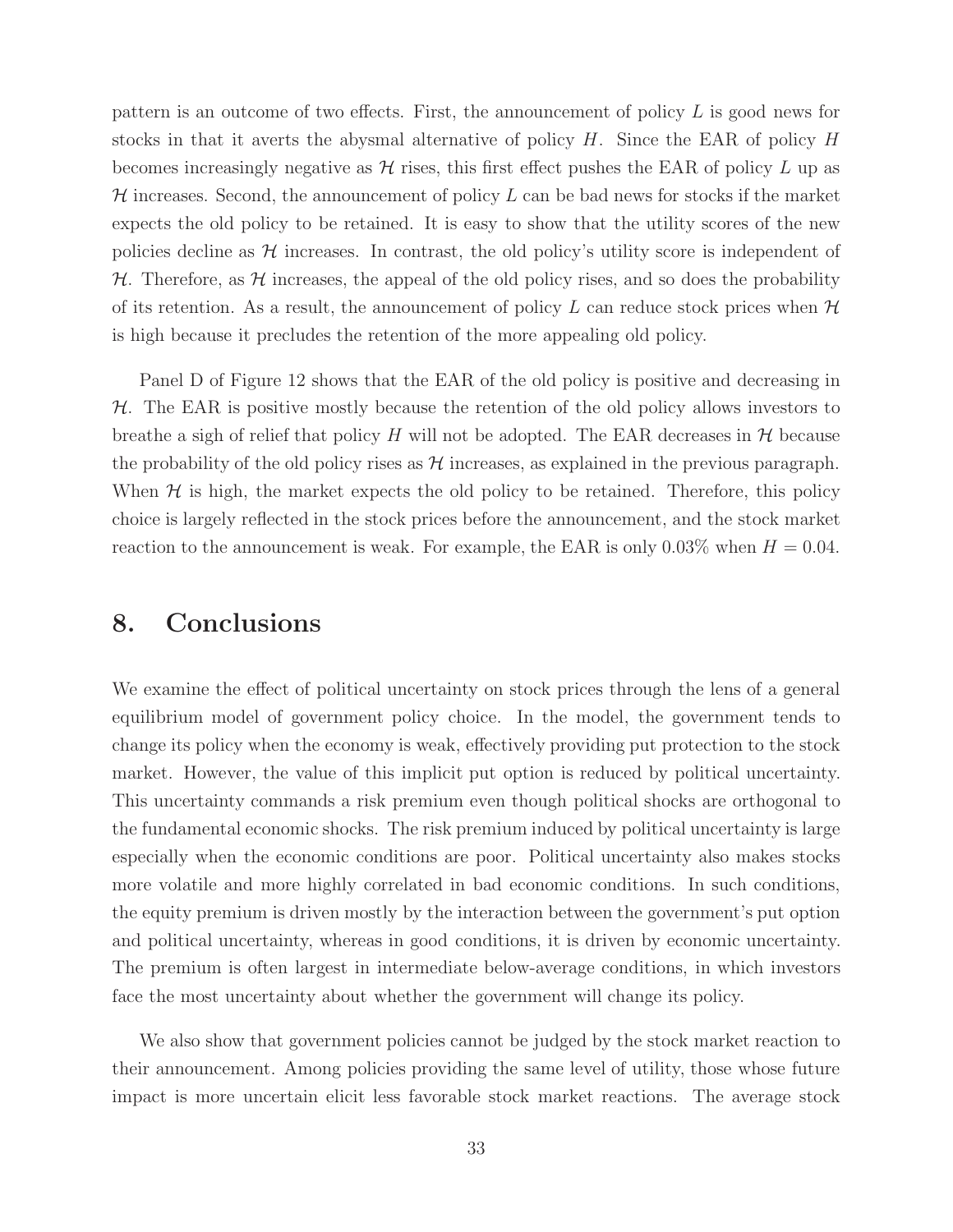market response to the announcement of a policy change is negative, especially when there is a lot of heterogeneity among the potential new policies. More policy heterogeneity also increases the risk premia as well as the volatilities and correlations of stock returns.

Our analysis opens several paths for future research. For example, it would be useful to extend our model by endogenizing the political costs of government policies, relying on the insights from the political economy literature. Such an extension could link asset prices to various political economy variables. Another extension could make the government and the investors asymmetrically informed. Our symmetric-information setting has the virtue of simplicity, but it would seem plausible for the government to have more information about the political costs of the various policies. Our focus is on stocks, but future work can also relate political uncertainty to the prices of other assets, such as bonds. Last but not least, future research can test the implications of our model empirically. Given a credible empirical proxy for political uncertainty, one could try to assess the magnitude of the risk premium induced by this uncertainty, as well as its dependence on the economic conditions. More work on the government's role in asset pricing is clearly warranted.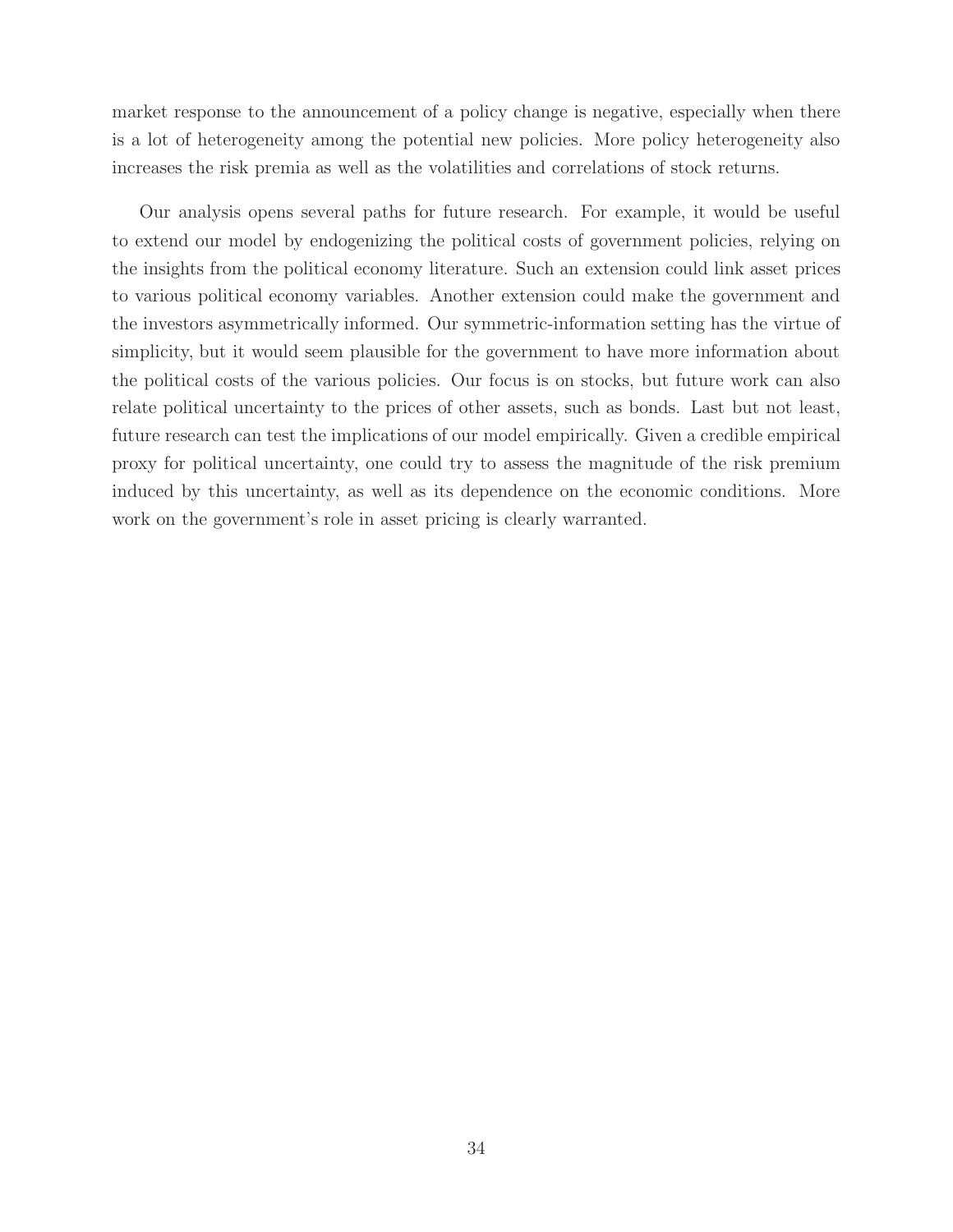### **Appendix**

The Appendix contains selected formulas that are mentioned in the text but omitted for the sake of brevity. The proofs of all results are available in the companion Technical Appendix, which is downloadable from the authors' websites.

**Lemma A1:** Immediately before the policy announcement at time  $\tau$ , the market value of any firm i is given by

$$
M_{\tau}^{i} = B_{\tau}^{i} e^{(\mu - \gamma \sigma^{2})(T - \tau) + \widehat{g}_{\tau}(T - \tau) + \frac{(1 - 2\gamma)}{2}(T - \tau)^{2} \widehat{\sigma}_{\tau}^{2}} \times \times \frac{\left(1 + \sum_{n=1}^{N} p_{\tau}^{n} \left(e^{(1 - \gamma)(\mu_{g}^{n} - \widehat{g}_{\tau})(T - \tau) + \frac{(1 - \gamma)^{2}}{2}(T - \tau)^{2}(\sigma_{g,n}^{2} - \widehat{\sigma}_{\tau}^{2}) - 1}\right)\right)}{\left(1 + \sum_{n=1}^{N} p_{\tau}^{n} \left(e^{-\gamma(\mu_{g}^{n} - \widehat{g}_{\tau})(T - \tau) + \frac{\gamma^{2}}{2}(T - \tau)^{2}(\sigma_{g,n}^{2} - \widehat{\sigma}_{\tau}^{2}) - 1}\right)\right)}.
$$
\n(A1)

**Lemma A2:** Immediately after the announcement of policy n at time  $\tau$ , for any  $n \in$  $\{0, 1, \ldots, N\}$ , the market value of any firm i is given by

$$
M_{\tau+}^{i,n} = B_{\tau+}^i e^{(\mu-\gamma\sigma^2+\mu_g^n)(T-\tau)+\frac{1-2\gamma}{2}(T-\tau)^2\sigma_{g,n}^2} \tag{A2}
$$

**Definition of Omega**.

$$
\Omega\left(S_{t}\right) = \sum_{n=0}^{N} p_{t}^{n} F^{n}\left(S_{t}\right) e^{-\gamma \mu_{g}^{n}(T-\tau) + \frac{\gamma^{2}}{2}(T-\tau)^{2} \sigma_{g,n}^{2}}.
$$
\n(A3)

In equation (A3), we have

$$
F^{n}(S_{t}) = \int e^{-\gamma \Delta b_{\tau}} f(\Delta b_{\tau}|S_{t}, n \text{ at } \tau) d \Delta b_{\tau} \qquad n = 1, ..., N
$$
  

$$
F^{0}(S_{t}) = \int e^{-\gamma \left( E[\Delta b_{\tau}] + (\widehat{g}_{\tau} - \widehat{g}_{t}) \sqrt{\frac{V_{b_{\tau}}}{V_{\widehat{g}_{\tau}}}} \right) - \gamma (T - \tau) (\widehat{g}_{\tau} - \widehat{g}_{t})} f(\widehat{g}_{\tau}|S_{t}, 0 \text{ at } \tau) d\widehat{g}_{\tau},
$$

where  $V_{b_{\tau}} \equiv \text{Var}(b_{\tau} | S_t) = \hat{\sigma}_t^2 (\tau - t)^2 + \sigma^2 (\tau - t)$ ,  $V_{\hat{g}_{\tau}} \equiv \text{Var}(\hat{g}_{\tau} | S_t) = \hat{\sigma}_t^2 - \hat{\sigma}_\tau^2$ , and the conditional densition  $f(\Delta b | S_t)$  and  $f(\hat{\alpha} | S_t)$  and  $f(\hat{\alpha} | S_t)$  and  $\sigma$  and  $f(\hat{\alpha} | S_t)$  and  $\sigma$ conditional densities  $f(\Delta b_\tau | S_t, n \text{ at } \tau)$  and  $f(\hat{g}_\tau | S_t, 0 \text{ at } \tau)$  are defined below. The density of  $\Delta b_{\tau} = b_{\tau} - b_t = \log (B_{\tau}/B_t)$  conditional on  $S_t$  and policy n being chosen at time  $\tau$  is

$$
f(\Delta b_{\tau}|S_t, n \text{ at } \tau)
$$
  
=  $\frac{\phi_{\Delta b_{\tau}}(\Delta b_{\tau})}{p_t^n} \int_{-\infty}^{\widetilde{\mu}^n - E_t[x_{\tau}] - (\Delta b_{\tau} - E_t[\Delta b_{\tau}])} \frac{\partial_i^2}{(\tau - t)\partial_i^2 + \sigma^2} \Pi_{j \neq n} (1 - \Phi_{\widetilde{\omega}} (\widetilde{c}^n - \widetilde{\mu}^n + \widetilde{\mu}^j)) \phi_{\widetilde{c}^n} (\widetilde{c}^n) d\widetilde{c}^n ,$ 

where  $\phi_{\Delta b_{\tau}}(\Delta b_{\tau})$  is the normal density with mean  $E_t[\Delta b_{\tau}] = (\mu + \widehat{g}_t - \frac{1}{2}\sigma^2)(\tau - t)$  and variance  $V_{b_{\tau}}$ . In addition,  $E_t[x_{\tau}] = \hat{g}_t - \frac{\hat{\sigma}_{\tau}^2}{2}(T - \tau)(\gamma - 1)$ .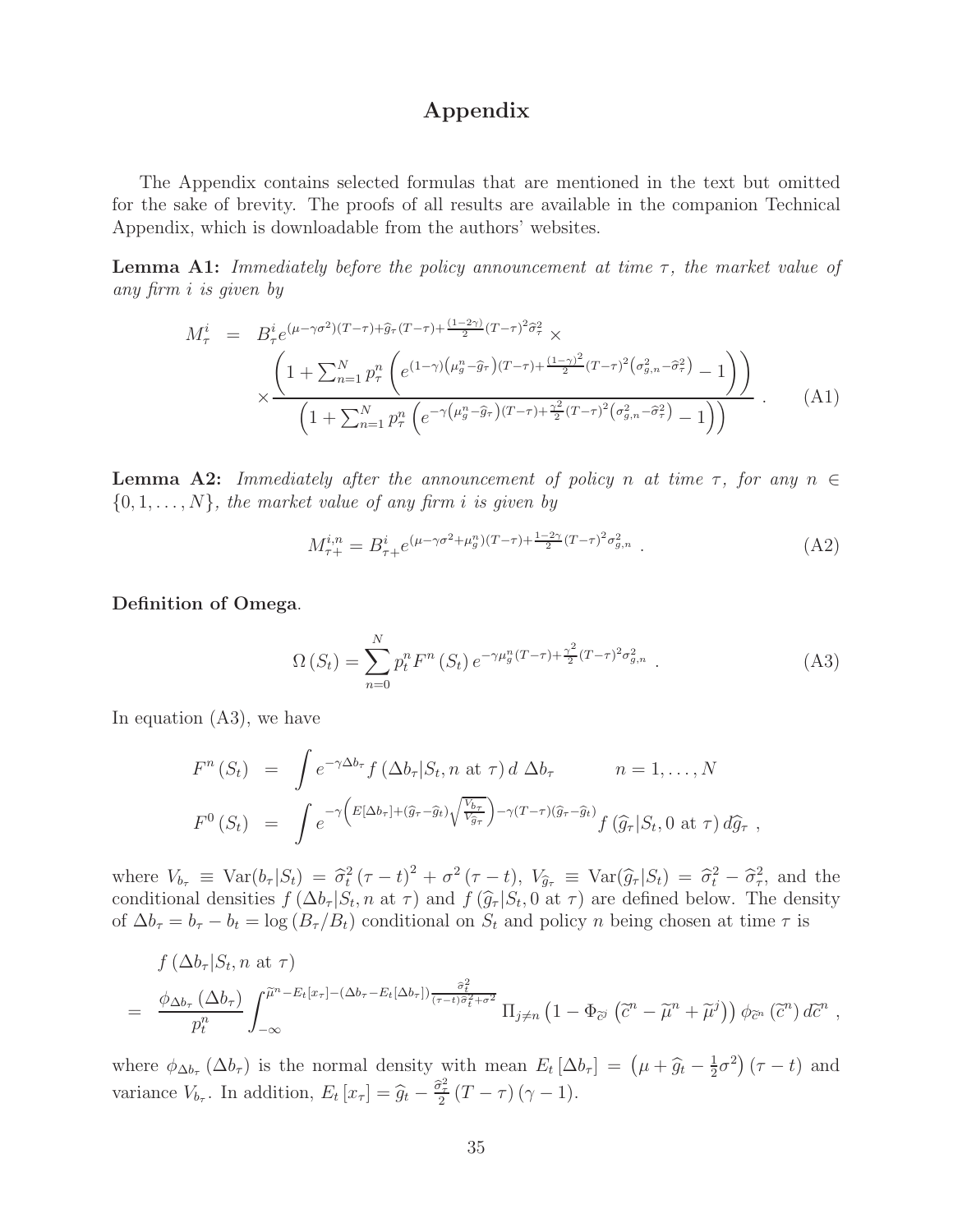The density of  $\widehat{g}_{\tau}$  conditional on  $S_t$  and the old policy being retained at time  $\tau$  is

$$
f(\widehat{g}_{\tau}|S_t, 0 \text{ at } \tau) = \phi_{\widehat{g}}(\widehat{g}_{\tau}) \frac{\Pi_{n=1}^N \left(1 - \Phi_{\widetilde{c}^n} \left(\widetilde{\mu}^n - \widehat{g}_{\tau} + \frac{\widehat{\sigma}_{\tau}^2}{2} (T - \tau) (\gamma - 1) \right)\right)}{1 - \sum_{n=1}^N p_t^n}
$$

where  $\phi_{\widehat{g}}(\widehat{g}_{\tau})$  is the conditional normal density of  $\widehat{g}_{\tau}$ , with mean  $\widehat{g}_t$  and variance  $\widehat{\sigma}_t^2 - \widehat{\sigma}_\tau^2$ . **Definition of H**.

$$
H(S_t) = \sum_{n=0}^{N} p_t^n G^n(S_t) e^{(1-\gamma)\mu_g^n(T-\tau) + \frac{(1-\gamma)^2}{2}(T-\tau)^2 \sigma_{g,n}^2}, \qquad (A4)
$$

where

$$
G^{n}(S_{t}) = \int e^{(1-\gamma)\Delta b_{\tau}} f(\Delta b_{\tau}|\widehat{g}_{t}, n \text{ at } \tau) d \Delta b_{\tau} \qquad n = 1, ..., N
$$
  

$$
G^{0}(S_{t}) = \int e^{(1-\gamma)\left(E[\Delta b_{\tau}] + (\widehat{g}_{\tau} - \widehat{g}_{t})\sqrt{\frac{V_{b_{\tau}}}{V_{\widehat{g}_{\tau}}}}\right) + (1-\gamma)(T-\tau)(\widehat{g}_{\tau} - \widehat{g}_{t})} f(\widehat{g}_{\tau}|\widehat{g}_{t}, 0 \text{ at } \tau) d\widehat{g}_{\tau}
$$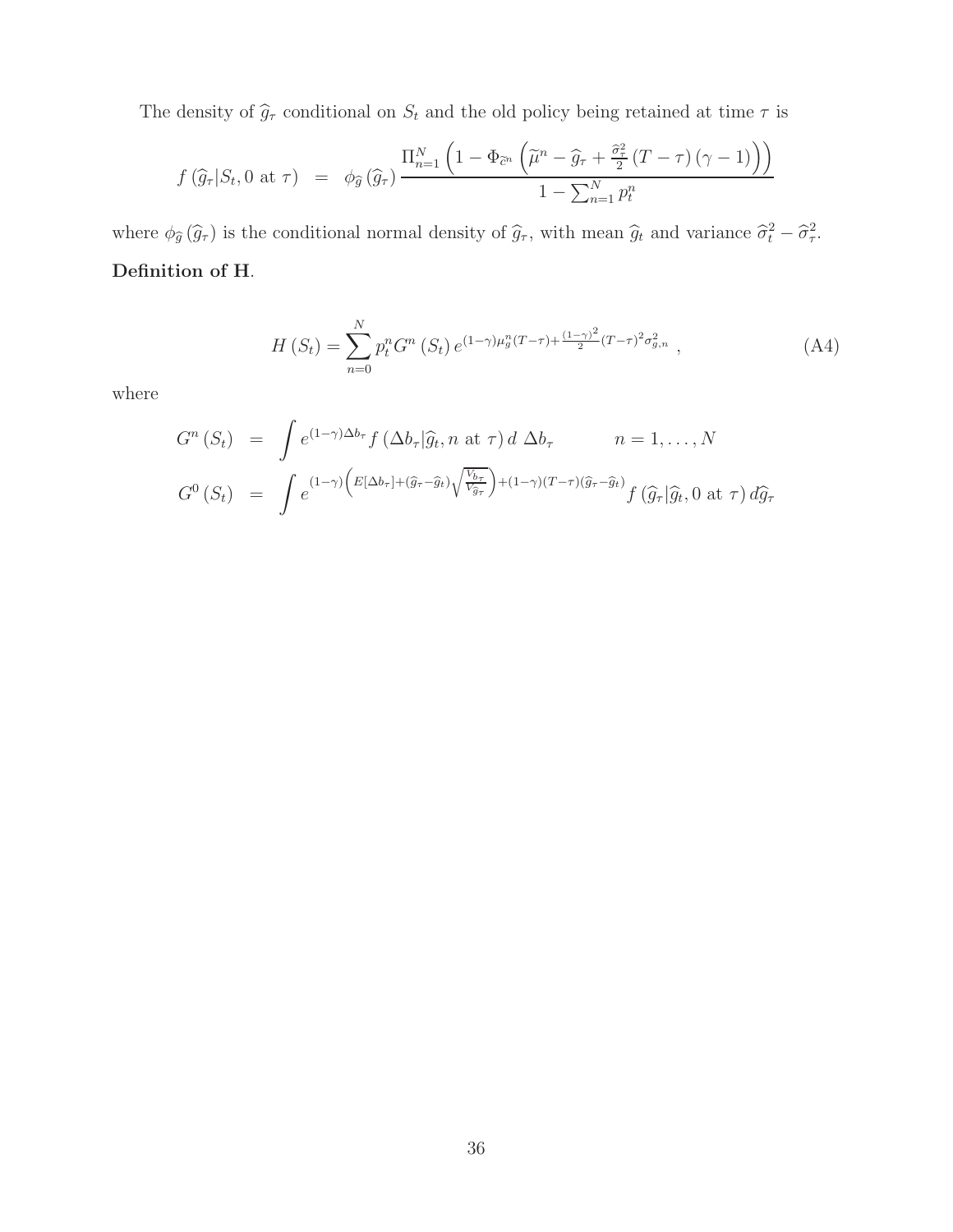#### **Table 1 Parameter Choices**

This table reports the baseline parameter values used to produce the subsequent figures. All variables are reported on an annual basis (except for  $\gamma$ , which denotes risk aversion). The parameter choices for the first 8 parameters are identical to those in Pástor and Veronesi (2011). The value of  $h = 5\%$  is chosen equal to the value of  $\sigma$ , to equate the speeds of learning about the policy impacts and political costs. The prior uncertainties about the new policies,  $\sigma_{g,L} = 1\%$  and  $\sigma_{g,H} = 3\%$ , are chosen to be symmetric around the old policy's  $\sigma_g=2\%.$ 

|  |  |  |  |  | $\sigma_q$ $\sigma_c$ $\mu$ $\sigma$ $\sigma_1$ $T$ $\tau$ $\gamma$ $h$ $\sigma_{g,L}$ $\sigma_{g,H}$ |
|--|--|--|--|--|-------------------------------------------------------------------------------------------------------|
|  |  |  |  |  | $2\%$ 10\% 10\% 5\% 10\% 20 10 5 5\% 1\% 3\%                                                          |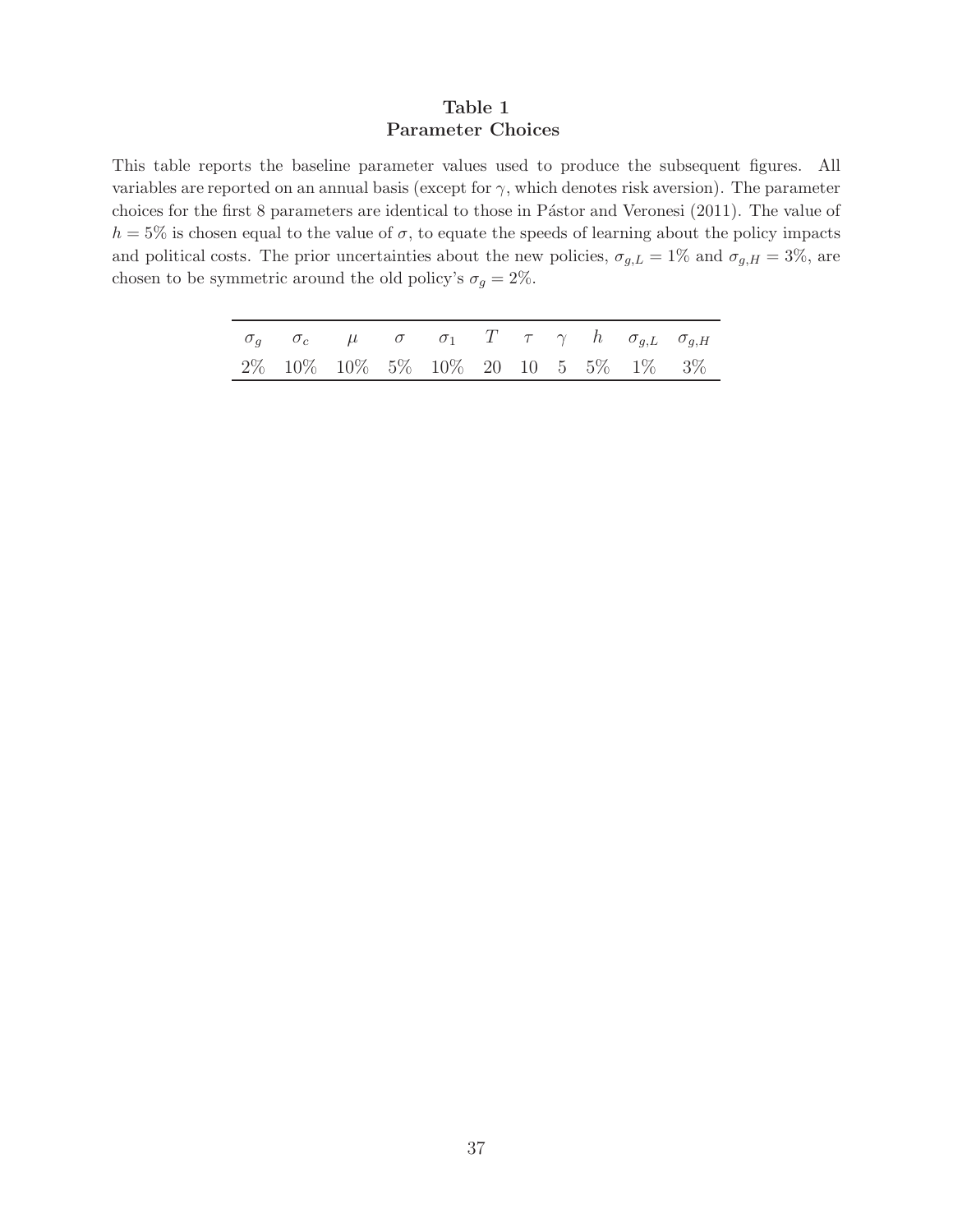

**Figure 1. The stock market's response to the government's policy decision.** Panel A plots the stock market return immediately after the announcement of the government's policy decision at time  $\tau$ . The announcement returns are plotted for all three possible policy choices—the old policy, the new risky policy, and the new safe policy—as a function of  $\hat{g}_{\tau}$ , which is the posterior mean of the old policy's impact  $g^0$  as of time  $\tau$ . Panel B plots the probabilities of all three policy choices, as perceived by the investors immediately before time  $\tau$ . The values of  $\hat{c}_{\tau}^L$  and  $\hat{c}_{\tau}^H$  are set equal to their initial values at time  $0$   $(\hat{c}_{\tau}^L = \hat{c}_{\tau}^H = -\sigma_c^2/2)$ , so that both new policies are equally likely; as a result, the solid and dotted lines in Panel B coincide. The parameters are from Table 1.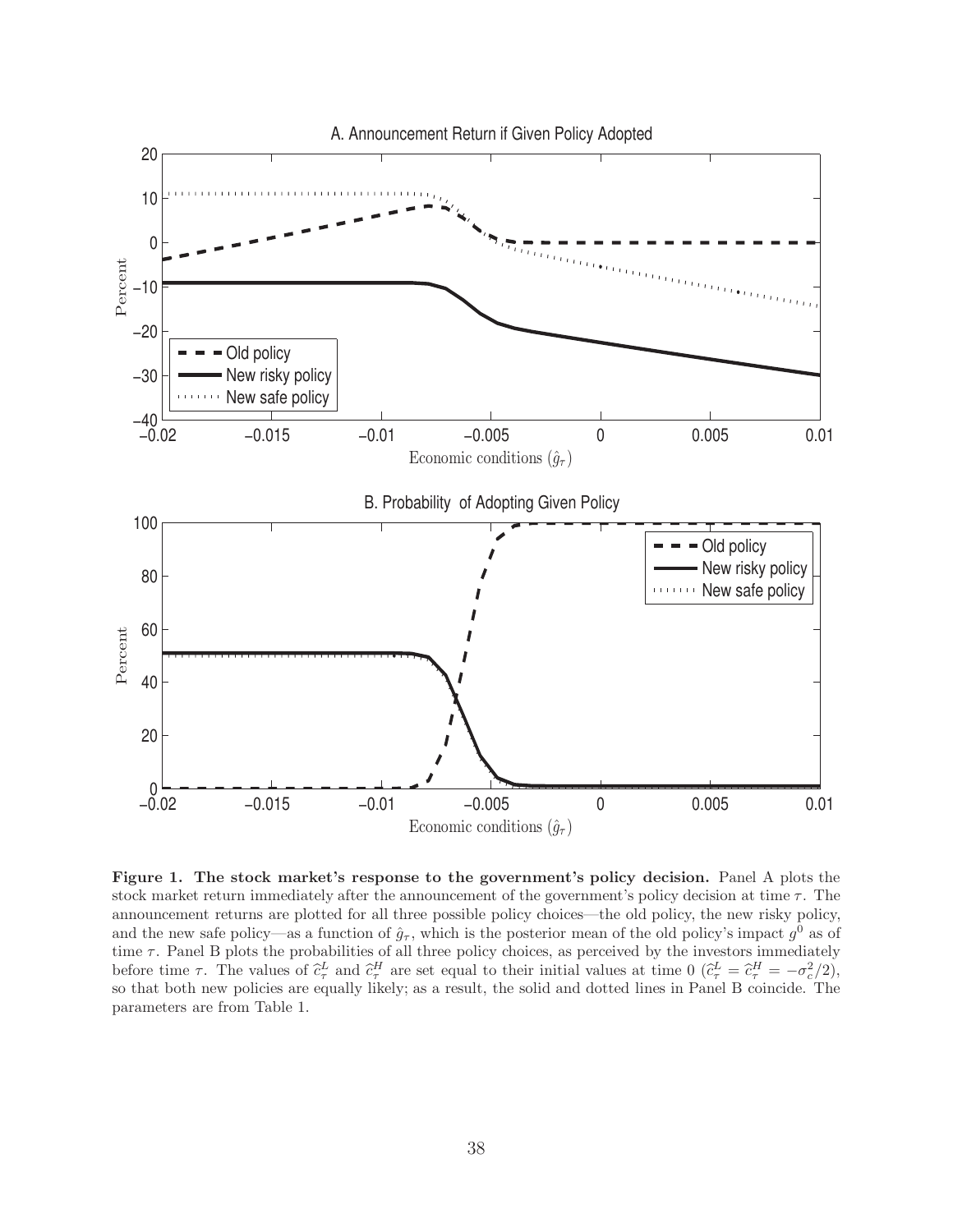

**Figure 2. The level of stock prices: The effects of economic and political shocks.** This figure plots the aggregate stock price level, measured by the market-to-book ratio  $M/B$ , as a function of  $\hat{g}_t$ , which is the posterior mean of the old policy's impact  $g^0$  as of time t. The solid line corresponds to the scenario in which  $\hat{c}_t^L = \hat{c}_t^H$  are both equal to their initial value, so that both new policies are equally likely to be adopted<br>at time  $\tau$ . The dashed (dotted) line corresponds to the sconario in which  $\hat{c}^L$  is equal to at time  $\tau$ . The dashed (dotted) line corresponds to the scenario in which  $\hat{c}_t^L$  is equal to its initial value but  $\hat{c}_t^H$  is two standard doviations below (above) the same initial value so that the now risky (sa  $\hat{c}_t^H$  is two standard deviations below (above) the same initial value, so that the new risky (safe) policy is<br>more likely. Shocks to  $\hat{a}$ , represent economic shocks, whereas shocks to  $\hat{a}^L$  and  $\hat{a}^H$  are p more likely. Shocks to  $\hat{g}_t$  represent economic shocks, whereas shocks to  $\hat{c}_t^L$  and  $\hat{c}_t^H$  are pure political shocks. All quantities are computed at time  $t = \tau - 1$  when the political debates begin. The parameter values are in Table 1.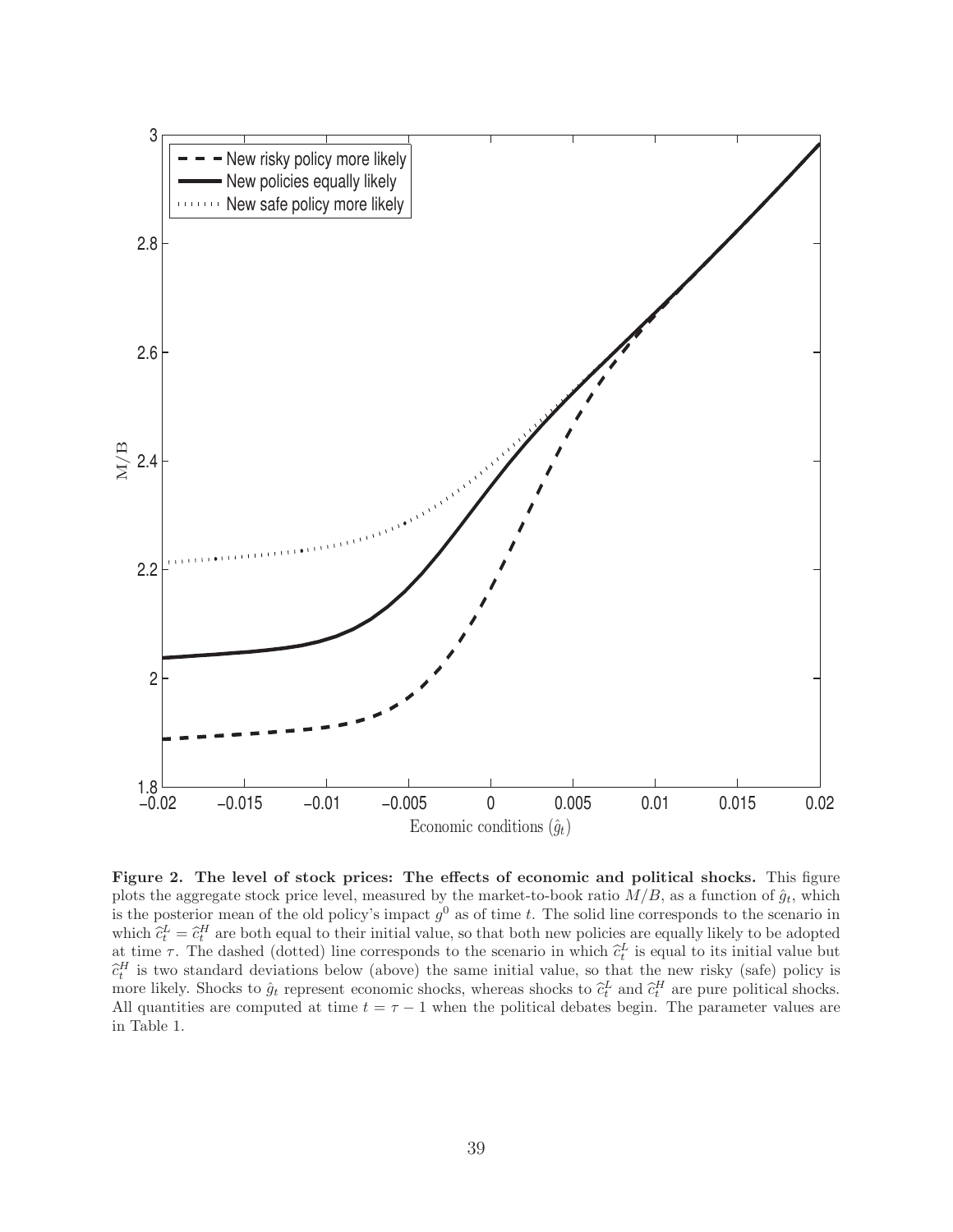

**Figure 3. The equity risk premium and its components.** Panel A plots the equity risk premium and its components as a function of  $\hat{g}_t$ , which is the posterior mean of the old policy's impact  $g^0$  as of time t. The flat blue area at the bottom represents the component of the risk premium that is due to "capital shocks," i.e. shocks to capital  $B_t$  in the absence of any updating of beliefs about  $g^0$ . The middle green area represents the component of the risk premium that is due to "impact shocks," which reflect learning about the old policy's impact  $g^0$ . The top red area represents the component of the risk premium that is due to "political shocks," which reflect learning about  $C^L$  and  $C^H$ . The three areas add up to the total equity risk premium. Panel B plots the probabilities of the three government policy choices as of time t. The values of  $\hat{c}_t^L$  and  $\hat{c}_t^H$  are set equal to their initial value at time 0, so that both new policies are equally likely; as a<br>result the solid and dotted lines in Panel B coincide. All quantities are computed at time  $t$ result, the solid and dotted lines in Panel B coincide. All quantities are computed at time  $t = \tau - 1$  when the political debates begin. The parameter values are in Table 1.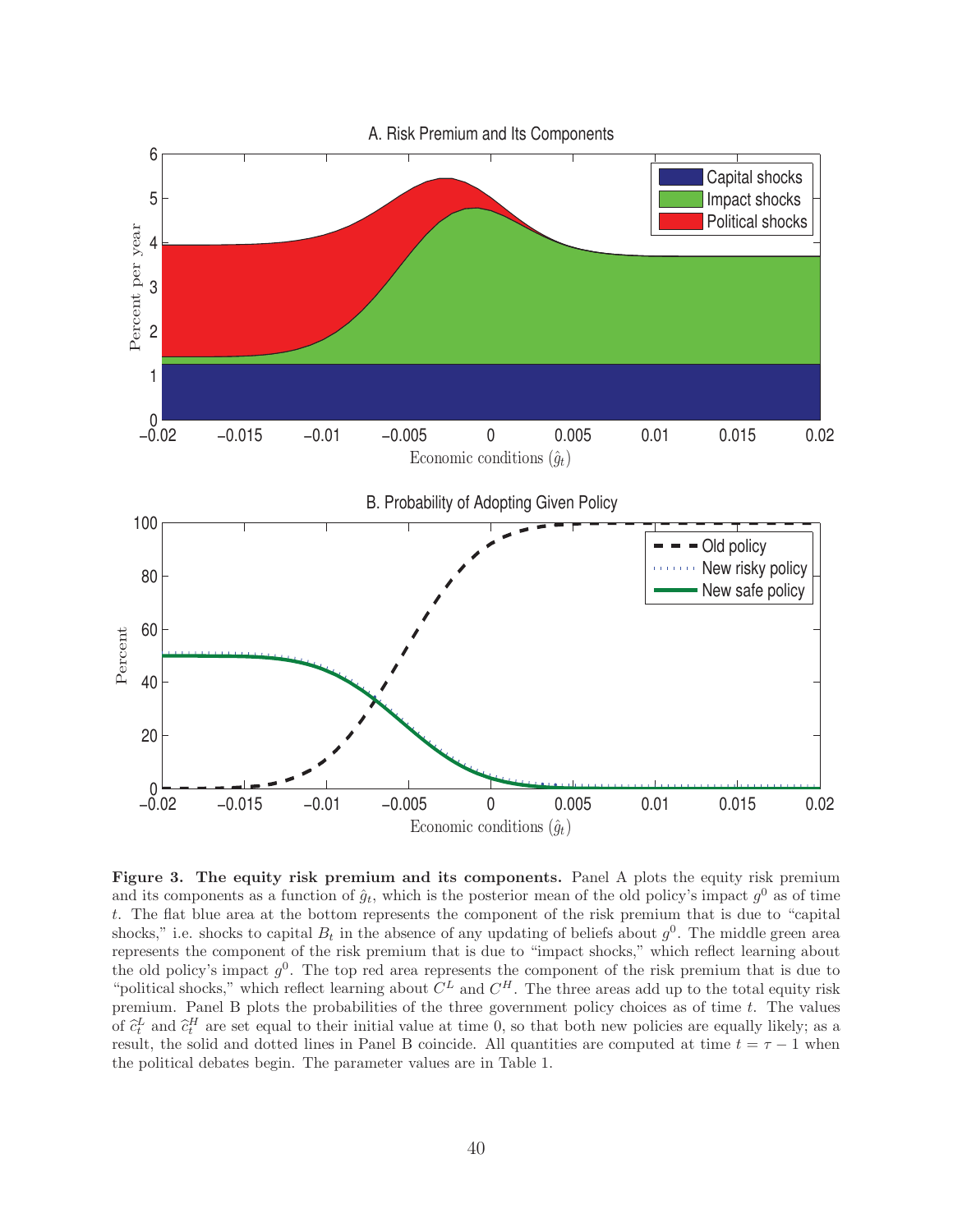

**Figure 4.** The equity risk premium and its components: The effects of  $\sigma_g$  and  $\sigma_c$ . Each of the four panels is analogous to Panel A of Figure 3—the flat blue area at the bottom represents the risk premium due to capital shocks, the middle green area represents the risk premium due to impact shocks, and the top red area represents the risk premium due to political shocks. The three areas add up to the total equity risk premium. The parameter values are in Table 1, except for  $\sigma_g$  and  $\sigma_c$ , which vary across the four panels.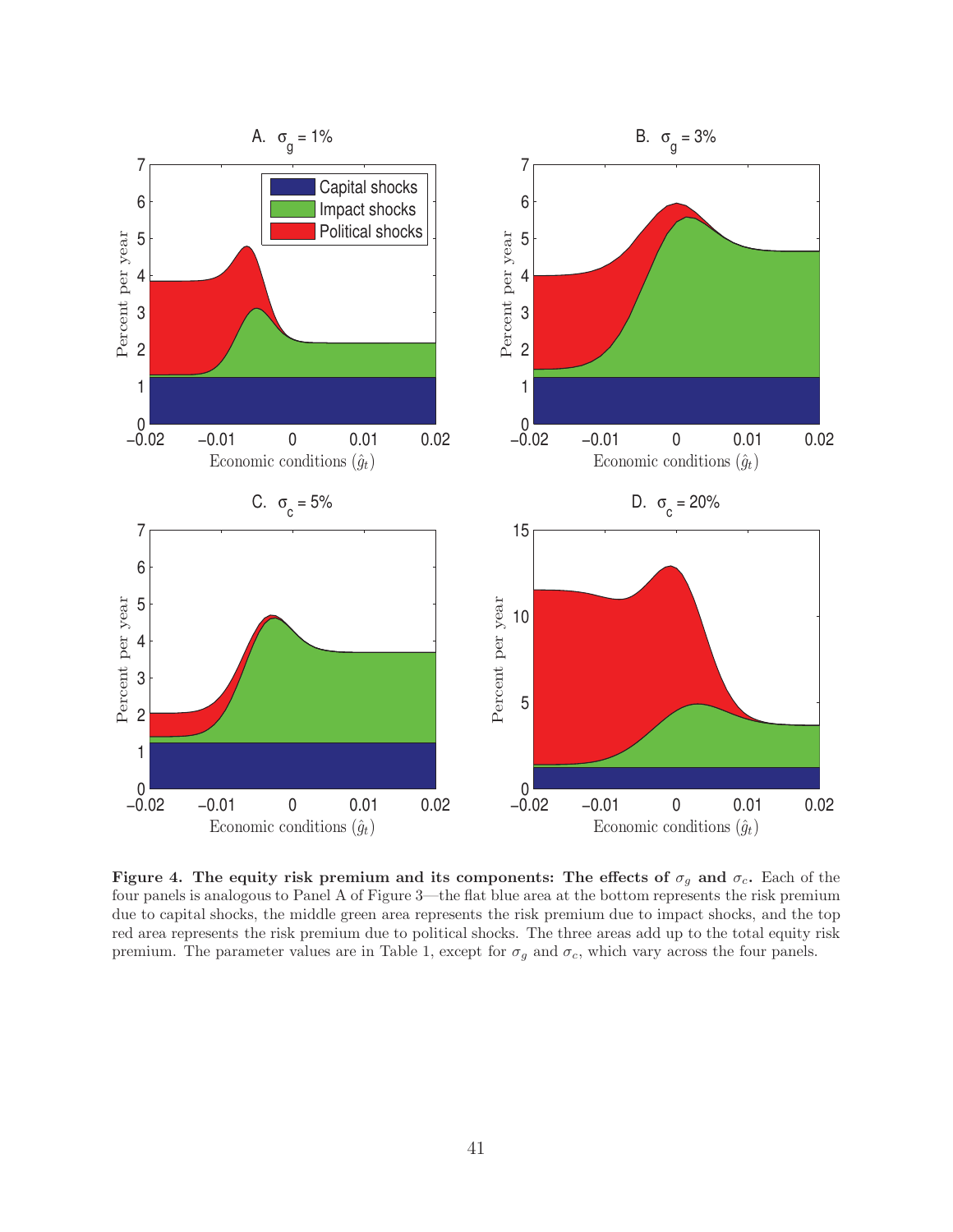

**Figure 5. The equity risk premium and its components: The effects of** h **and** t**.** Each of the four panels is analogous to Panel A of Figure 3—the flat blue area at the bottom represents the risk premium due to capital shocks, the middle green area represents the risk premium due to impact shocks, and the top red area represents the risk premium due to political shocks. The three areas add up to the total equity risk premium. The parameter values are in Table 1, except for h and  $\tau - t$ , which vary across the four panels.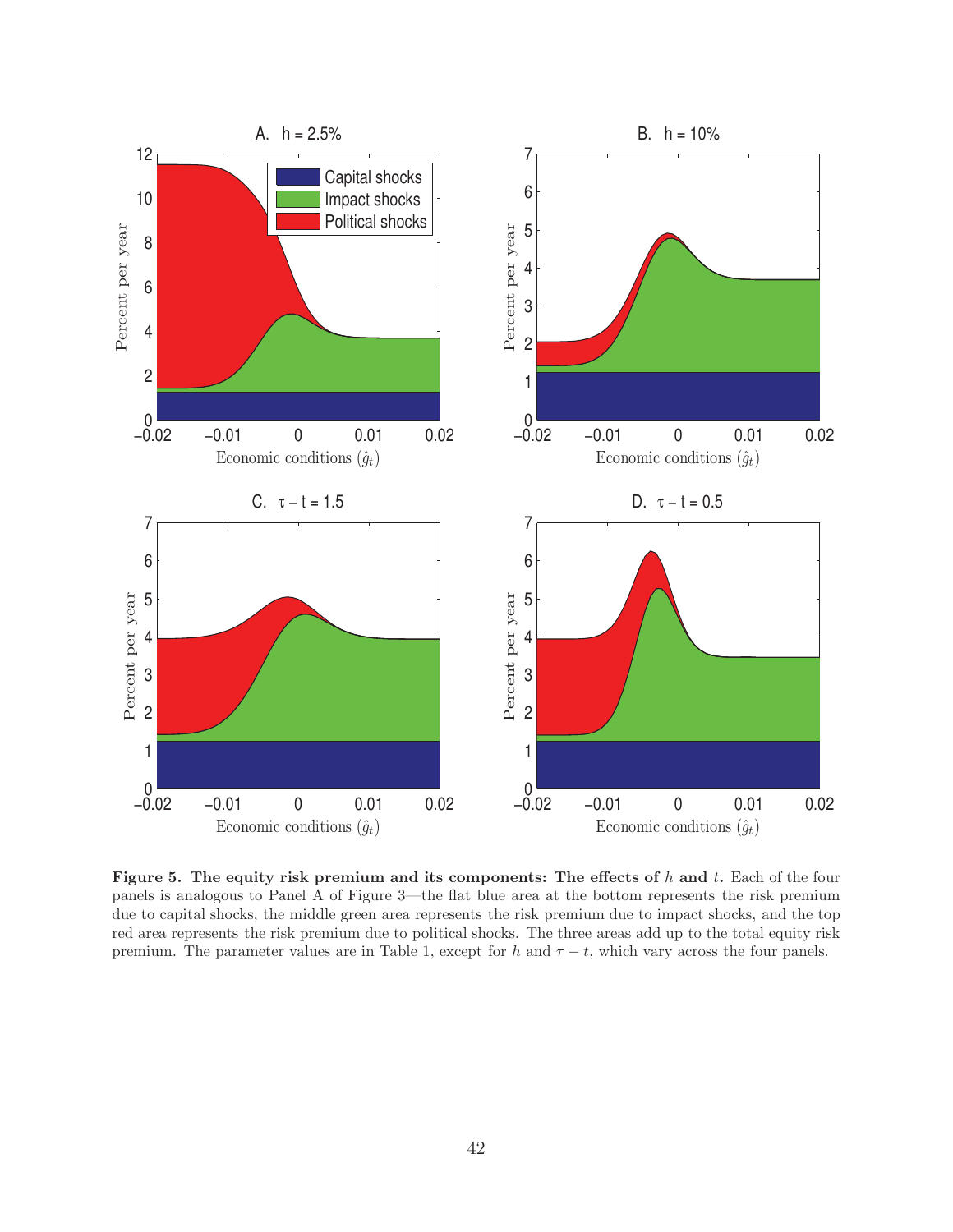

**Figure 6. The equity risk premium and its components when new policies are at different utility** levels. This figure is analogous to Figure 3, except that the new policies no longer yield the same level of utility a priori. In Panels A and C, the new risky policy yields less utility than the new safe policy, whereas it yields more utility in Panels B and D. In Panels A and C, the new risky policy is riskier and the new safe policy is safer compared to the benchmark case (because  $\sigma_{g,L} = 0.9\% < 1\%$  and  $\sigma_{g,H} = 3.1\% > 3\%$ ), whereas it is the other way round in Panels B and D. With the exception of  $\sigma_{g,L}$  and  $\sigma_{g,H}$ , all other parameters, including  $\mu_g^L$  and  $\mu_g^H$ , are the same as in Table 1.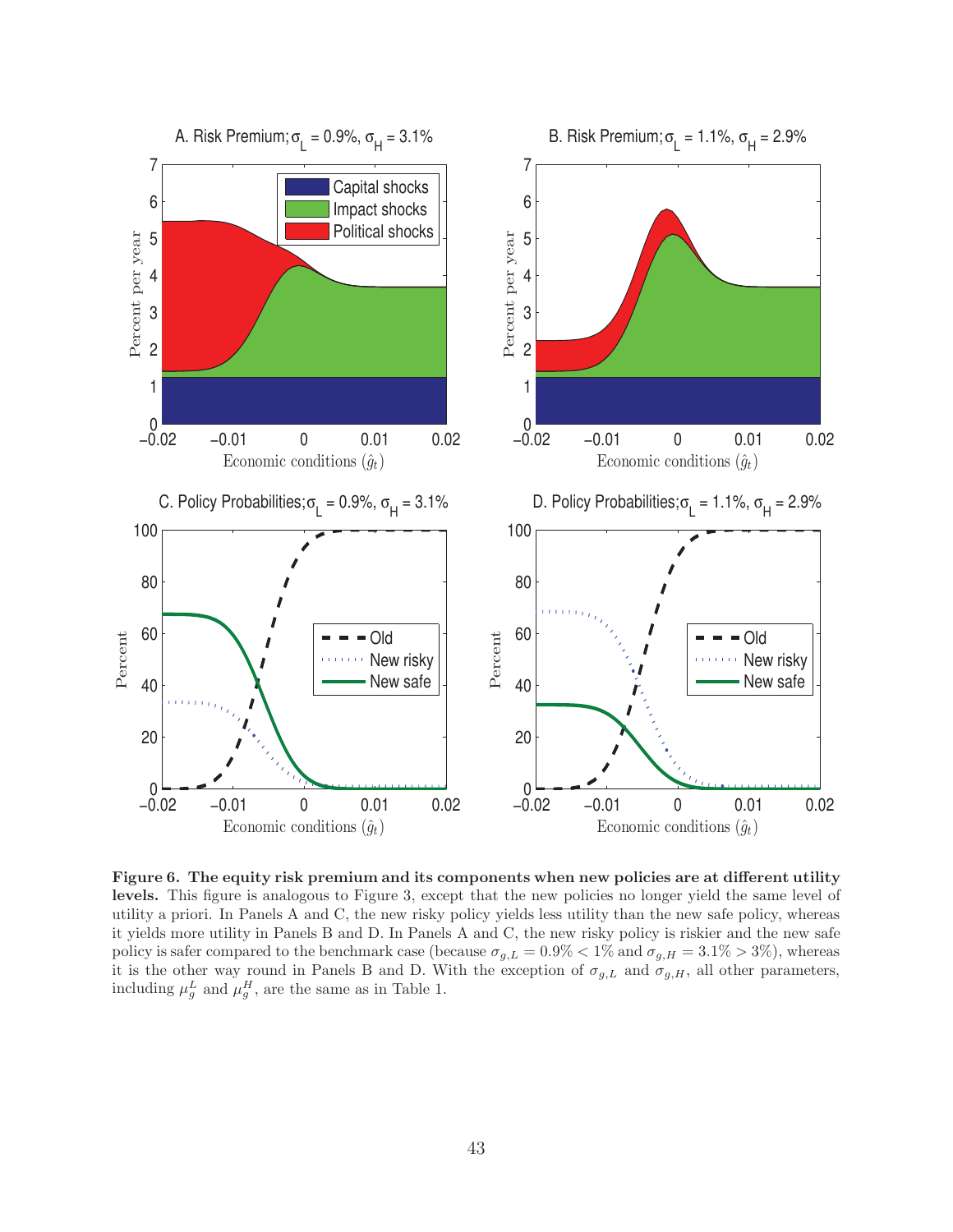

**Figure 7. The equity risk premium and its components: The effect of policy heterogeneity.** Panel A plots the probability of retaining the old policy, as perceived at time  $t = \tau - 1$ , for different values of  $\hat{g}_t$  and three different levels of heterogeneity among the new policies. Heterogeneity H is defined as  $\mathcal{H} = \sigma_{q,H} - \sigma_{q,L}$ . The solid line corresponds to  $\mathcal{H} = 0.02$ , which is the benchmark case from Table 1. The dashed line corresponds to  $\mathcal{H} = 0.03$ , whereas the dotted line corresponds to  $\mathcal{H} = 0.01$ . For each of the three pairs of  $(\sigma_{g,L}, \sigma_{g,H})$ , we choose  $\mu_g^H$  and  $\mu_g^L = -\mu_g^H$  such that both new policies yield the same level of utility. All other parameter values are in Table 1. The values of  $\hat{c}_t^L$  and  $\hat{c}_t^H$  are set equal to their initial<br>training to the set of the set of the set of the set of the set of the set of the set of the se value at time 0, so that both new policies are equally likely to be adopted at time  $\tau$ . Panel B plots the total equity risk premium as a function of  $\hat{g}_t$  for the same three values of H. Panel C plots the component of the total risk premium that is due to economic shocks, which include both capital shocks (i.e., shocks to  $B_t$  in the absence of learning about  $g^{0}$ ) and impact shocks (i.e., learning about  $g^{0}$ ). Panel D plots the component of the risk premium that is due to political shocks (i.e., learning about  $C^L$  and  $C^H$ ).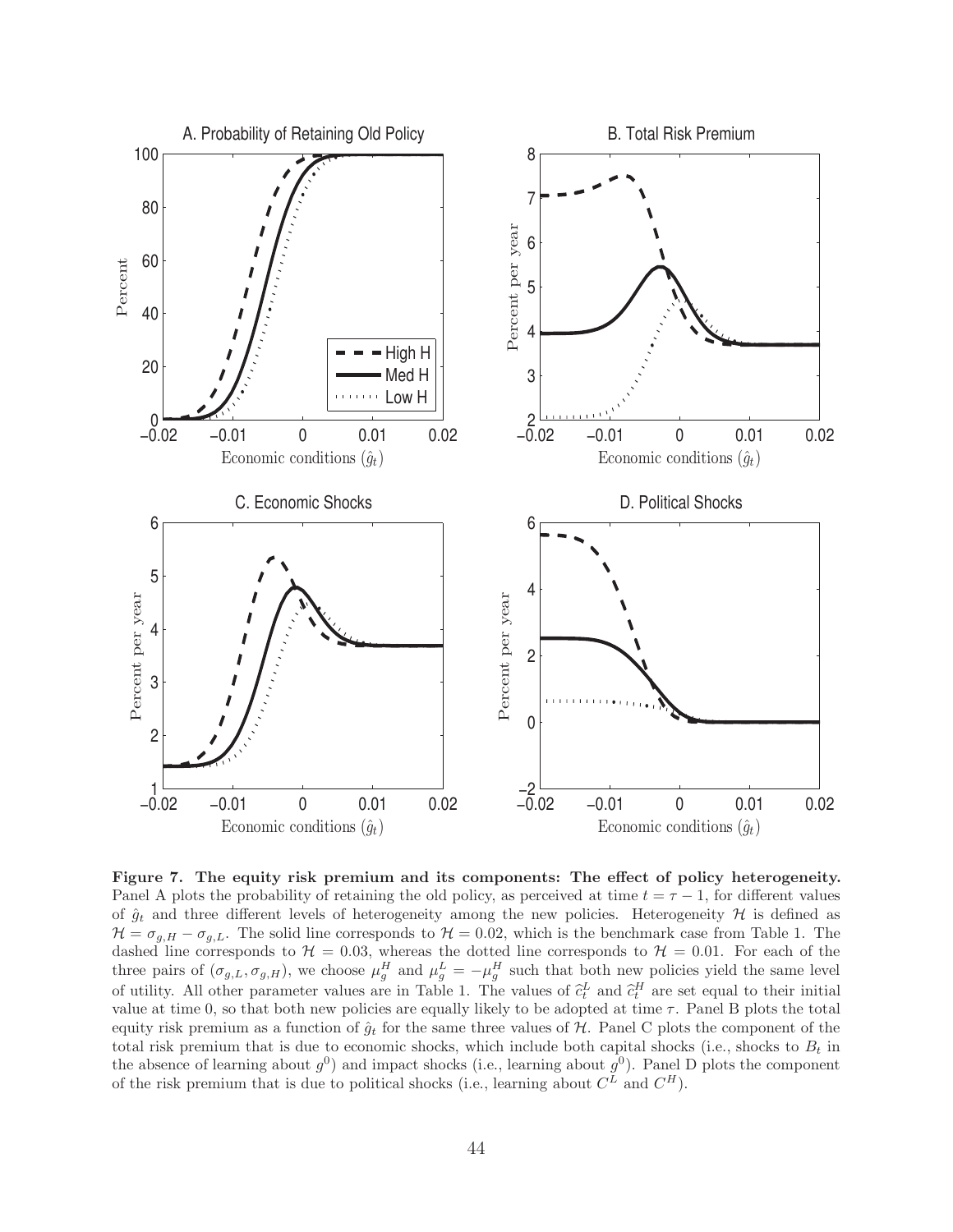

**Figure 8. Stock price level, volatility, and correlation: The effect of policy heterogeneity.** This figure is constructed in the same way as Figure 7, except that it plots different quantities—the stock price level, measured by the market-to-book ratio, the volatility of each stock's return, and the correlation between each pair of stocks. All quantities are plotted at time  $t = \tau - 1$  for different values of  $\hat{g}_t$  and three different levels of heterogeneity among the new policies, defined as  $\mathcal{H} = \sigma_{g,H} - \sigma_{g,L}$ .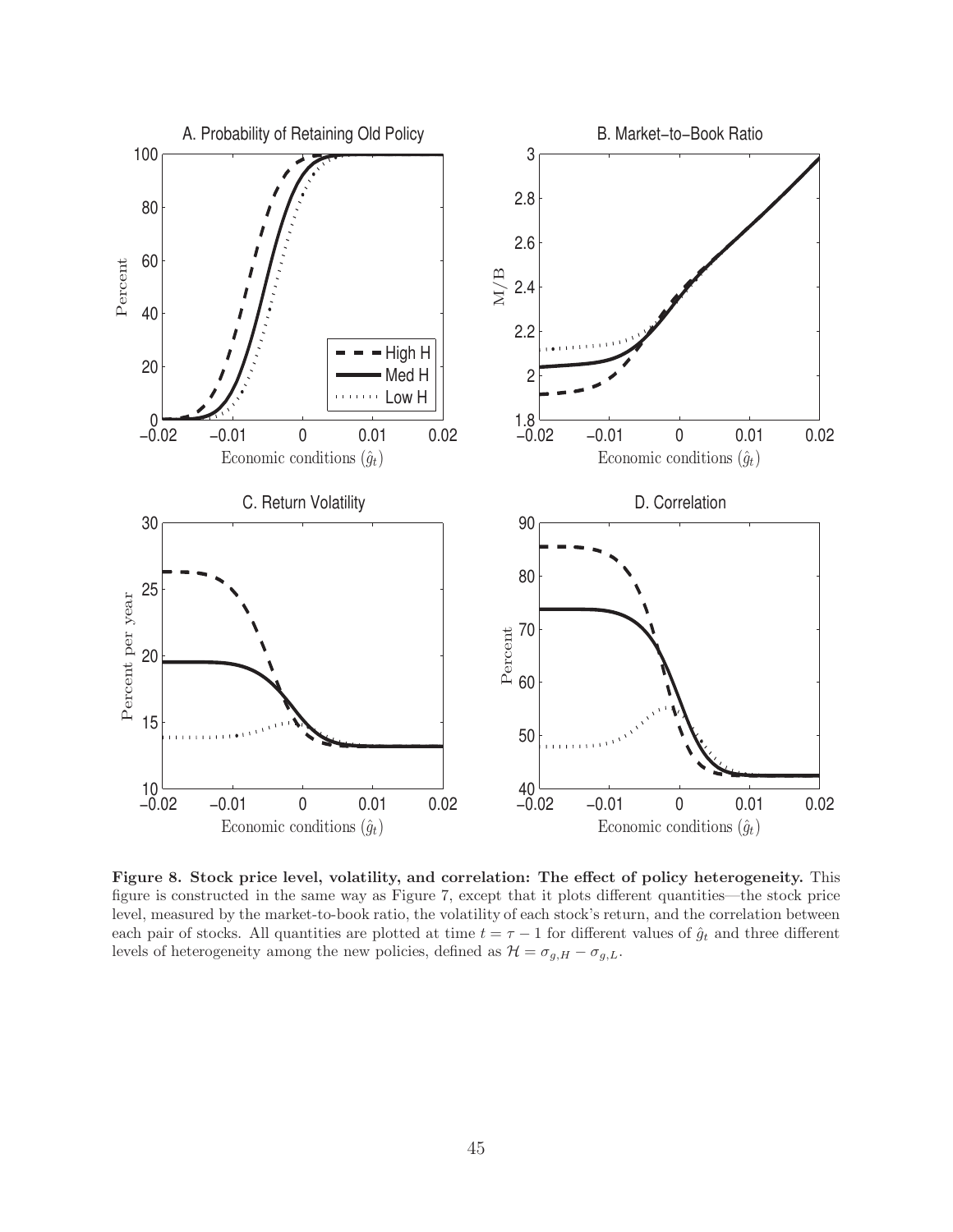

**Figure 9. Policy changes allowed versus precluded.** This figure highlights the effect of precluding the government from changing its policy. The dash-dot line in each panel represents the value of the given variable in the hypothetical scenario in which the government cannot change its policy at time  $\tau$ . The other three lines are constructed in the same way as their counterparts in Figure 8. The parameter values are from Table 1. The values of  $\hat{c}_t^L$  and  $\hat{c}_t^H$  are set equal to their initial value at time 0, so that both new policies are equally likely to be adopted at time  $\tau$ . All quantities are plotted at time  $t - \tau - 1$  for di equally likely to be adopted at time  $\tau$ . All quantities are plotted at time  $t = \tau - 1$  for different values of  $\hat{g}_t$ and the same three different levels of policy heterogeneity as in Figures 7 and 8.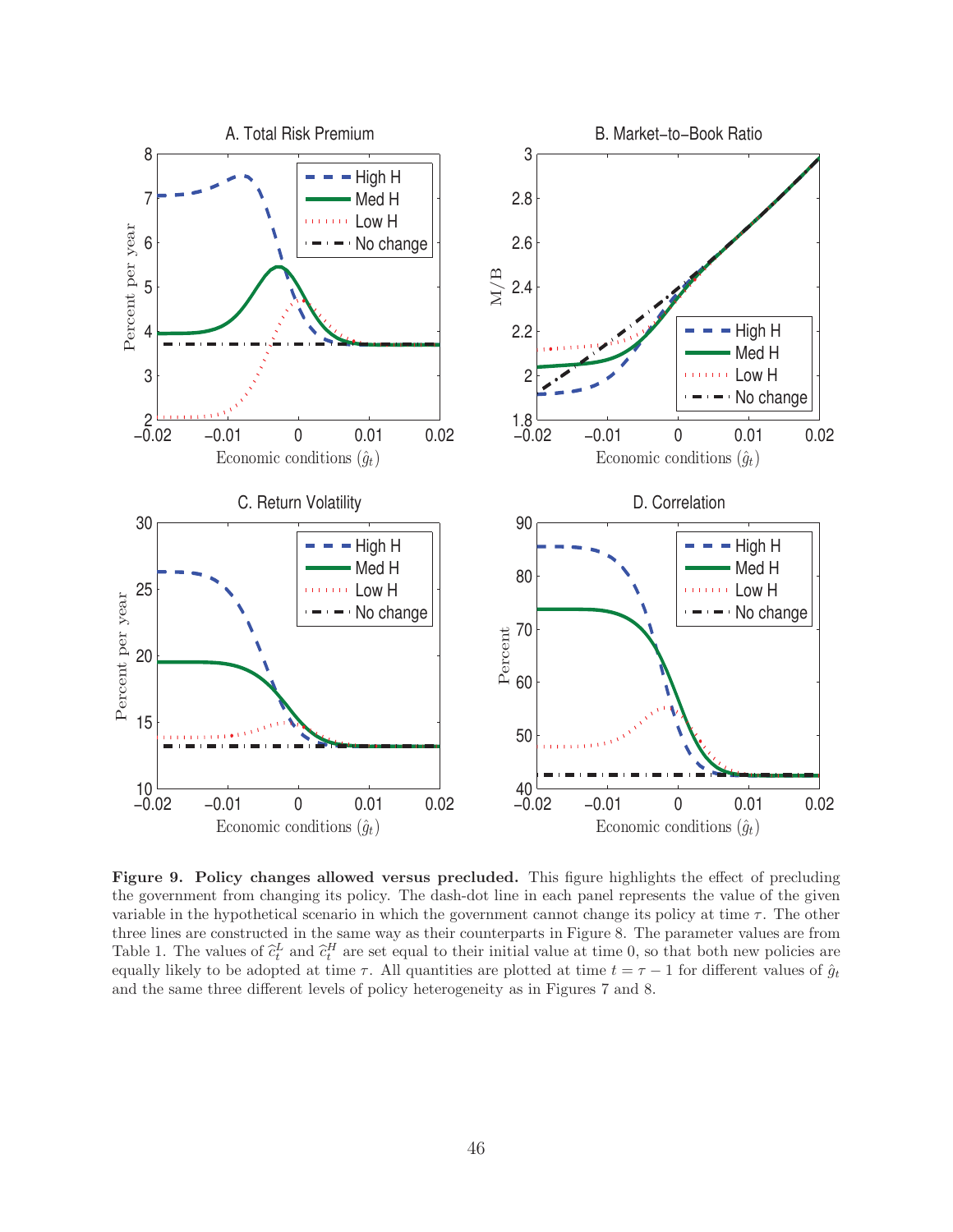

**Figure 10. The Jump Risk Premium.** Panel A plots the conditional expected stock return immediately before the government's policy decision at time  $\tau$ . This jump risk premium compensates investors for the uncertainty associated with the government's policy decision. Panel B plots the probability of retaining the old policy, as perceived immediately before the government's policy decision. Both the jump risk premia and the policy probabilities are plotted for different values of  $\hat{g}_{\tau}$  and three different levels of heterogeneity among the new policies, defined as  $\mathcal{H} = \sigma_{g,H} - \sigma_{g,L}$ . The values of  $\hat{c}_t^L$  and  $\hat{c}_t^H$  are set equal to their initial values at time 0, so that both now policies are equally likely to be adopted at time  $\tau$ . All pa time 0, so that both new policies are equally likely to be adopted at time  $\tau$ . All parameter values, except for those we need to vary in order to vary  $H$  (in the same way as in Figures 7 through 9), are in Table 1.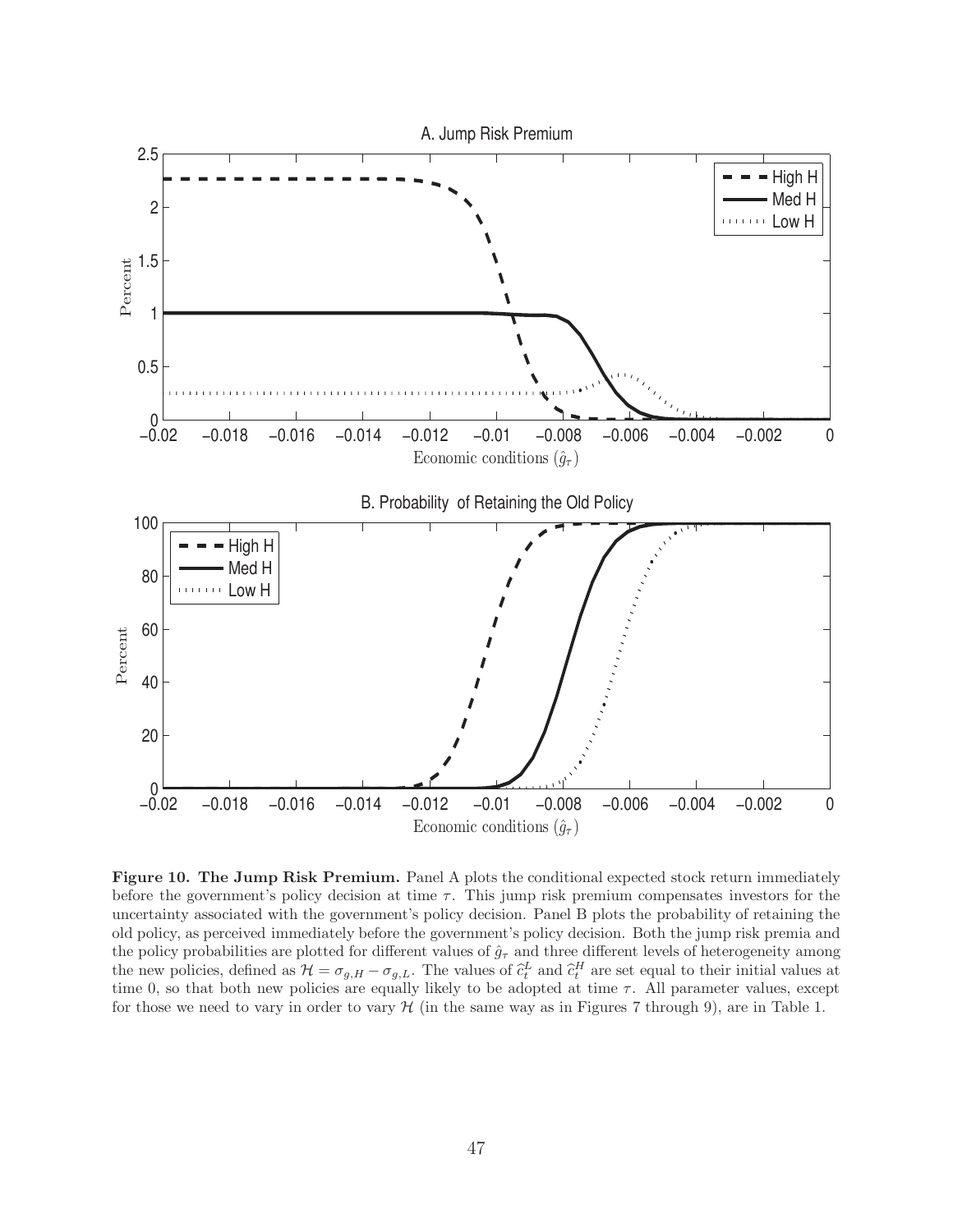

**Figure 11. Probability distributions of the stock market's responses to various government policy choices.** Each panel plots the probability density function of the stock market return immediately after the announcement of the government's policy decision at time  $\tau$ . Panel A conditions on the government's decision to retain the old policy, Panel B conditions on the adoption of the new risky policy, and Panel C conditions on the adoption of the new safe policy. The probability distributions reflect uncertainty about all unknown parameters as of time 0. The distributions are obtained across 500,000 simulated values of  $\hat{g}_{\tau}$ ,  $\hat{c}_{\tau}^L$ ,  $\hat{c}_{\tau}^L$  $\hat{c}^H_{\tau}$ ,  $C^L$ , and  $C^H$ . The parameter values are in Table 1.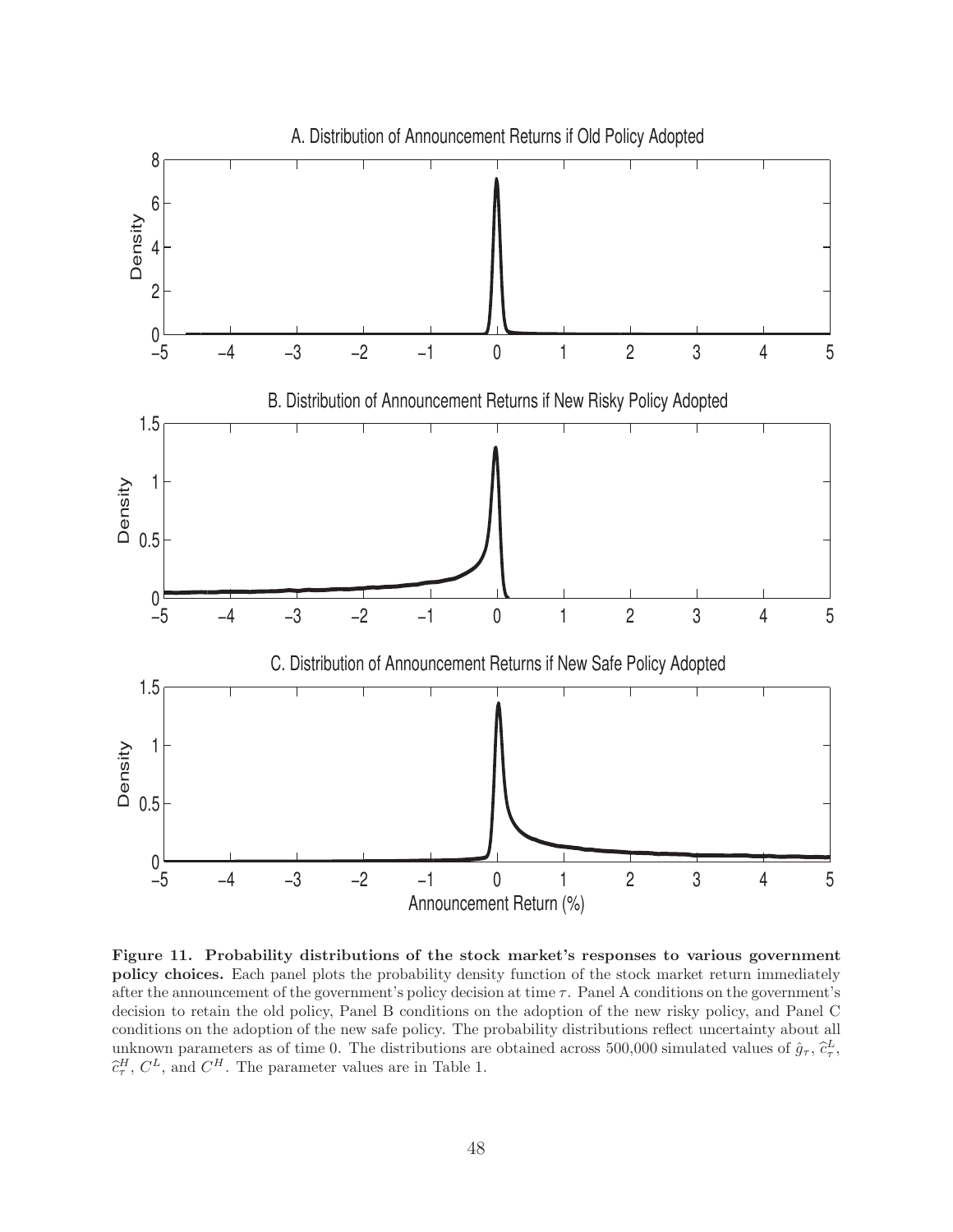

**Figure 12. Expected announcement returns for various government policy choices.** This figure plots the expected value of the stock market return immediately after the announcement of the government's policy decision at time  $\tau$ . The expectation integrates out uncertainty about  $\hat{g}_{\tau}$ ,  $\hat{c}_{\tau}^L$ ,  $\hat{c}_{\tau}^H$ ,  $C^L$ , and  $C^H$  as perceived at time 0. The expectation is obtained by averaging the announcement returns across the subset of 500,000 simulations in which the given policy is adopted at time  $\tau$ . The expectation is plotted as a function of heterogeneity H, defined as  $\mathcal{H} = \sigma_{g,H} - \sigma_{g,L}$ . The parameter values are in Table 1, except that we vary  $(\sigma_{g,L}, \sigma_{g,H})$  from  $(2\%, 2\%)$ , the case for which  $\mathcal{H} = 0$ , to  $(0, 4\%)$ , the case for which  $\mathcal{H} = 0.04$ . For each pair  $(\sigma_{g,L}, \sigma_{g,H})$ , we choose  $\mu_g^H$  and  $\mu_g^L = -\mu_g^H$  such that both new policies yield the same level of utility. In the benchmark case from Table 1,  $\mathcal{H} = 0.02$ .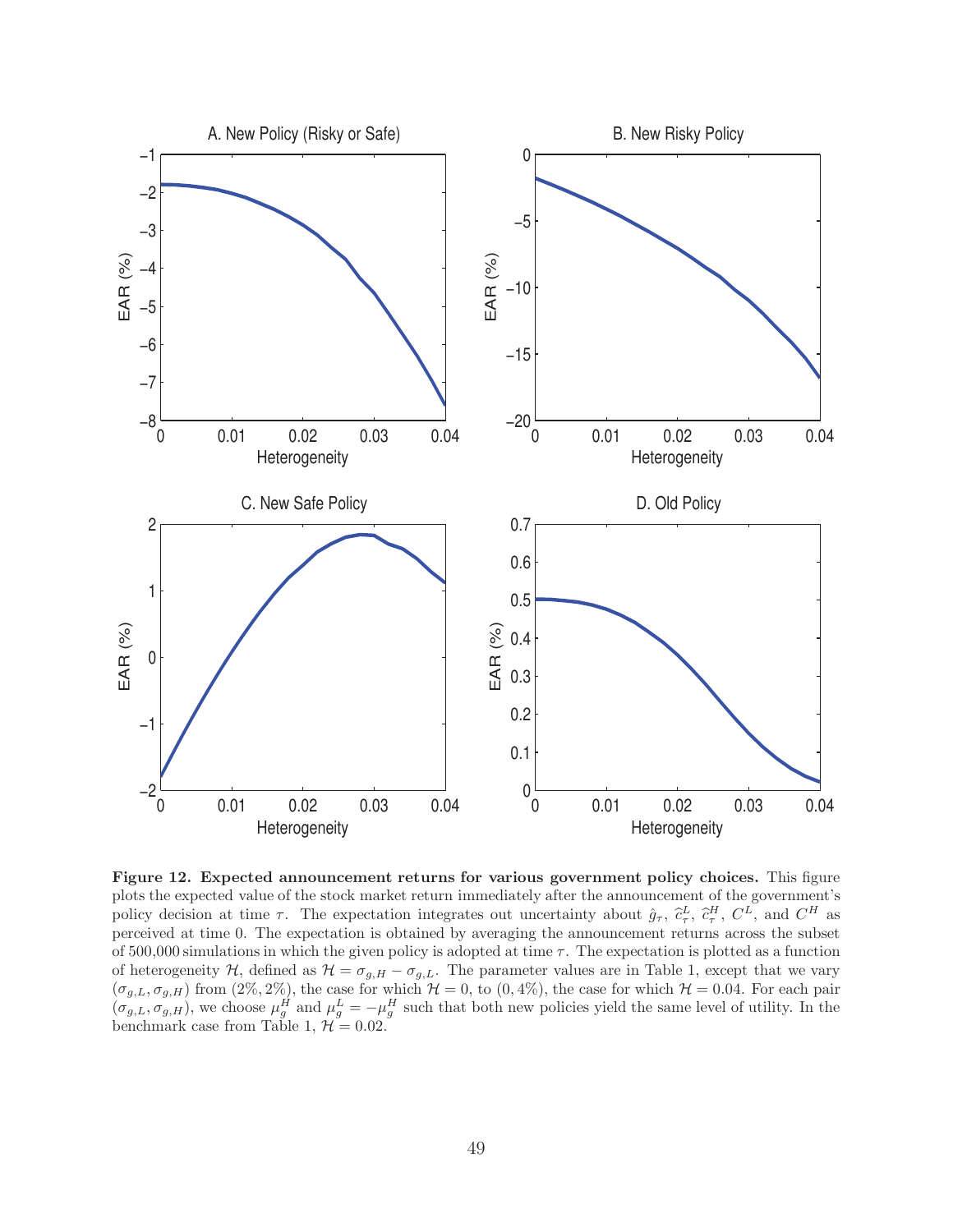#### **REFERENCES**

- Alesina, Alberto, and Dani Rodrik, 1994, Distributive politics and economic growth, Quarterly Journal of Economics 109, 465–490.
- Belo, Frederico, Vito D. Gala, and Jun Li, 2011, Government spending, political cycles, and the cross-section of stock returns, Working paper, University of Minnesota.
- Boutchkova, Maria, Hitesh Doshi, Art Durnev, and Alexander Molchanov, 2010, Precarious politics and return volatility, Review of Financial Studies, forthcoming.
- Callander, Steven, 2008, Searching for good policies, Working paper, Northwestern Univ.
- Coate, Stephen, and Stephen Morris, 1995, On the form of transfers to special interests, Journal of Political Economy 103, 1210–1235.
- Croce, Maximiliano M., Howard Kung, Thien T. Nguyen, and Lukas Schmid, 2011, Fiscal policies and asset prices, Working paper, UNC.
- Drazen, Allan, 2000, *Political Economy in Macroeconomics*, Princeton University Press, Princeton, NJ.
- Drazen, Allan, and Elhanan Helpman, 1990, Inflationary consequences of anticipated macroeconomic policies, Review of Economic Studies 57, 147–164.
- Durnev, Art, 2011, The real effects of political uncertainty, Working paper, McGill Univ.
- Erb, Claude B., Campbell R. Harvey, and Tadas E. Viskanta, 1996, Political risk, economic risk, and financial risk, Financial Analysts Journal, December, 29–46.
- Gomes, Francisco J., Laurence J. Kotlikoff, and Luis M. Viceira, 2008, The excess burden of government indecision, Working paper, London Business School.
- Gomes, Francisco J., Alexander Michaelides, and Valery Polkovnichenko, 2009, Fiscal policy in an incomplete markets economy, Working paper, London Business School.
- Grossman, Gene M., and Elhanan Helpman, 1994, Protection for sale, American Economic Review 84, 833–850.
- Hassett, Kevin A., and Gilbert E. Metcalf, 1999, Investment with uncertain tax policy: Does random tax policy discourage investment? The Economic Journal 109, 372–393.
- Hermes, Niels, and Robert Lensink, 2001, Capital flight and the uncertainty of government policies, Economics Letters 71, 377-381.
- Julio, Brandon, and Youngsuk Yook, 2011, Corporate financial policy under political uncertainty: International evidence from national elections, Journal of Finance, forthcoming.
- Li, Jinliang, and Jeffery A. Born, 2006, Presidential election uncertainty and common stock returns in the United States, Journal of Financial Research 29, 609–622.